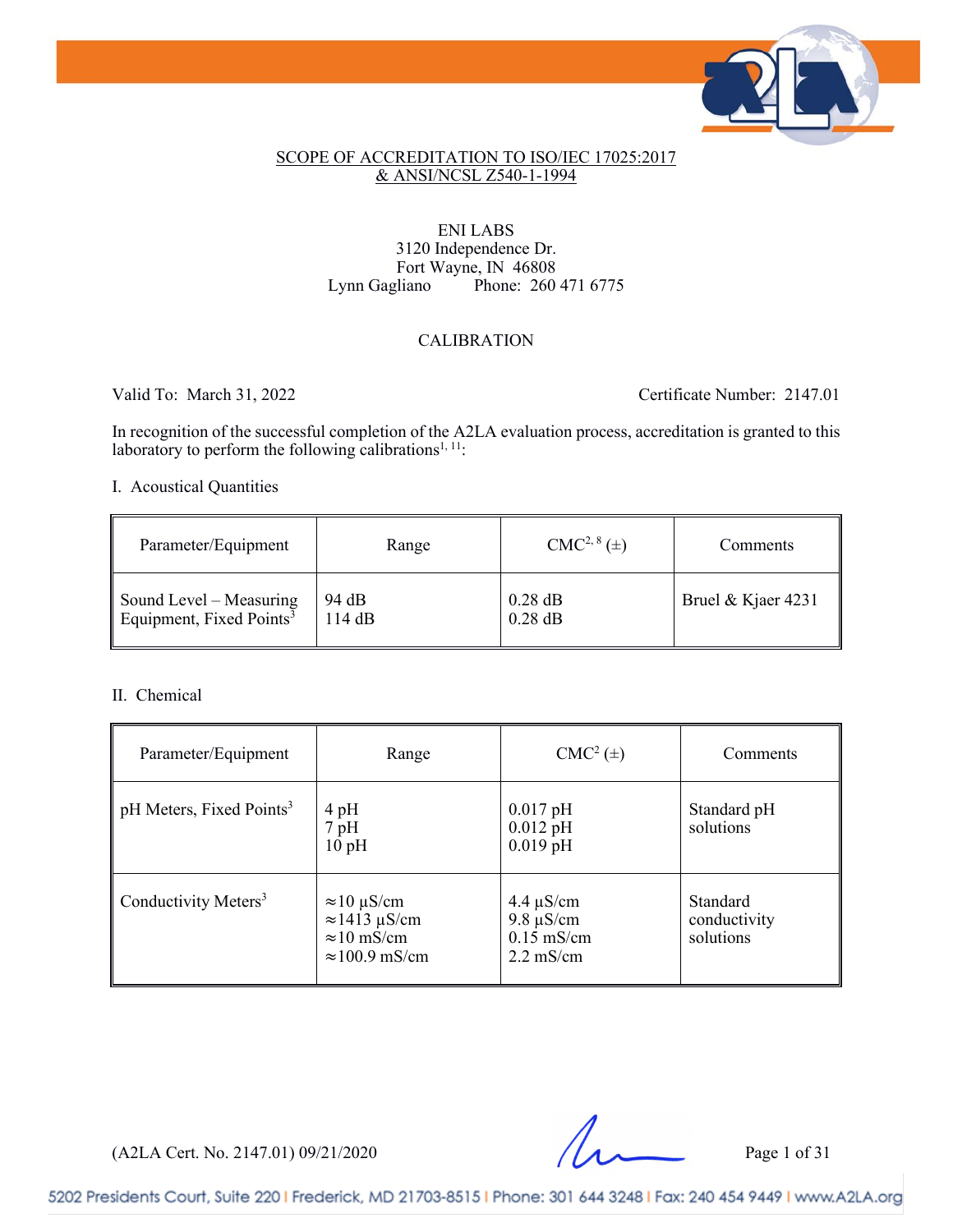## III. Dimensional

| Parameter/Equipment                                  | Range                                                        | $CMC2, 6(\pm)$                                                              | Comments                                                                                        |
|------------------------------------------------------|--------------------------------------------------------------|-----------------------------------------------------------------------------|-------------------------------------------------------------------------------------------------|
| Bore Gauges <sup>3</sup>                             | Up to $6$ in                                                 | $(47 + 26L)$ µin                                                            | Master rings                                                                                    |
| Calipers <sup>3</sup> – Dial, Digital,<br>Vernier –  |                                                              |                                                                             |                                                                                                 |
| Length                                               | Up to $18$ in<br>$(18 \text{ to } 48)$ in                    | $(290 + 7.3L) \,\mu \text{in}$<br>$(240 + 4.9L) \,\mu\text{in}$             | Gage blocks                                                                                     |
| Parallelism                                          | Up to $2$ in                                                 | $30 \mu$ in                                                                 |                                                                                                 |
| Depth Gauge <sup>3</sup> – Dial,<br>Digital, Vernier | $(0.001 \text{ to } 48) \text{ in}$                          | $(59 + 7.2L) \,\mu \text{in}$                                               | Gage blocks, surface plate                                                                      |
| Gage Blocks-                                         | Up to $10$ in                                                | $(3.2 + 0.9L) \,\mu\text{in}$                                               | Pratt & Whitney<br>Labmaster <sup>™</sup> LMU-175,                                              |
| Flatness                                             | Up to $2$ in                                                 | $2.5 \mu$ in                                                                | gauge blocks, optical flat                                                                      |
| Height Gauges <sup>3</sup>                           | Up to $18$ in<br>$(18 \text{ to } 36)$ in                    | $(30 + 6.5L) \,\mu\text{in}$<br>$(16 + 7.3L) \,\mu\text{in}$                | Gage blocks                                                                                     |
| Indicators – Dial $&$<br>Digital <sup>3</sup>        | $(0.000 01$ to 2) in                                         | $(11 + 8.9L) \,\mu \text{in}$                                               | Gage blocks, surface plate                                                                      |
| Length Standards <sup>3</sup>                        | Up to $10$ in<br>$(10 to 20)$ in<br>$(20 \text{ to } 96)$ in | $(3.2 + 1.0L) \,\mu\text{in}$<br>$(7.8 + 15L) \,\mu$ in<br>$(45 + 17L)$ µin | Pratt & Whitney<br>Labmaster <sup>™</sup> LMU-175,<br>micrometer head, gage<br>blocks, P&W PC25 |
| Measuring Rule & Tapes <sup>3</sup>                  | Up to 300 in                                                 | $(300 + 4.0L) \,\mu\text{in}$                                               | Hexagon Optiv Classic<br>321                                                                    |
| Micrometers <sup>3</sup> –                           |                                                              |                                                                             |                                                                                                 |
| <b>OD</b><br>ID                                      | Up to $48$ in<br>Up to 24 in                                 | $(30 + 13L) \,\mu \text{in}$<br>$(30 + 13L)$ µin                            | Gage blocks                                                                                     |
| Flatness<br>Parallelism                              | Up to $2$ in<br>Up to $2$ in                                 | $2.5 \mu$ in<br>$2.5 \mu$ in                                                | Optical flat                                                                                    |

 $(A2LA$  Cert. No. 2147.01) 09/21/2020 Page 2 of 31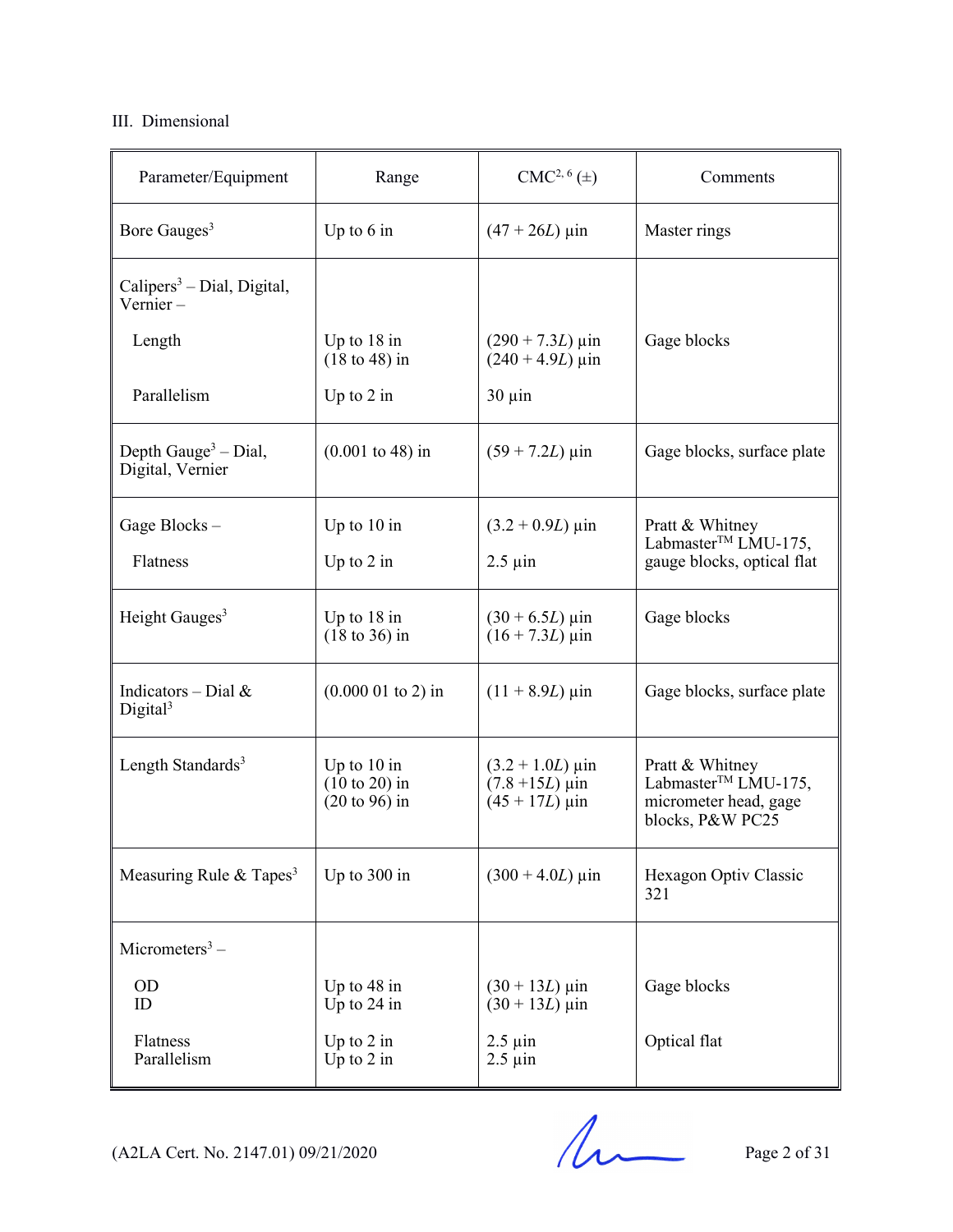| Parameter/Equipment                           | Range                                             | $CMC2, 6(\pm)$                                                                      | Comments                                                               |
|-----------------------------------------------|---------------------------------------------------|-------------------------------------------------------------------------------------|------------------------------------------------------------------------|
| Optical Comparators <sup>3</sup> –            |                                                   |                                                                                     |                                                                        |
| Angularity                                    | $(0 \text{ to } 180)$ °                           | $0.79$ arc sec                                                                      | Sine bar, gage blocks                                                  |
| Linearity X-Y                                 | Up to $12$ in                                     | $160 \mu$ in                                                                        | Glass scale                                                            |
| Magnification                                 | Up to $50X$                                       | $0.13 \%$ of<br>Magnification                                                       | Magnification master, pin<br>gauge                                     |
| Plain Gage <sup>3</sup> –                     |                                                   |                                                                                     |                                                                        |
| Pins & Plugs                                  | Up to $1$ in<br>$(1 to 10)$ in<br>$(10 to 20)$ in | $(7.8 + 9.1L) \,\mu \text{in}$<br>$(2.9 + 14L) \,\mu \text{in}$<br>$(11 + 13L)$ µin | Pratt & Whitney Labmaster™<br>LMU-175, gage blocks, P&W<br><b>PC25</b> |
| Rings                                         | Up to $1$ in<br>$(1 to 10)$ in                    | $(6.3 + 12L) \,\mu$ in<br>$(2.4 + 16L)$ µin                                         |                                                                        |
| Protractors <sup>3</sup>                      | Up to $90^\circ$                                  | $0.060^\circ$                                                                       | Surface plate, sine bar, gage<br>blocks                                |
| Sine Bars -                                   |                                                   |                                                                                     |                                                                        |
| Length                                        | $(5 \text{ to } 10)$ in                           | $(76 + 4.6L) \,\mu m$                                                               | Hexagon Optiv Classic 321,<br>Hexagon Global S Chrome                  |
| Flatness                                      | $(5 \text{ to } 10)$ in                           | $29 \mu$ in                                                                         | Electronic gauge head                                                  |
| Surface Plates <sup>3</sup> –                 |                                                   |                                                                                     |                                                                        |
| Flatness                                      | Up to 170 in diagonal                             | $(7.1\sqrt{D})$ µin                                                                 | Mahr Federal EMD-832-W3<br>electronic level                            |
| Repeatability                                 | $(-0.002 \text{ to } 0.002) \text{ in}$           | $28 \mu in$                                                                         | Rahn Repeat-O-Meter                                                    |
| Thickness Gauge <sup>3</sup><br>(Feeler Type) | $(0.001 \text{ to } 1)$ in                        | $(8.6 + 30L) \,\mu\text{in}$                                                        | Pratt & Whitney Labmaster™<br>LMU-175                                  |
| Thickness Gauge <sup>3</sup><br>(Ultrasonic)  | $(0.001 \text{ to } 8) \text{ in}$                | 590 µin                                                                             | Gage Blocks                                                            |

 $(A2LA$  Cert. No. 2147.01) 09/21/2020 Page 3 of 31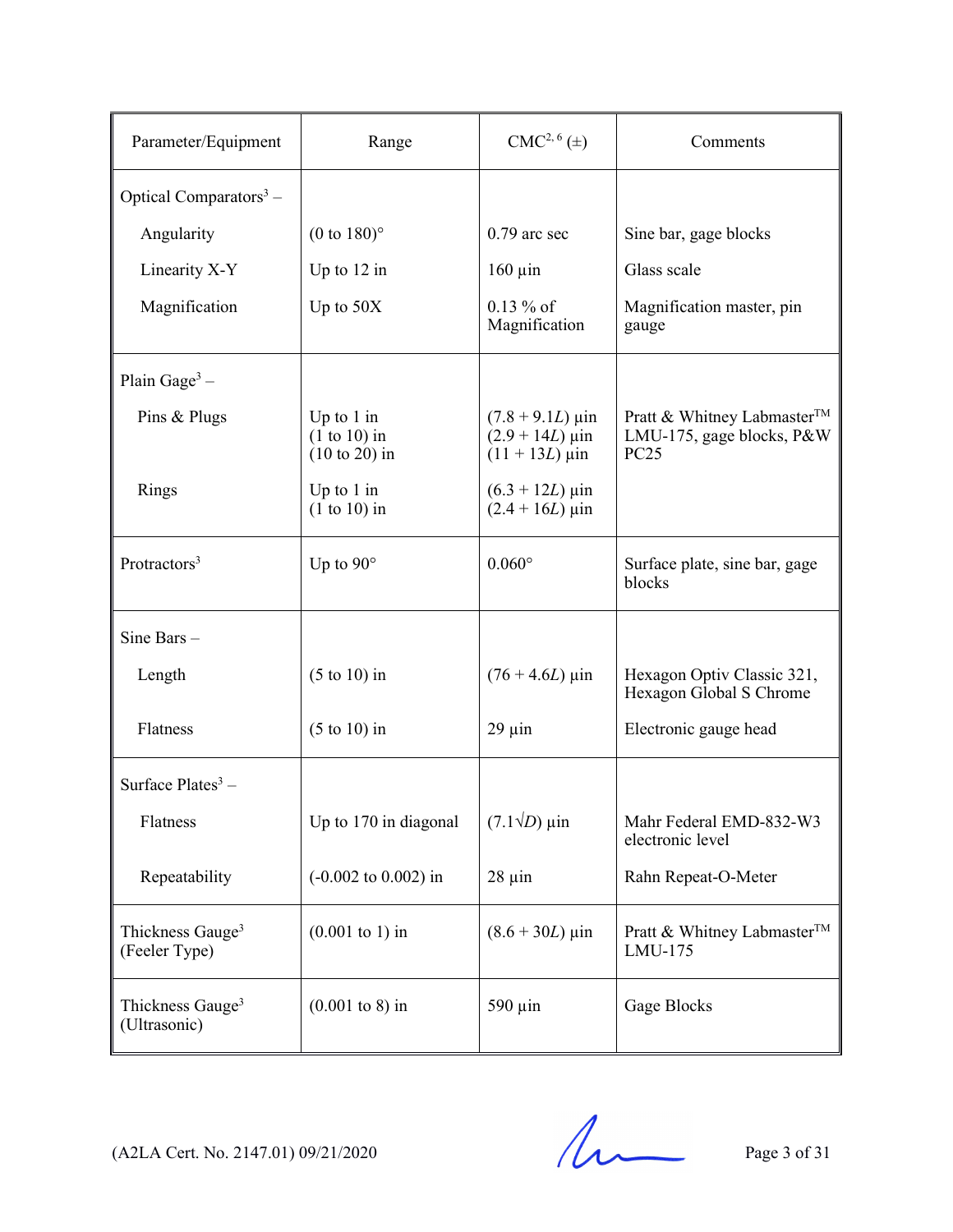| Parameter/Equipment                                                            | Range                                                    | $CMC2, 9(\pm)$                 | Comments                                                                          |
|--------------------------------------------------------------------------------|----------------------------------------------------------|--------------------------------|-----------------------------------------------------------------------------------|
| Thread Gauges -<br>Thread Ring,<br>Adjustable $3$<br>Thread Plugs <sup>3</sup> | Up to $4$ in                                             | Thread Plug<br>tolerance $(W)$ | Set using master plug<br>gages. ASME/ANSI B1.2-<br>1983 & ASME/ANSI B1.3-<br>2007 |
| Major Diameter<br>Pitch Diameter                                               | Up to $3$ in<br>Up to $3$ in<br>$(80 \text{ to } 6)$ TPI | $79 \mu$ in<br>$120 \mu$ in    | Pratt & Whitney<br>Labmaster <sup>™</sup> LMU-175,<br>gauge blocks, thread wires  |
| Thread Wires                                                                   | $(80 \text{ to } 6)$ TPI                                 | $9.0 \mu$ in                   | Labmaster <sup>TM</sup> LMU-175,<br>gauge blocks                                  |
| Vision System <sup>3</sup> – Linearity                                         | Up to $100 \text{ mm}$                                   | $0.0020$ mm                    | Standard glass scale                                                              |

# IV. Dimensional Testing/Calibration<sup>10</sup>

| Parameter/Equipment      | Range                                                                   | $CMC2, 6(\pm)$                            | Comments                  |
|--------------------------|-------------------------------------------------------------------------|-------------------------------------------|---------------------------|
| Dimensional Inspection - |                                                                         |                                           |                           |
| Linear $(1D)$            | Up to $10$ mm<br>$(10 to 100)$ mm<br>$(100 \text{ to } 300) \text{ mm}$ | $0.0017$ mm<br>$0.0021$ mm<br>$0.0030$ mm | Hexagon Optiv Classic 321 |
| Volumetric               | $(300 \times 200 \times 150)$ mm                                        | $0.0042$ mm                               | Hexagon Global S Chrome   |
| 3D Fixtures & Artifacts  | $(24 \times 32 \times 22)$ in                                           | $(65 + 2.8L) \,\mu \text{in}$             |                           |

 $(A2LA$  Cert. No. 2147.01) 09/21/2020 Page 4 of 31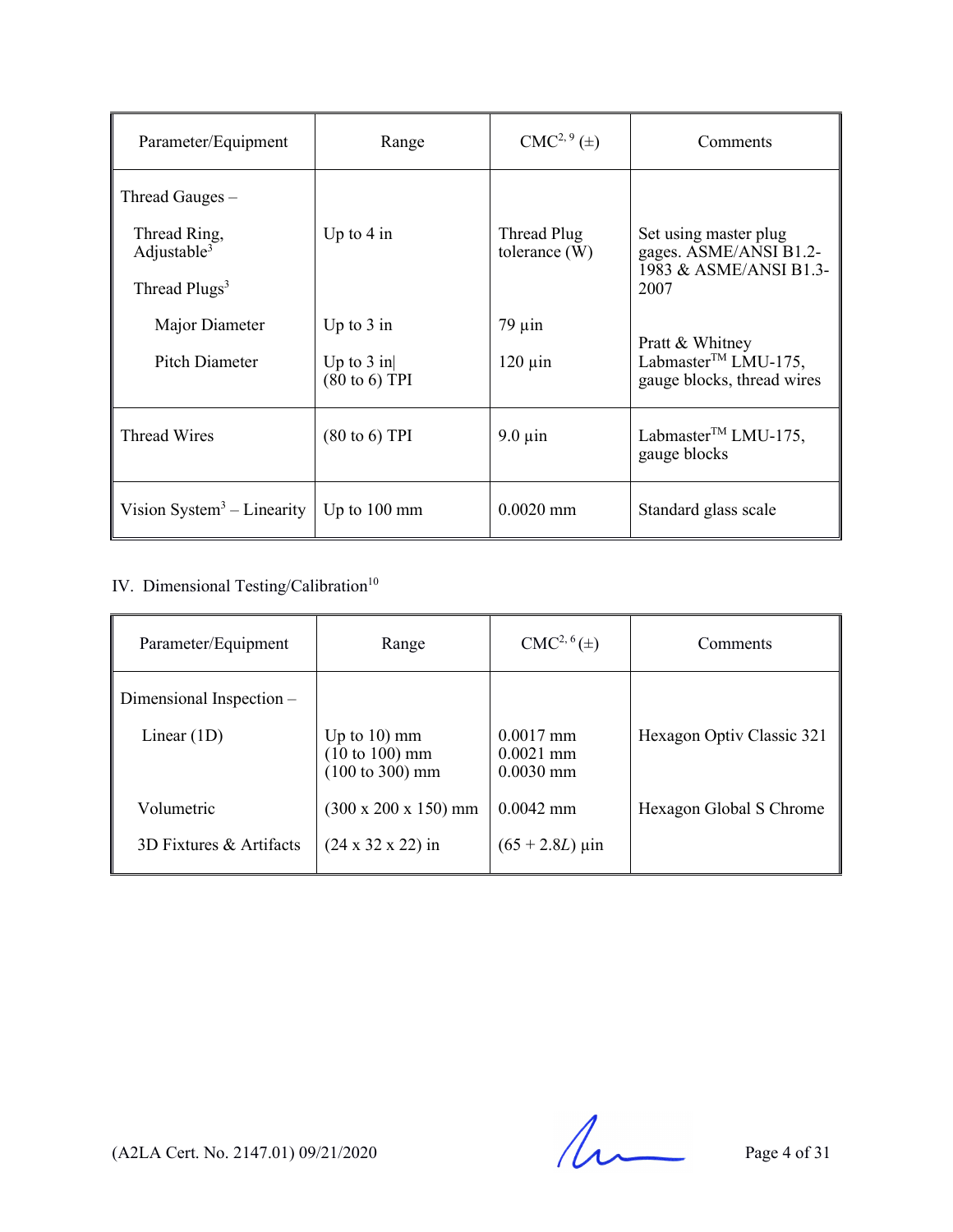# V. Electrical DC/Low Frequency

| Parameter/Equipment       | Range                                                                                                                                                                          | $CMC2, 7(\pm)$                                                                                                                                                           | Comments                                                                        |
|---------------------------|--------------------------------------------------------------------------------------------------------------------------------------------------------------------------------|--------------------------------------------------------------------------------------------------------------------------------------------------------------------------|---------------------------------------------------------------------------------|
| DC Voltage <sup>3</sup> – |                                                                                                                                                                                |                                                                                                                                                                          |                                                                                 |
| Fixed – Generate          | 10 V                                                                                                                                                                           | $0.5 \mu V/V$                                                                                                                                                            | Fluke 732B                                                                      |
| Measure                   | 0 V Short                                                                                                                                                                      | $0.62 \mu V/V$                                                                                                                                                           | Copper short                                                                    |
|                           | $(0 to 100)$ mV<br>$(0.1 \text{ to } 1) \text{ V}$<br>(1 to 10) V<br>$(10 \text{ to } 100)$ V<br>$(100 \text{ to } 1000)$ V                                                    | $2.7 \mu V/V + 0.84 \mu V$<br>$2.0 \mu V/V + 5.7 \mu V$<br>$4.4 \mu V/V + 88 \mu V$<br>$1.5 \mu V/V + 2.0 \ mV$<br>5.3 $\mu$ V/V + 2.0 mV                                | HP 3458A Opt. 002<br>digital multimeter                                         |
|                           | $(1 to 10)$ kV<br>$(10 \text{ to } 100) \text{ kV}$                                                                                                                            | $0.35$ mV/V + 35 mV<br>$0.58$ mV/V + 0.50 V                                                                                                                              | Vitrek 4700 high<br>voltage multimeter,<br>Vitrek HVL-100 high<br>voltage probe |
| DC Voltage <sup>3</sup> – |                                                                                                                                                                                |                                                                                                                                                                          |                                                                                 |
| Generate                  | $(0 to 220)$ mV<br>$(0.22 \text{ to } 2.2) \text{ V}$<br>$(2.2 \text{ to } 11)$ V<br>$(11 \text{ to } 22)$ V<br>$(22 \text{ to } 220)$ V<br>$(220 \text{ to } 1100) \text{ V}$ | 9.6 μV/V + 0.63 μV<br>$4.3 \mu V/V + 4.4 \mu V$<br>$4.0 \mu V/V + 4.5 \mu V$<br>4.1 $\mu$ V/V + 4.9 $\mu$ V<br>5.7 $\mu$ V/V + 98 $\mu$ V<br>7.8 $\mu$ V/V + 661 $\mu$ V | Fluke 5700A                                                                     |
| Transfer                  | $(0 to 100)$ mV<br>$(0.1 \text{ to } 1) \text{ V}$<br>(1 to 10) V<br>$(10 \text{ to } 100)$ V<br>$(100 \text{ to } 1000)$ V                                                    | $0.98 \mu V$<br>$6.0 \mu V$<br>$0.037$ mV<br>$0.77$ mV<br>$7.7 \text{ mV}$                                                                                               | Wavetek 4950                                                                    |

 $(A2LA$  Cert. No. 2147.01) 09/21/2020 Page 5 of 31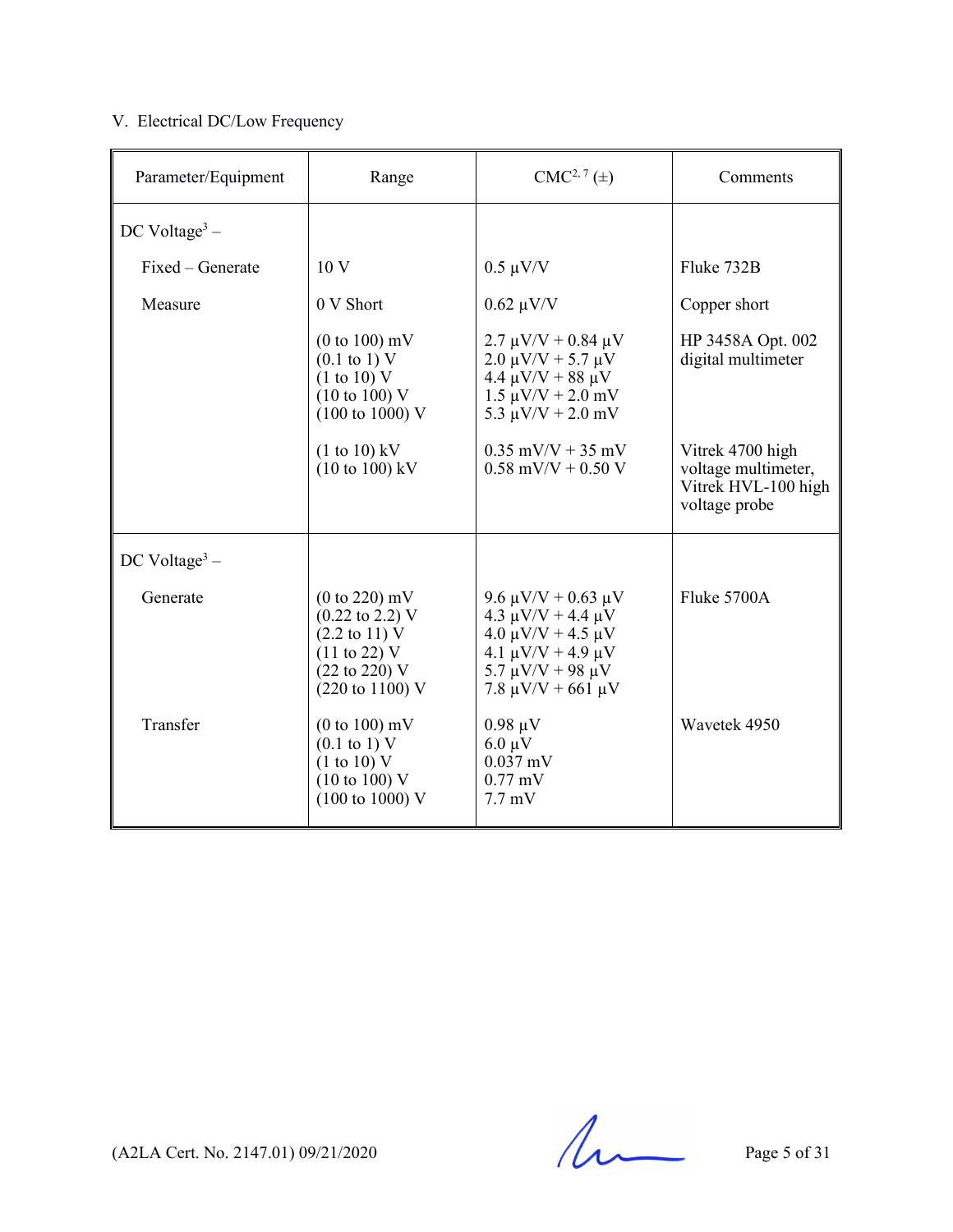| Parameter/Equipment                  | Range                                                                                                                                                                                  | $CMC2, 7(\pm)$                                                                                                                                                                                                     | Comments                                                                                                                                                                                                            |
|--------------------------------------|----------------------------------------------------------------------------------------------------------------------------------------------------------------------------------------|--------------------------------------------------------------------------------------------------------------------------------------------------------------------------------------------------------------------|---------------------------------------------------------------------------------------------------------------------------------------------------------------------------------------------------------------------|
| DC Current <sup>3</sup> –            |                                                                                                                                                                                        |                                                                                                                                                                                                                    |                                                                                                                                                                                                                     |
| Measure                              | (0 to 100) $\mu$ A<br>$(0.1 \text{ to } 1) \text{ mA}$<br>$(1 to 10)$ mA<br>$(10 \text{ to } 100) \text{ mA}$<br>$(0.1 \text{ to } 1)$ A<br>$(1 to 10)$ A<br>$(10 \text{ to } 2000)$ A | $20 \mu A/A + 1.4 nA$<br>$21 \mu A/A + 7.9 \text{ nA}$<br>$21 \mu A/A + 81 nA$<br>$39 \mu A/A + 0.78 \mu A$<br>$1.1 \text{ mA/A} + 36 \mu\text{A}$<br>$1.1 \text{ mA/A} + 4.8 \text{ mA}$<br>6.1 mA/A + 19 $\mu$ A | HP 3458A opt. 002<br>digital multimeter                                                                                                                                                                             |
|                                      | $(2000 \text{ to } 2800)$ A<br>$10 \mu A$<br>$100 \mu A$<br>1 <sub>mA</sub><br>$10 \text{ mA}$<br>$20 \text{ mA}$<br>$100 \text{ mA}$<br>$200 \text{ mA}$<br>1A<br>1.9A                | $18 \text{ mA/A} + 12 \text{ mA}$<br>7.9 <sub>nA</sub><br>3.3 nA<br>$0.012 \mu A$<br>$0.18 \mu A$<br>$0.15 \mu A$<br>$1.8 \mu A$<br>$1.8 \mu A$<br>$24 \mu A$<br>$26 \mu A$                                        | Agilent 34461A<br>current shunt, HP<br>3458A opt. 002<br>digital mutlimeter<br>LEM PR2000 current<br>clamp, HP 3458A<br>opt. 002 digital<br>multimeter<br>HP 3458A opt. 002,<br>Fluke A40B series<br>current shunts |
| Generate                             | (0 to 220) $\mu$ A<br>$(0.22 \text{ to } 2.2) \text{ mA}$<br>$(2.2 \text{ to } 22) \text{ mA}$<br>$(22 \text{ to } 220) \text{ mA}$<br>$(0.22 \text{ to } 2.2)$ A                      | $10 nA/A + 7.1 nA$<br>$8.7 nA/A + 13 nA$<br>$8.7 nA/A + 49 nA$<br>$1.1 \text{ nA/A} + 0.84 \mu\text{A}$<br>$2.0 \text{ nA/A} + 31 \text{ µA}$                                                                      | Fluke 5700A                                                                                                                                                                                                         |
|                                      | $(1.1 \text{ to } 3)$ A<br>(1.2 (3 to 11) A)<br>$(11 \text{ to } 20.5)$ A                                                                                                              | $402 \mu A/A + 1.5 \text{ mA}$<br>$1 \text{ mA}/A + 2.4 \text{ mA}$<br>$1.1 \text{ mA/A} + 2.4 \text{ mA}$                                                                                                         | Fluke 5520A                                                                                                                                                                                                         |
| Toroidal<br>Non-Toroidal             | $(20.5 \text{ to } 1000)$ A<br>$(20.5 \text{ to } 1000)$ A                                                                                                                             | $3.1 \text{ mA/A} + 0.60 \text{ A}$<br>$6.0$ mA/A + 0.60 A                                                                                                                                                         | Fluke 5520A w/coil                                                                                                                                                                                                  |
| $DC$ Current <sup>3</sup> – Transfer | (0 to 100) $\mu$ A<br>$(1.1$ to 1) mA<br>$(1 to 10)$ mA<br>$(10 \text{ to } 100) \text{ mA}$<br>$(0.1 \text{ to } 1)$ A                                                                | 2.7 nA<br>$0.020 \mu A$<br>$0.21 \mu A$<br>$2.4 \mu A$<br>$0.035$ mA                                                                                                                                               | Wavetek 4950                                                                                                                                                                                                        |

 $(A2LA$  Cert. No. 2147.01) 09/21/2020 Page 6 of 31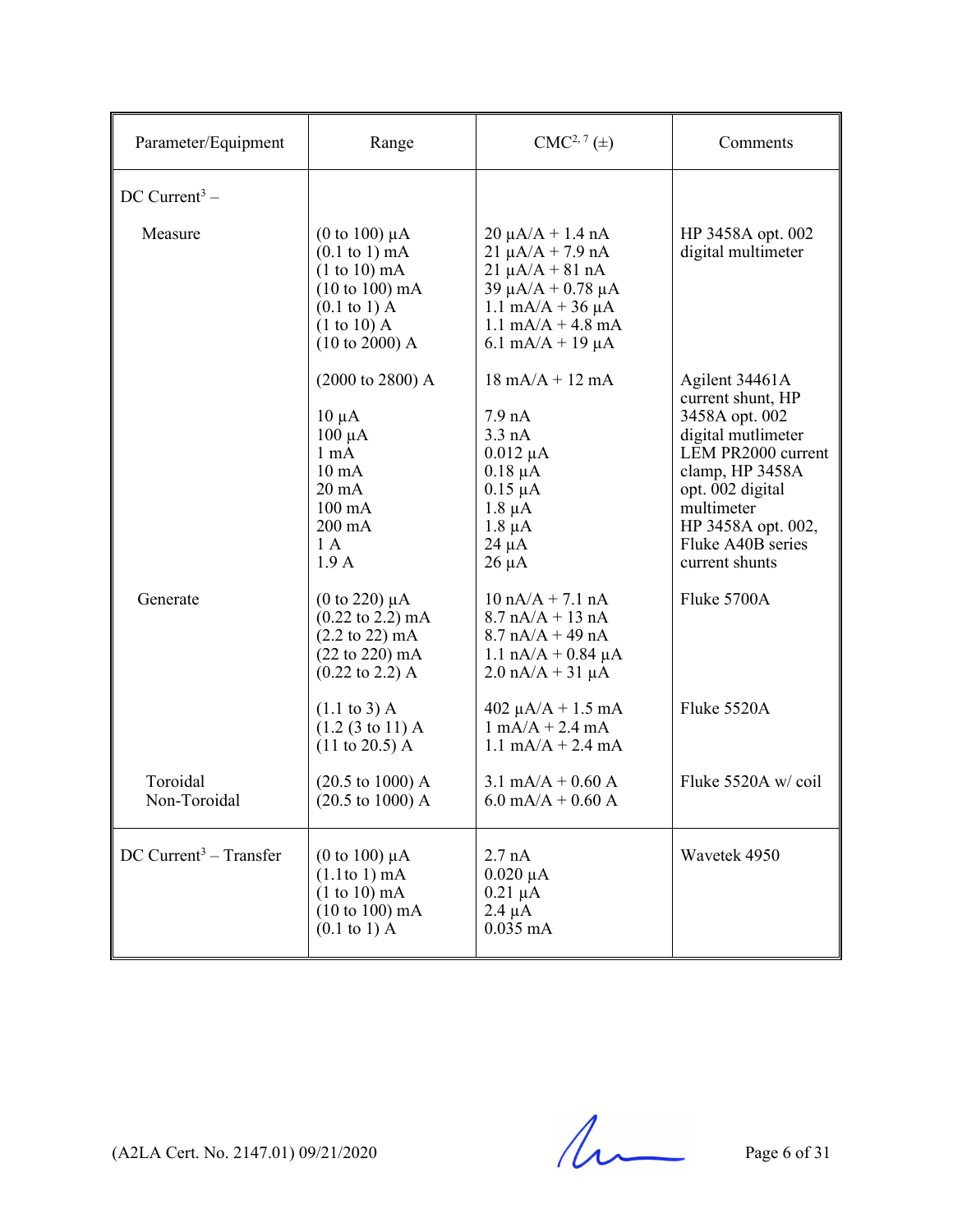| Parameter/Equipment     | Range                                                                                                                                                                                                                                                                                                                                      | $CMC2, 7(\pm)$                                                                                                                                                                                                                                                                                                                                         | Comments                                 |
|-------------------------|--------------------------------------------------------------------------------------------------------------------------------------------------------------------------------------------------------------------------------------------------------------------------------------------------------------------------------------------|--------------------------------------------------------------------------------------------------------------------------------------------------------------------------------------------------------------------------------------------------------------------------------------------------------------------------------------------------------|------------------------------------------|
| $Resistance3 - Measure$ |                                                                                                                                                                                                                                                                                                                                            |                                                                                                                                                                                                                                                                                                                                                        |                                          |
| Fixed                   | $10 \text{ m}\Omega$                                                                                                                                                                                                                                                                                                                       | $0.89 \text{ m}\Omega$                                                                                                                                                                                                                                                                                                                                 | Leeds & Northrop 4222<br>Resistor        |
|                         | $100 \text{ m}\Omega$<br>$1\Omega$<br>$10 \text{ k}\Omega$                                                                                                                                                                                                                                                                                 | $0.89 \text{ m}\Omega$<br>$0.89 \text{ m}\Omega$<br>$7.4 \text{ }\mathrm{m}\Omega$                                                                                                                                                                                                                                                                     | Guidline 9330 series resistors           |
|                         | $10 \text{ M}\Omega$<br>1 G $\Omega$<br>$10 \text{ } \text{G} \Omega$<br>$100$ GΩ<br>$1 T\Omega$                                                                                                                                                                                                                                           | $0.32 \text{ k}\Omega$<br>$0.56 \text{ M}\Omega$<br>$0.61$ M $\Omega$<br>$0.12$ G $\Omega$<br>$2.6 \text{ } G\Omega$                                                                                                                                                                                                                                   | Metrohm P4085 series<br>resistors        |
|                         | $0\,\Omega$<br>$1 \Omega$<br>$1.9 \Omega$<br>$10 \Omega$<br>$19 \Omega$<br>$100 \Omega$<br>$190 \Omega$<br>$1 \text{ k}\Omega$<br>$1.9 k\Omega$<br>$10 \text{ k}\Omega$<br>$19 k\Omega$<br>$100 \text{ k}\Omega$<br>$190 \text{ k}\Omega$<br>$1 M\Omega$<br>$1.9 M\Omega$<br>$10 \text{ M}\Omega$<br>19 $M\Omega$<br>$100 \text{ M}\Omega$ | $47$ μΩ<br>$110 \muΩ$<br>$110 \muΩ$<br>$35 \mu\Omega$<br>43 $\mu\Omega$<br>$0.15 \text{ m}\Omega$<br>$0.28$ m $\Omega$<br>$1.6 \text{ m}\Omega$<br>$2.9 \text{ m}\Omega$<br>$15 \text{ mA}$<br>$29 \text{ mA}$<br>$0.18 \Omega$<br>$0.30 \Omega$<br>$17 \Omega$<br>$19\Omega$<br>$71\,\Omega$<br>$250 \Omega$<br>$4.2 \text{ k}\Omega$                 | Fluke 5720A                              |
|                         | (0 to 10) $\Omega$<br>$(10 \text{ to } 100) \Omega$<br>$(100 \text{ to } 1000) \Omega$<br>$(1 \text{ to } 10) \text{ k}\Omega$<br>$(10 \text{ to } 100) \text{ k}\Omega$<br>$100 \text{ k}\Omega$ to 1 MΩ<br>(1 to 100) $\text{M}\Omega$<br>100 MΩ to 1 GΩ                                                                                 | $29 \mu\Omega/\Omega + 0.58 \text{ mA}$<br>$12 \mu\Omega/\Omega + 0.58 \text{ mA}$<br>$12 \mu\Omega/\Omega$ + 5.8 m $\Omega$<br>$12 \mu\Omega/\Omega$ + 58 m $\Omega$<br>$18 \mu\Omega/\Omega$ + 2.3 $\Omega$<br>58 $\mu\Omega/\Omega$ + 0.12 k $\Omega$<br>5.8 m $\Omega/\Omega$ + 12 k $\Omega$<br>$5.8 \text{ m}\Omega/\Omega + 12 \text{ k}\Omega$ | HP 3458A Opt. 002, digital<br>multimeter |

 $(A2LA$  Cert. No. 2147.01) 09/21/2020 Page 7 of 31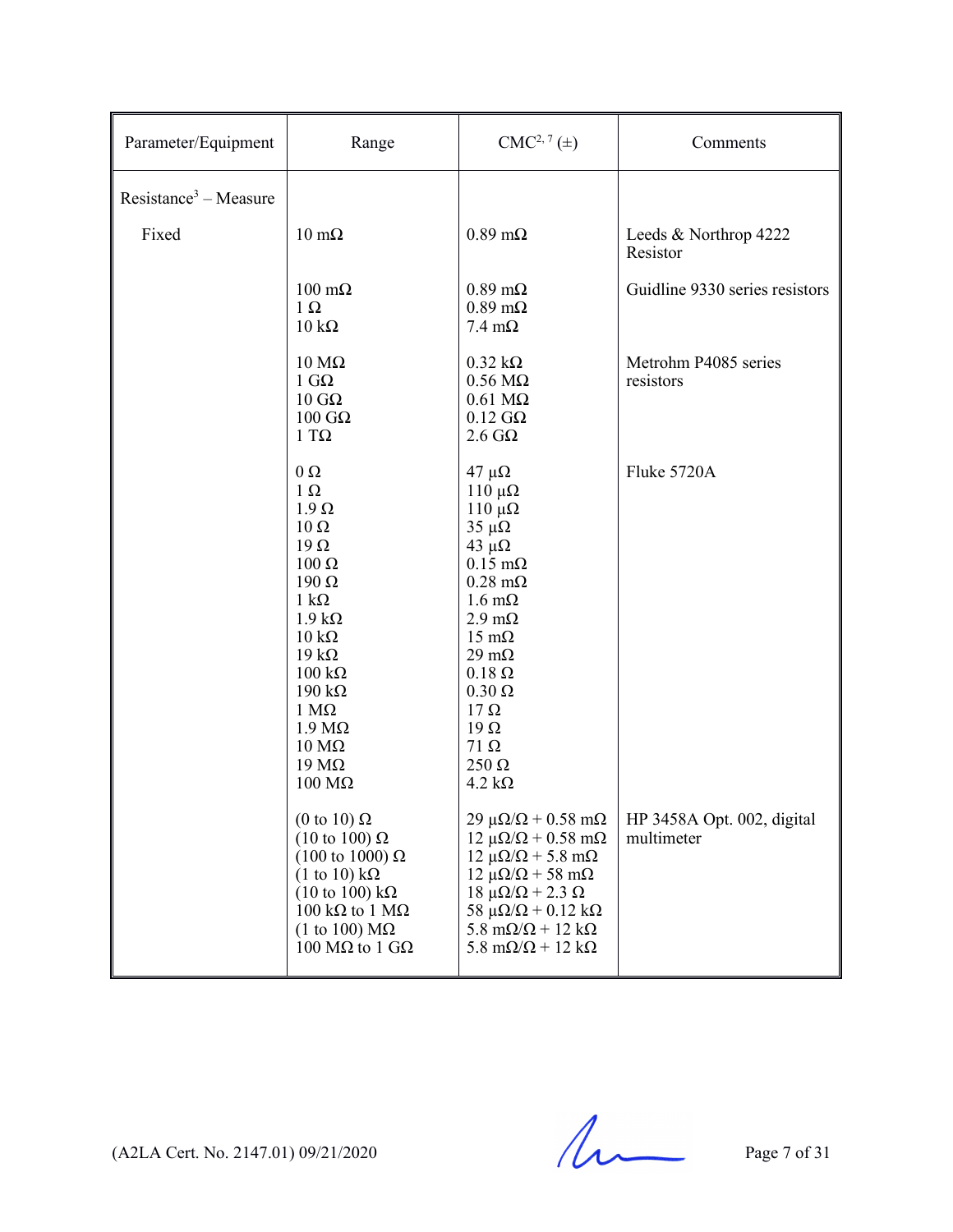| Parameter/Equipment                | Range                                                                                                                                                                                                                                                                                                                                                                                                                                                                                                                                                     | $CMC2, 7(\pm)$                                                                                                                                                                                                                                                                                                                                                                                                                                                                                                                                                                                                                                       | Comments                                               |
|------------------------------------|-----------------------------------------------------------------------------------------------------------------------------------------------------------------------------------------------------------------------------------------------------------------------------------------------------------------------------------------------------------------------------------------------------------------------------------------------------------------------------------------------------------------------------------------------------------|------------------------------------------------------------------------------------------------------------------------------------------------------------------------------------------------------------------------------------------------------------------------------------------------------------------------------------------------------------------------------------------------------------------------------------------------------------------------------------------------------------------------------------------------------------------------------------------------------------------------------------------------------|--------------------------------------------------------|
| Resistance <sup>3</sup> – Generate | $(0 \text{ to } 1) \Omega$<br>$(1 \text{ to } 1.9) \Omega$<br>$(1.9 \text{ to } 10) \Omega$<br>$(10 \text{ to } 19) \Omega$<br>$(19-100)\Omega$<br>$(100 \text{ to } 190) \Omega$<br>$(190 \text{ to } 1000) \Omega$<br>$(1000 \text{ to } 1900)$ Ω<br>$(1.9 \text{ to } 10) \text{ k}\Omega$<br>$(10 \text{ to } 19) \text{ k}\Omega$<br>$(19 \text{ to } 100) \text{ k}\Omega$<br>$(100 \text{ to } 190) \text{ k}\Omega$<br>$(0.19 \text{ to } 1) \text{ M}\Omega$<br>$(1 \text{ to } 1.9) \text{ M}\Omega$<br>$(1.9 \text{ to } 100) \text{ M}\Omega$ | $46 \mu\Omega/\Omega + 1.2 \text{ mA}$<br>$46 \mu\Omega/\Omega + 1.2 \text{ mA}$<br>$46 \mu\Omega/\Omega + 1.2 \text{ mA}$<br>$34 \mu\Omega/\Omega + 1.8 \text{ mA}$<br>$28 \mu\Omega/\Omega + 3.5 \text{ mA}$<br>$28 \mu\Omega/\Omega + 3.5 \text{ mA}$<br>$29 \mu\Omega/\Omega$ + 6.3 m $\Omega$<br>$27 \mu\Omega/\Omega$ + 4.0 m $\Omega$<br>$26 \mu\Omega/\Omega + 100 \text{ mA}$<br>$27 \mu\Omega/\Omega + 40 \text{ m}\Omega$<br>$26 \mu\Omega/\Omega + 1 \Omega$<br>$33 \mu\Omega/\Omega + 3.4 \Omega$<br>$30 \mu\Omega/\Omega + 11 \Omega$<br>63 $\mu\Omega/\Omega$ + 0.05 k $\Omega$<br>$0.52 \text{ m}\Omega/\Omega + 10 \text{ k}\Omega$ | Fluke 5520A                                            |
| $Resistance3 - Current$<br>Shunt   | Up to 80 m $\Omega$<br>$(80 \text{ to } 800) \text{ m}\Omega$<br>$(0.8 \text{ to } 1000) \Omega$                                                                                                                                                                                                                                                                                                                                                                                                                                                          | $320 \mu\Omega/\Omega + 1.3 \text{ n}\Omega$<br>$140 \mu\Omega/\Omega$ + 4.7 n $\Omega$<br>$81 \mu\Omega/\Omega + 16 \mu\Omega$                                                                                                                                                                                                                                                                                                                                                                                                                                                                                                                      | Fluke 5520A, HP<br>3458A Opt.002<br>digital multimeter |
| Resistance <sup>3</sup> – Transfer | Up to 1 $\Omega$<br>$(1 \text{ to } 10) \Omega$<br>$(0.01$ to 190) kΩ<br>$(0.19 \text{ to } 1.9) \text{ M}\Omega$<br>$(1.9 \text{ to } 19) \text{ M}\Omega$<br>(19 to 100) $M\Omega$                                                                                                                                                                                                                                                                                                                                                                      | $73 \mu\Omega/\Omega$<br>110 μ $\Omega/\Omega$<br>$11 \muΩ/Ω$<br>$18 \mu\Omega/\Omega$<br>$26 \muΩ/Ω$<br>$0.032\%$                                                                                                                                                                                                                                                                                                                                                                                                                                                                                                                                   | Wavetek 4950                                           |

| Parameter/Range                                                         | Frequency                                                                                                                                                                                                                                                                                         | $CMC2, 7(\pm)$                                                                                                                                                                                                                                                            | Comments    |
|-------------------------------------------------------------------------|---------------------------------------------------------------------------------------------------------------------------------------------------------------------------------------------------------------------------------------------------------------------------------------------------|---------------------------------------------------------------------------------------------------------------------------------------------------------------------------------------------------------------------------------------------------------------------------|-------------|
| $AC$ Voltage <sup>3</sup> – Measure<br>$(0 \text{ to } 2.2) \text{ mV}$ | $(10 \text{ to } 20)$ Hz<br>$(20 \text{ to } 40) \text{ Hz}$<br>$(0.04 \text{ to } 20) \text{ kHz}$<br>$(20 \text{ to } 50) \text{ kHz}$<br>$(50 \text{ to } 100) \text{ kHz}$<br>$(100 \text{ to } 300) \text{ kHz}$<br>$(300 \text{ to } 500) \text{ kHz}$<br>$(0.5 \text{ to } 1) \text{ MHz}$ | $0.43$ mV/V + 1.5 $\mu$ V<br>$0.25$ mV/V + 1.5 $\mu$ V<br>$0.25$ mV/V + 1.5 $\mu$ V<br>$0.46$ mV/V + 2.3 $\mu$ V<br>$0.69$ mV/V + 2.9 $\mu$ V<br>$1.4 \text{ mV/V} + 4.6 \text{ }\mu\text{V}$<br>$1.5 \text{ mV/V} + 9.2 \text{ }\mu\text{V}$<br>$2.7$ mV/V + 9.2 $\mu$ V | Fluke 5790A |

 $(A2LA$  Cert. No. 2147.01) 09/21/2020 Page 8 of 31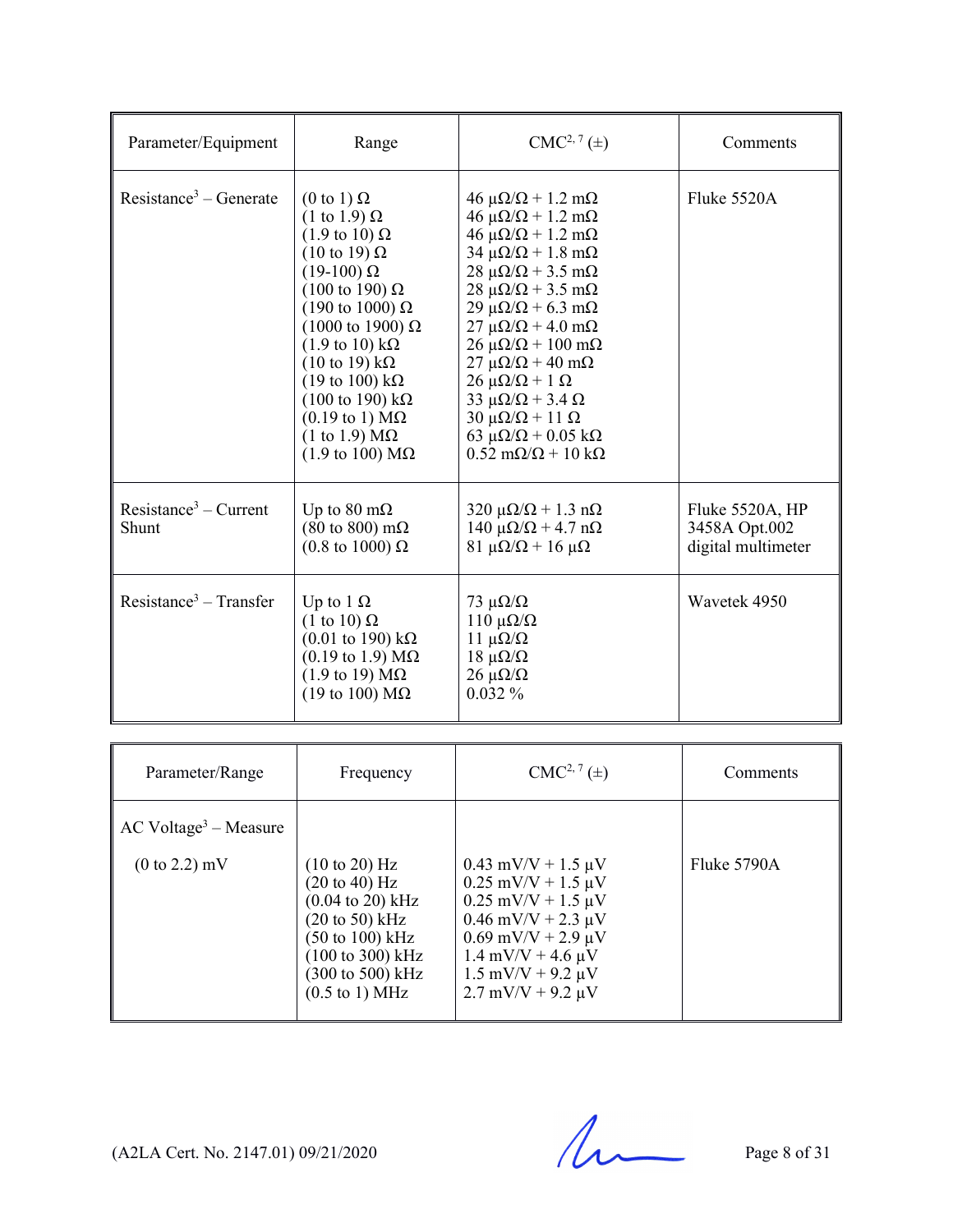| Parameter/Range                               | Frequency                                                                                                                                                                                                                                                              | $CMC2, 7(\pm)$                                                                                                                                                                                                                      | Comments    |
|-----------------------------------------------|------------------------------------------------------------------------------------------------------------------------------------------------------------------------------------------------------------------------------------------------------------------------|-------------------------------------------------------------------------------------------------------------------------------------------------------------------------------------------------------------------------------------|-------------|
| $AC$ Voltage <sup>3</sup> – Measure<br>(cont) |                                                                                                                                                                                                                                                                        |                                                                                                                                                                                                                                     |             |
| $(2.2 \text{ to } 7) \text{ mV}$              | $(10 \text{ to } 20)$ Hz<br>$(20 \text{ to } 40) \text{ Hz}$<br>$(0.04 \text{ to } 20) \text{ kHz}$<br>$(20 \text{ to } 50)$ kHz<br>$(50 \text{ to } 100) \text{ kHz}$<br>$(100 \text{ to } 300) \text{ kHz}$<br>(300 to 500) kHz<br>$(0.5 \text{ to } 1) \text{ MHz}$ | $0.22$ mV/V + 1.5 $\mu$ V<br>$0.13$ mV/V + 1.5 $\mu$ V<br>$0.13$ mV/V + 1.5 $\mu$ V<br>$0.24$ mV/V + 2.3 $\mu$ V<br>$0.36$ mV/V + 2.9 $\mu$ V<br>$0.95$ mV/V + 4.6 $\mu$ V<br>$1.0 \mu V/V + 9.2 \mu V$<br>$2.0$ mV/V + 9.2 $\mu$ V | Fluke 5790A |
| $(7 \text{ to } 22)$ mV                       | $(10 \text{ to } 20)$ Hz<br>$(20 \text{ to } 40)$ Hz<br>$(0.04 \text{ to } 20) \text{ kHz}$<br>$(20 \text{ to } 50)$ kHz<br>$(50 \text{ to } 100) \text{ kHz}$<br>$(100 \text{ to } 300) \text{ kHz}$<br>(300 to 500) kHz<br>$(0.5 \text{ to } 1) \text{ MHz}$         | $0.15$ mV/V + 1.8 $\mu$ V<br>$78 \mu V/V + 1.8 \mu V$<br>$78 \mu V/V + 1.8 \mu V$<br>$0.14$ mV/V + 3.1 $\mu$ V<br>$0.24$ mV/V + 5.9 $\mu$ V<br>$0.63$ mV/V + 4.7 $\mu$ V<br>$0.82$ mV/V + 9.3 $\mu$ V<br>$1.3$ mV/V + 9.3 $\mu$ V   |             |
| $(22 \text{ to } 70) \text{ mV}$              | $(10 \text{ to } 20)$ Hz<br>(20 to 40) Hz<br>$(0.04 \text{ to } 20) \text{ kHz}$<br>$(20 \text{ to } 50)$ kHz<br>$(50 \text{ to } 100) \text{ kHz}$<br>(100 to 300) kHz<br>(300 to 500) kHz<br>$(0.5 \text{ to } 1) \text{ MHz}$                                       | 99 μV/V + 1.9 μV<br>$45 \mu/V + 1.9 \mu V$<br>$45 \mu V/V + 1.9 \mu V$<br>70 μV/V + 4.1 μV<br>$0.14$ mV/V + 9.8 µV<br>$0.31$ mV/V + 5.0 $\mu$ V<br>$0.45$ mV/V + 9.5 $\mu$ V<br>$1.2$ mV/V + 9.6 $\mu$ V                            |             |
| $(70 \text{ to } 220) \text{ mV}$             | $(10 \text{ to } 20)$ Hz<br>$(20 \text{ to } 40)$ Hz<br>$(0.04 \text{ to } 20) \text{ kHz}$<br>$(20 \text{ to } 50)$ kHz<br>$(50 \text{ to } 100) \text{ kHz}$<br>$(100 \text{ to } 300) \text{ kHz}$<br>(300 to 500) kHz<br>$(0.5 \text{ to } 1) \text{ MHz}$         | $15 \mu V/V + 77 \mu V$<br>$3.6 \mu V/V + 65 \mu V$<br>$3.6 \mu V/V + 65 \mu V$<br>$6.6 \mu V/V + 85 \mu V$<br>$7.8 \mu V/V + 0.15 \ mV$<br>$24 \mu V/V + 0.28 \ mV$<br>59 $\mu$ V/V + 0.28 mV<br>$0.44$ mV/V + $0.28$ mV           |             |

 $(A2LA$  Cert. No. 2147.01) 09/21/2020 Page 9 of 31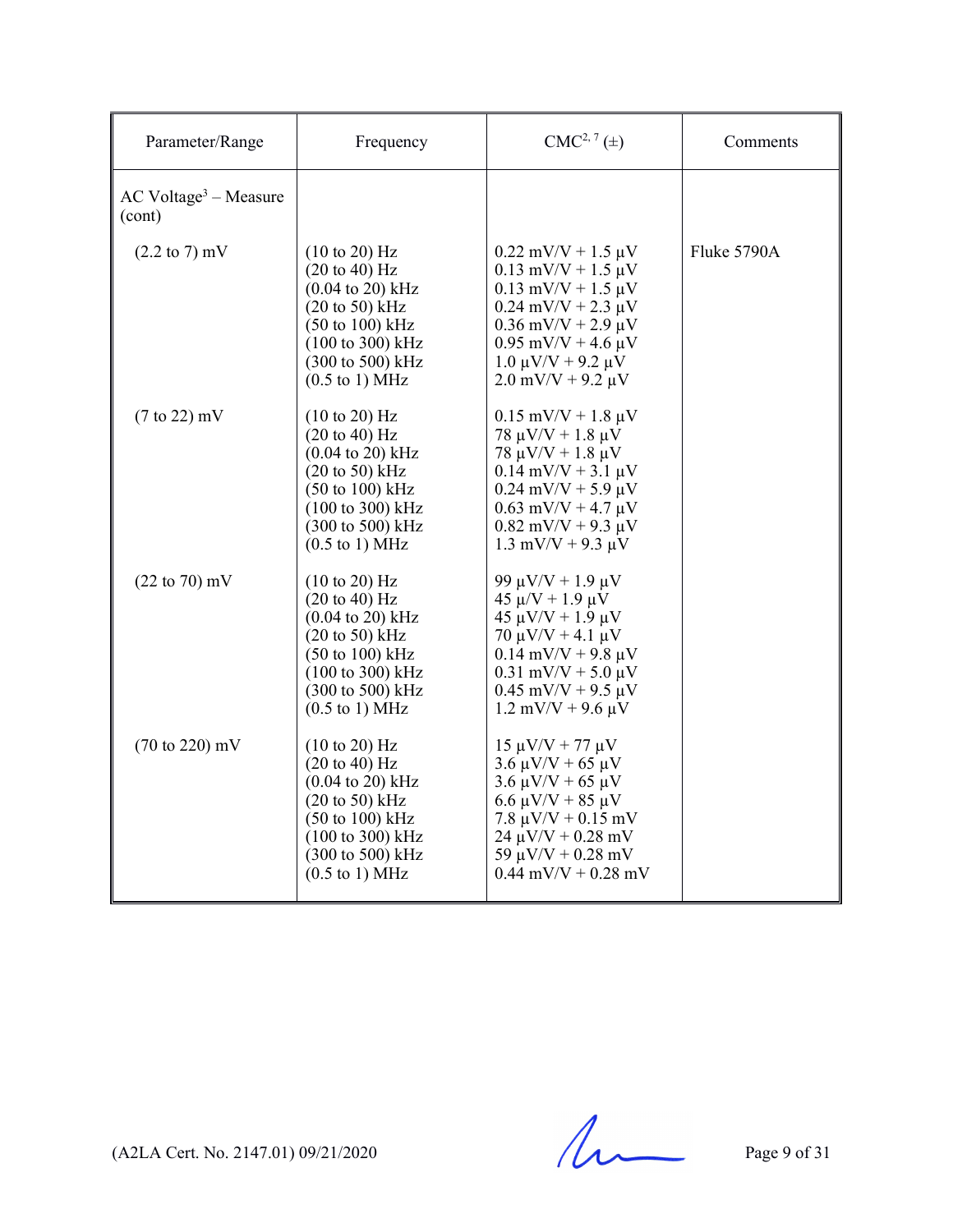| Parameter/Range                               | Frequency                                                                                                                                                                                                                                                                                 | $CMC2, 7(\pm)$                                                                                                                                                                                                                            | Comments    |
|-----------------------------------------------|-------------------------------------------------------------------------------------------------------------------------------------------------------------------------------------------------------------------------------------------------------------------------------------------|-------------------------------------------------------------------------------------------------------------------------------------------------------------------------------------------------------------------------------------------|-------------|
| $AC$ Voltage <sup>3</sup> – Measure<br>(cont) |                                                                                                                                                                                                                                                                                           |                                                                                                                                                                                                                                           |             |
| $(220 \text{ to } 700) \text{ mV}$            | $(10 \text{ to } 20)$ Hz<br>$(20 \text{ to } 40) \text{ Hz}$<br>$(0.04 \text{ to } 20) \text{ kHz}$<br>$(20 \text{ to } 50)$ kHz<br>$(50 \text{ to } 100) \text{ kHz}$<br>(100 to 300) kHz<br>(300 to 500) kHz<br>$(0.5 \text{ to } 1) \text{ MHz}$                                       | $12 \mu V/V + 0.17 \text{ mV}$<br>$3.4 \mu V/V + 83 \mu V$<br>$3.4 \mu V/V + 84 \mu V$<br>$24 \mu V/V + 36 \mu V$<br>$39 \mu V/V + 49 \mu V$<br>$44 \mu V/V + 0.34 \ mV$<br>92 $\mu$ V/V + 0.35 mV<br>$0.68 \mu V/V + 0.36 \ mV$          | Fluke 5790A |
| $(0.7 \text{ to } 2.2) \text{ V}$             | $(10 \text{ to } 20)$ Hz<br>$(20 \text{ to } 40) \text{ Hz}$<br>$(0.04 \text{ to } 20) \text{ kHz}$<br>$(20 \text{ to } 50)$ kHz<br>$(50 \text{ to } 100) \text{ kHz}$<br>$(100 \text{ to } 300) \text{ kHz}$<br>$(300 \text{ to } 500) \text{ kHz}$<br>$(0.5 \text{ to } 1) \text{ MHz}$ | $28 \mu V/V + 0.22 \ mV$<br>$15 \mu V/V + 45 \mu V$<br>$15 \mu V/V + 45 \mu V$<br>$52 \mu V/V + 16 \mu V$<br>$83 \mu V/V + 26 \mu V$<br>$0.22$ mV/V + 50 $\mu$ V<br>$0.13$ mV/V + 1.7 mV<br>$0.89$ mV/V + 1.5 mV                          |             |
| $(2.2 \text{ to } 7) \text{ V}$               | $(10 \text{ to } 20)$ Hz<br>$(20 \text{ to } 40) \text{ Hz}$<br>$(0.04 \text{ to } 20) \text{ kHz}$<br>$(20 \text{ to } 50)$ kHz<br>$(50 \text{ to } 100) \text{ kHz}$<br>$(100 \text{ to } 300) \text{ kHz}$<br>(300 to 500) kHz<br>$(0.5 \text{ to } 1) \text{ MHz}$                    | $70 \mu/V + 80 \mu V$<br>$25 \mu/V + 59 \mu V$<br>$25 \mu V/V + 59 \mu V$<br>$49 \mu V/V + 59 \mu V$<br>$87 \mu V/V + 52 \mu V$<br>$0.23$ mV/V + 40 $\mu$ V<br>$0.45$ mV/V + $0.19$ mV<br>$1.3$ mV/V + 0.43 mV                            |             |
| $(7 \text{ to } 22)$ V                        | $(10 \text{ to } 20)$ Hz<br>$(20 \text{ to } 40) \text{ Hz}$<br>$(0.04 \text{ to } 20) \text{ kHz}$<br>$(20 \text{ to } 50)$ kHz<br>$(50 \text{ to } 100) \text{ kHz}$<br>(100 to 300) kHz<br>(300 to 500) kHz<br>$(0.5 \text{ to } 1) \text{ MHz}$                                       | $76 \mu V/V + 0.12 \text{ mV}$<br>$34 \mu V/V + 0.10 \text{ mV}$<br>$34 \mu V/V + 0.10 \text{ mV}$<br>62 $\mu$ V/V + 0.10 mV<br>$100 \mu V/V + 0.30 \text{ mV}$<br>$0.20$ mV/V + 0.86 mV<br>$0.45$ mV/V + 0.75 mV<br>$1.4$ mV/V + 0.58 mV |             |
| $(22 \text{ to } 70) \text{ V}$               | $(10 \text{ to } 20)$ Hz<br>$(20 \text{ to } 40)$ Hz<br>$(0.04 \text{ to } 20) \text{ kHz}$<br>$(20 \text{ to } 50)$ kHz<br>$(50 \text{ to } 100) \text{ kHz}$<br>(100 to 300) kHz<br>(300 to 500) kHz                                                                                    | $75 \mu V/V + 0.51 \ mV$<br>$30 \mu V/V + 0.64 \ mV$<br>$30 \mu V/V + 0.64 \ mV$<br>$74 \mu V/V + 0.51 \ mV$<br>$100 \mu V/V + 1.1 \text{ mV}$<br>$0.21$ vmV/V + 2.8 mV<br>$0.57$ mV/V + 1.0 mV                                           |             |

 $(A2LA$  Cert. No. 2147.01) 09/21/2020 Page 10 of 31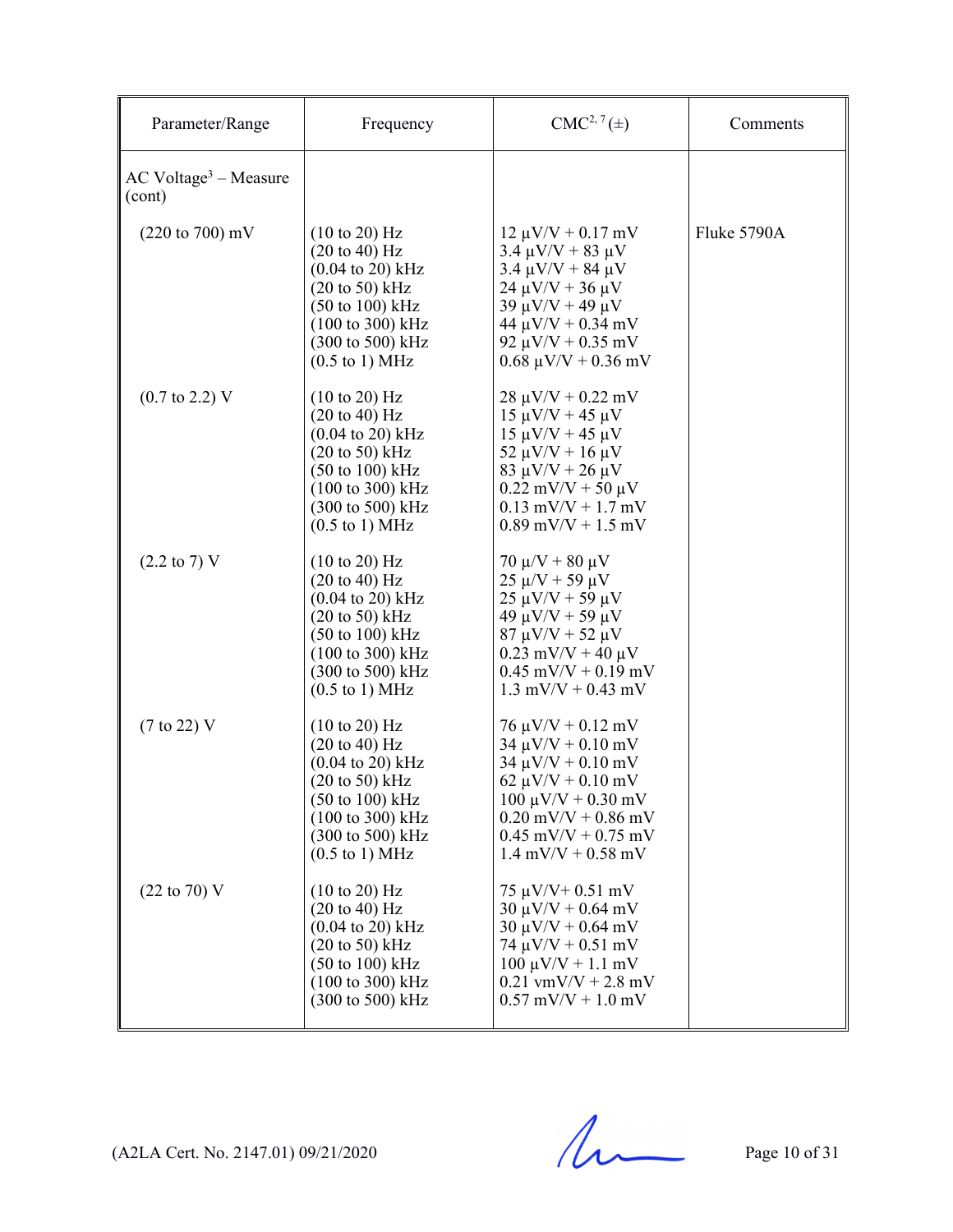| Parameter/Range                               | Frequency                                                                                                                                                                           | $CMC2, 7(\pm)$                                                                                                                                                                       | Comments                               |
|-----------------------------------------------|-------------------------------------------------------------------------------------------------------------------------------------------------------------------------------------|--------------------------------------------------------------------------------------------------------------------------------------------------------------------------------------|----------------------------------------|
| $AC$ Voltage <sup>3</sup> – Measure<br>(cont) |                                                                                                                                                                                     |                                                                                                                                                                                      |                                        |
| $(70 \text{ to } 220) \text{ V}$              | $(10 \text{ to } 20)$ Hz<br>$(20 \text{ to } 40)$ Hz<br>$(0.04 \text{ to } 20) \text{ kHz}$<br>$(20 \text{ to } 50)$ kHz<br>(50 to 100) kHz<br>(100 to 300) kHz<br>(300 to 500) kHz | $80 \mu V/V + 0.51 \ mV$<br>$35 \mu V/V + 0.64 \ mV$<br>$35 \mu V/V + 0.64 \ mV$<br>$78 \mu V/V + 0.51 \ mV$<br>$0.11$ mV/V + 1.1 mV<br>$0.23$ mV/V + 2.8 mV<br>$0.58$ mV/V + 1.0 mV | Fluke 5790A                            |
| $(220 \text{ to } 700) \text{ V}$             | $(10 \text{ to } 20)$ Hz<br>(20 to 40) Hz<br>$(0.04 \text{ to } 20) \text{ kHz}$<br>$(20 \text{ to } 50)$ kHz<br>$(50 \text{ to } 100) \text{ kHz}$                                 | $0.11$ mV/V + 4.2 mV<br>$43 \mu V/V + 3.4 \ mV$<br>$43 \mu V/V + 3.4 \ mV$<br>$90 \mu V/V + 64 \ mV$<br>$0.31$ mV/V + 0.27 V                                                         |                                        |
| $(700 \text{ to } 1000) \text{ V}$            | (10 to 20) Hz<br>$(20 \text{ to } 40)$ Hz<br>$(0.04 \text{ to } 20) \text{ kHz}$<br>$(20 \text{ to } 50)$ kHz<br>$(50 \text{ to } 100) \text{ kHz}$                                 | $0.11$ mV/V + 4.2 mV<br>$44 \mu V/V + 3.4 \ mV$<br>$44 \mu V/V + 3.4 \ mV$<br>$0.11$ mV/V + 64 mV<br>$0.37$ mV/V +0.27 V                                                             |                                        |
| $(1 to 10)$ kV                                | $(0.01 \text{ to } 600) \text{ Hz}$                                                                                                                                                 | $1.4$ mV/V + 0.12 V                                                                                                                                                                  | Vitrek 4700 high<br>voltage multimeter |
| $(10 \text{ to } 75) \text{ kV}$              | $(0.01 \text{ to } 600) \text{ Hz}$                                                                                                                                                 | $1.2$ mV/V + 0.77 V                                                                                                                                                                  | Vitrek HVL-100<br>high voltage probe   |

 $(A2LA$  Cert. No. 2147.01) 09/21/2020 Page 11 of 31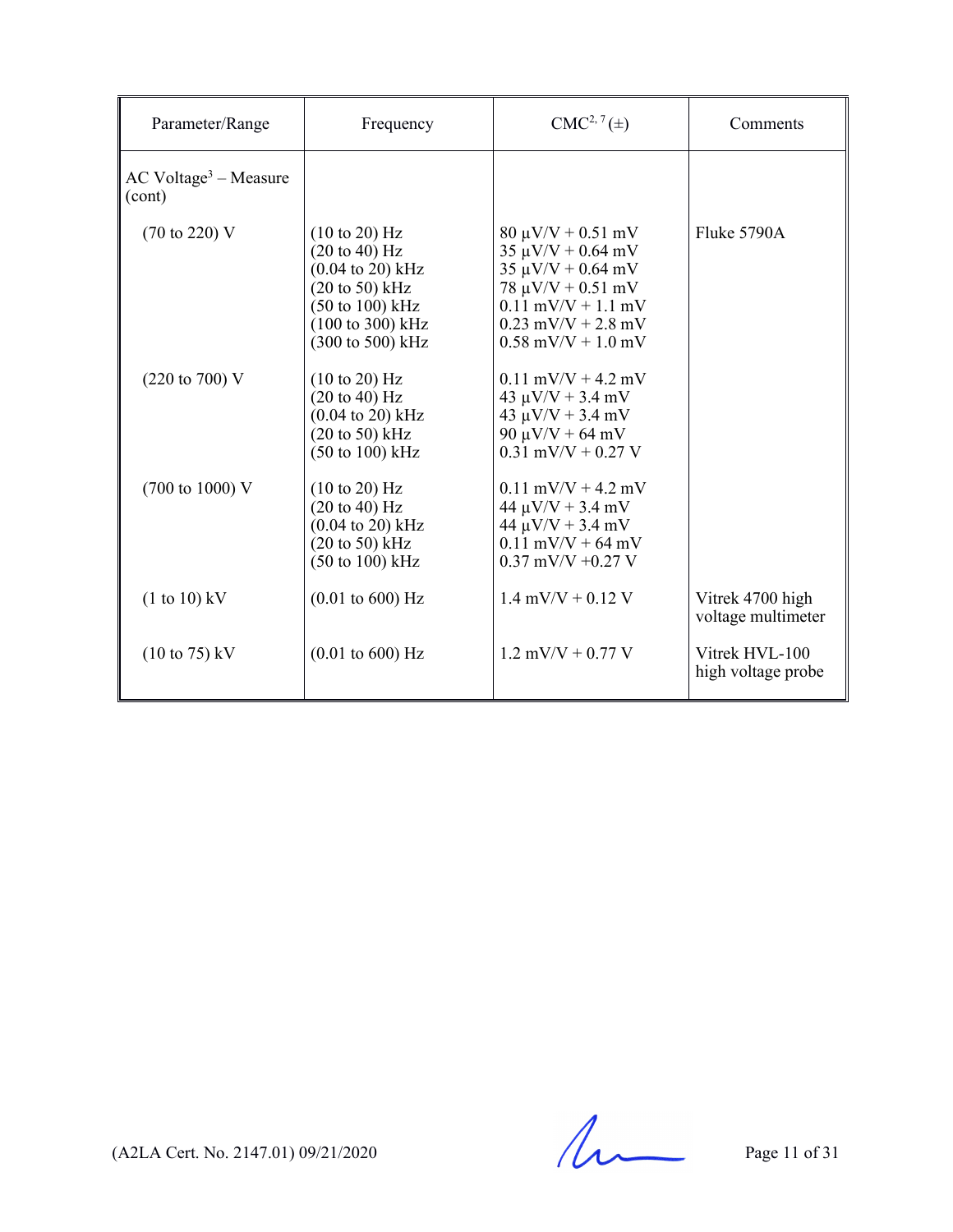| Parameter/Range                    | Frequency                                                                                                                                                                           | $CMC2, 7(\pm)$                                                                                                                                                                         | Comments                        |
|------------------------------------|-------------------------------------------------------------------------------------------------------------------------------------------------------------------------------------|----------------------------------------------------------------------------------------------------------------------------------------------------------------------------------------|---------------------------------|
| AC Voltage – Wideband<br>Measure   |                                                                                                                                                                                     |                                                                                                                                                                                        |                                 |
| $(0 to 2.2)$ mV                    | $(10 \text{ to } 30)$ Hz<br>$(30 \text{ to } 120) \text{ Hz}$<br>$(0.12 \text{ to } 1.2) \text{ kHz}$<br>$(1.2 \text{ to } 120) \text{ kHz}$<br>$(120 \text{ to } 500) \text{ kHz}$ | $7.9$ mV/V + $1.9 \mu$ V<br>$7.5$ mV/V + 1.9 $\mu$ V<br>$7.5$ mV/V + 1.9 $\mu$ V<br>$7.5 \text{ mV/V} + 1.9 \mu\text{V}$<br>$7.7 \text{ mV/V} + 3.0 \text{ }\mu\text{V}$               | Fluke 5790A w/<br>wideband opt. |
| $(2.2 \text{ to } 7) \text{ mV}$   | $(10 \text{ to } 30)$ Hz<br>(30 to 120) Hz<br>$(0.12 \text{ to } 1.2) \text{ kHz}$<br>$(1.2 \text{ to } 120) \text{ kHz}$<br>$(120 \text{ to } 500) \text{ kHz}$                    | $7.7 \text{ mV/V} + 2.6 \mu V$<br>$7.2 \text{ mV/V} + 2.6 \text{ }\mu\text{V}$<br>$7.2 \text{ mV/V} + 2.6 \text{ }\mu\text{V}$<br>$7.2$ mV/V + 2.6 $\mu$ V<br>$7.4$ mV/V + 3.7 $\mu$ V |                                 |
| $(7 \text{ to } 22)$ mV            | $(10 \text{ to } 30)$ Hz<br>$(30 \text{ to } 120) \text{ Hz}$<br>$(0.12 \text{ to } 1.2) \text{ kHz}$<br>$(1.2 \text{ to } 120) \text{ kHz}$<br>$(120 \text{ to } 500) \text{ kHz}$ | $7.4$ mV/V + 4.9 $\mu$ V<br>$6.9$ mV/V + 4.9 $\mu$ V<br>$6.9$ mV/V + 4.9 $\mu$ V<br>$6.9$ mV/V + 4.9 $\mu$ V<br>$7.0$ mV/V + 6.6 $\mu$ V                                               |                                 |
| $(22 \text{ to } 70) \text{ mV}$   | $(10 \text{ to } 30)$ Hz<br>$(30 \text{ to } 120) \text{ Hz}$<br>$(0.12 \text{ to } 1.2) \text{ kHz}$<br>$(1.2 \text{ to } 120) \text{ kHz}$<br>$(120 \text{ to } 500) \text{ kHz}$ | $7.4$ mV/V + 6.1 $\mu$ V<br>$6.8$ mV/V + $6.1 \mu$ V<br>$6.8$ mV/V + $6.1 \mu$ V<br>$6.8$ mV/V + $6.1 \mu$ V<br>$6.7$ mV/V + $6.1 \mu$ V                                               |                                 |
| $(70 \text{ to } 220) \text{ mV}$  | $(10 \text{ to } 30)$ Hz<br>$(30 \text{ to } 120) \text{ Hz}$<br>$(0.12 \text{ to } 1.2) \text{ kHz}$<br>$(1.2 \text{ to } 120) \text{ kHz}$<br>$(120 \text{ to } 500) \text{ kHz}$ | $7.0$ mV/V + 35 $\mu$ V<br>$6.4$ mV/V + 35 $\mu$ V<br>$6.4$ mV/V + 35 $\mu$ V<br>$6.4$ mV/V + 35 $\mu$ V<br>$6.4$ mV/V + 35 $\mu$ V                                                    |                                 |
| $(220 \text{ to } 700) \text{ mV}$ | $(10 \text{ to } 30)$ Hz<br>(30 to 120) Hz<br>$(0.12 \text{ to } 1.2) \text{ kHz}$<br>$(1.2 \text{ to } 120) \text{ kHz}$<br>$(120 \text{ to } 500) \text{ kHz}$                    | 5.8 mV/V + 93 $\mu$ V<br>5.1 mV/V + 93 $\mu$ V<br>5.1 mV/V + 93 $\mu$ V<br>5.1 mV/V + 93 $\mu$ V<br>5.1 mV/V + 93 $\mu$ V                                                              |                                 |
| $(0.7 \text{ to } 2.2) \text{ V}$  | $(10 \text{ to } 30)$ Hz<br>$(30 \text{ to } 120) \text{ Hz}$<br>$(0.12 \text{ to } 1.2) \text{ kHz}$<br>$(1.2 \text{ to } 120) \text{ kHz}$<br>$(120 \text{ to } 500) \text{ kHz}$ | $5.7$ mV/V + 0.35 mV<br>$5.0$ mV/V + 0.35 mV<br>$5.0$ mV/V + 0.35 mV<br>$5.0$ mV/V + 0.35 mV<br>$5.0$ mV/V + 0.35 mV                                                                   |                                 |
| $(2.2 \text{ to } 7) \text{ V}$    | $(10 \text{ to } 30)$ Hz<br>$(30 \text{ to } 120) \text{ Hz}$<br>$(0.12 \text{ to } 1.2) \text{ kHz}$<br>$(1.2 \text{ to } 120) \text{ kHz}$<br>$(120 \text{ to } 500) \text{ kHz}$ | $5.2$ mV/V + 0.49 mV<br>$4.4$ mV/V + 0.49 mV<br>$4.4$ mV/V + 0.49 mV<br>$4.4$ mV/V + 0.49 mV<br>$4.4$ mV/V + 0.49 mV                                                                   |                                 |

(A2LA Cert. No. 2147.01) 09/21/2020 Page 12 of 31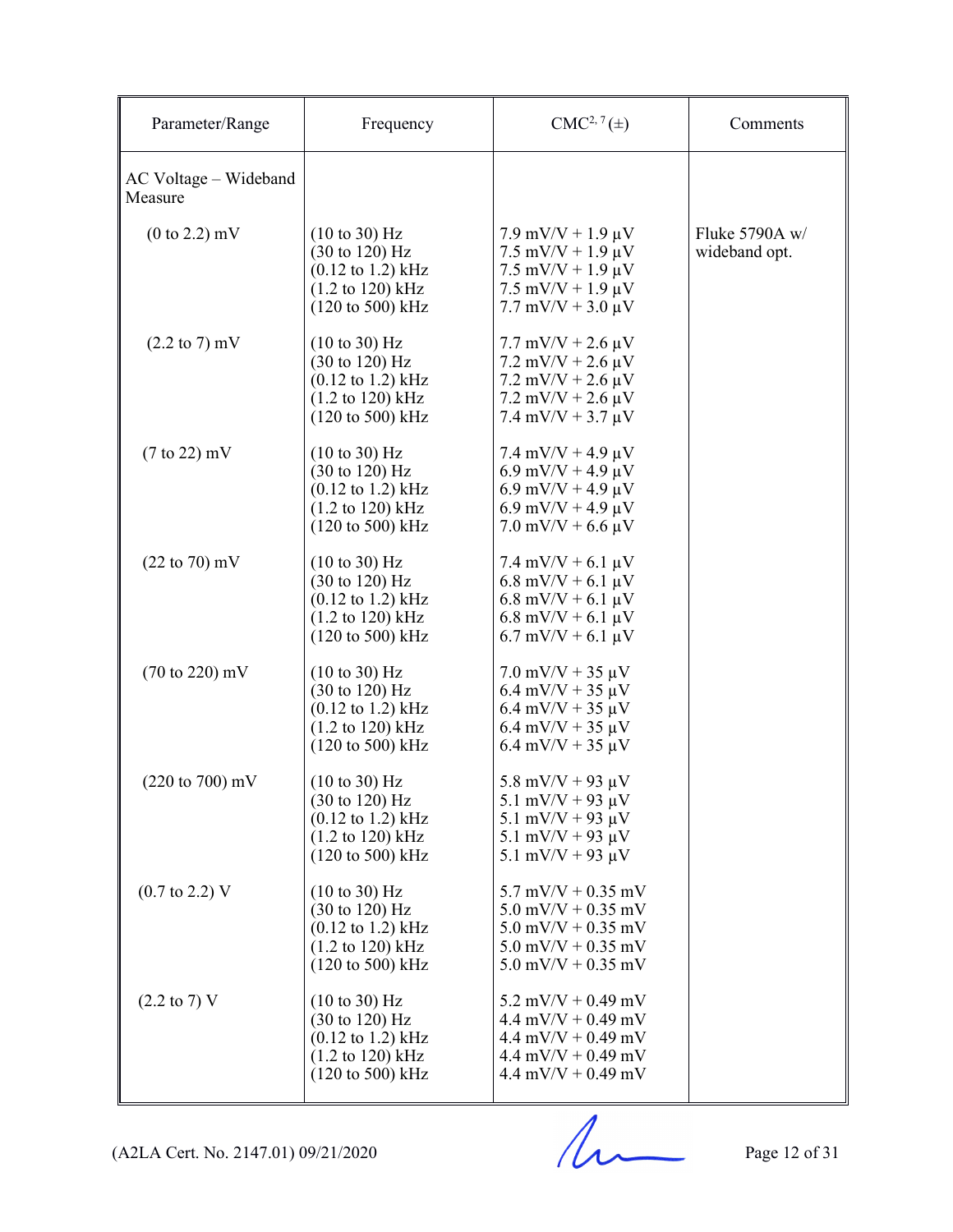| Parameter/Range                      | Frequency                                                                                                                                                                                                                                                                         | $CMC2, 7(\pm)$                                                                                                                                                                                        | Comments    |
|--------------------------------------|-----------------------------------------------------------------------------------------------------------------------------------------------------------------------------------------------------------------------------------------------------------------------------------|-------------------------------------------------------------------------------------------------------------------------------------------------------------------------------------------------------|-------------|
| $AC$ Voltage <sup>3</sup> – Generate |                                                                                                                                                                                                                                                                                   |                                                                                                                                                                                                       |             |
| $(0.005 \text{ to } 2.2) \text{ mV}$ | $(10 \text{ to } 20)$ Hz<br>$(20 \text{ to } 40)$ Hz<br>$(0.04 \text{ to } 20) \text{ kHz}$<br>$(20 \text{ to } 50)$ kHz<br>$(50 \text{ to } 100) \text{ kHz}$<br>$(100 \text{ to } 300) \text{ kHz}$<br>(300 to 500) kHz<br>$(0.5 \text{ to } 1) \text{ MHz}$                    | $0.022 \% + 5.2 \mu V$<br>$0.011 \% + 5.2 \mu V$<br>$0.011 \% + 5.2 \mu V$<br>$0.038 \% + 5.2 \mu V$<br>$0.087 \% + 8.1 \mu V$<br>$0.12 \%$ + 15 µV<br>$0.17 \% + 29 \mu V$<br>$0.36\% + 29 \mu V$    | Fluke 5700A |
| $(2.2 \text{ to } 220) \text{ mV}$   | (10 to 20) Hz<br>$(20 \text{ to } 40) \text{ Hz}$<br>$(0.04 \text{ to } 20) \text{ kHz}$<br>$(20 \text{ to } 50)$ kHz<br>$(50 \text{ to } 100) \text{ kHz}$<br>(100 to 300) kHz<br>(300 to 500) kHz<br>$(0.5 \text{ to } 1) \text{ MHz}$                                          | $0.022 \% + 9.5 \mu v$<br>$0.011 \% + 9.6 \mu v$<br>$0.011 \% + 9.4 \mu V$<br>$0.018 \% + 62 \mu V$<br>$0.058 \% + 130 \mu V$<br>$0.11 \% + 37 \mu V$<br>$0.18 \% + 41 \mu V$<br>$0.37 \% + 93 \mu V$ |             |
| $(0.22 \text{ to } 2.2) \text{ V}$   | $(10 \text{ to } 20)$ Hz<br>$(20 \text{ to } 40) \text{ Hz}$<br>$(0.04 \text{ to } 20) \text{ kHz}$<br>$(20 \text{ to } 50)$ kHz<br>$(50 \text{ to } 100) \text{ kHz}$<br>(100 to 300) kHz<br>(300 to 500) kHz<br>$(0.5 \text{ to } 1) \text{ MHz}$                               | $0.016 \% + 48 \mu V$<br>$0.074 \% + 14 \mu V$<br>$0.075 \% + 11 \mu V$<br>$29 \mu V/V + 0.70 \ mV$<br>$0.016\% + 0.38$ mV<br>$0.046 \% + 0.15$ mV<br>$0.11 \% + 0.42$ mV<br>$0.22 \% + 1.0$ mV       |             |
| $(2.2 \text{ to } 22) \text{ V}$     | $(10 \text{ to } 20)$ Hz<br>$(20 \text{ to } 40)$ Hz<br>$(0.04 \text{ to } 20) \text{ kHz}$<br>$(20 \text{ to } 50)$ kHz<br>$(50 \text{ to } 100) \text{ kHz}$<br>(100 to 300) kHz<br>$(300 \text{ to } 500) \text{ kHz}$<br>$(0.5 \text{ to } 1) \text{ MHz}$                    | $0.016\% + 0.38$ mV<br>73 $\mu$ V/V + 0.15 mV<br>$75 \mu V/V + 0.12 \ mV$<br>$0.011 \% + 0.82$ mV<br>$0.024 \% + 0.47$ mV<br>$0.053 \% + 1.7$ mV<br>$0.14\% + 5.0$ mV<br>$0.29\% + 1.0$ mV            | Fluke 5700A |
| $(22 \text{ to } 220)$ V             | $(10 \text{ to } 20)$ Hz<br>$(20 \text{ to } 40)$ Hz<br>$(0.04 \text{ to } 20) \text{ kHz}$<br>$(20 \text{ to } 50)$ kHz<br>$(50 \text{ to } 100) \text{ kHz}$<br>$(100 \text{ to } 300) \text{ kHz}$<br>$(300 \text{ to } 500) \text{ kHz}$<br>$(0.5 \text{ to } 1) \text{ MHz}$ | $0.16\% + 3.9$ mV<br>$80 \mu V/V + 1.5 \ mV$<br>$82 \mu V/V + 1.2 \mbox{ mV}$<br>$0.022 \% + 4.2$ mV<br>$0.53 \% + 9.5$ mV<br>$0.16 \% + 0.1 V$<br>$0.53 \% + 0.1 V$<br>$1.3 \% + 0.2 V$              |             |

 $(A2LA$  Cert. No. 2147.01) 09/21/2020 Page 13 of 31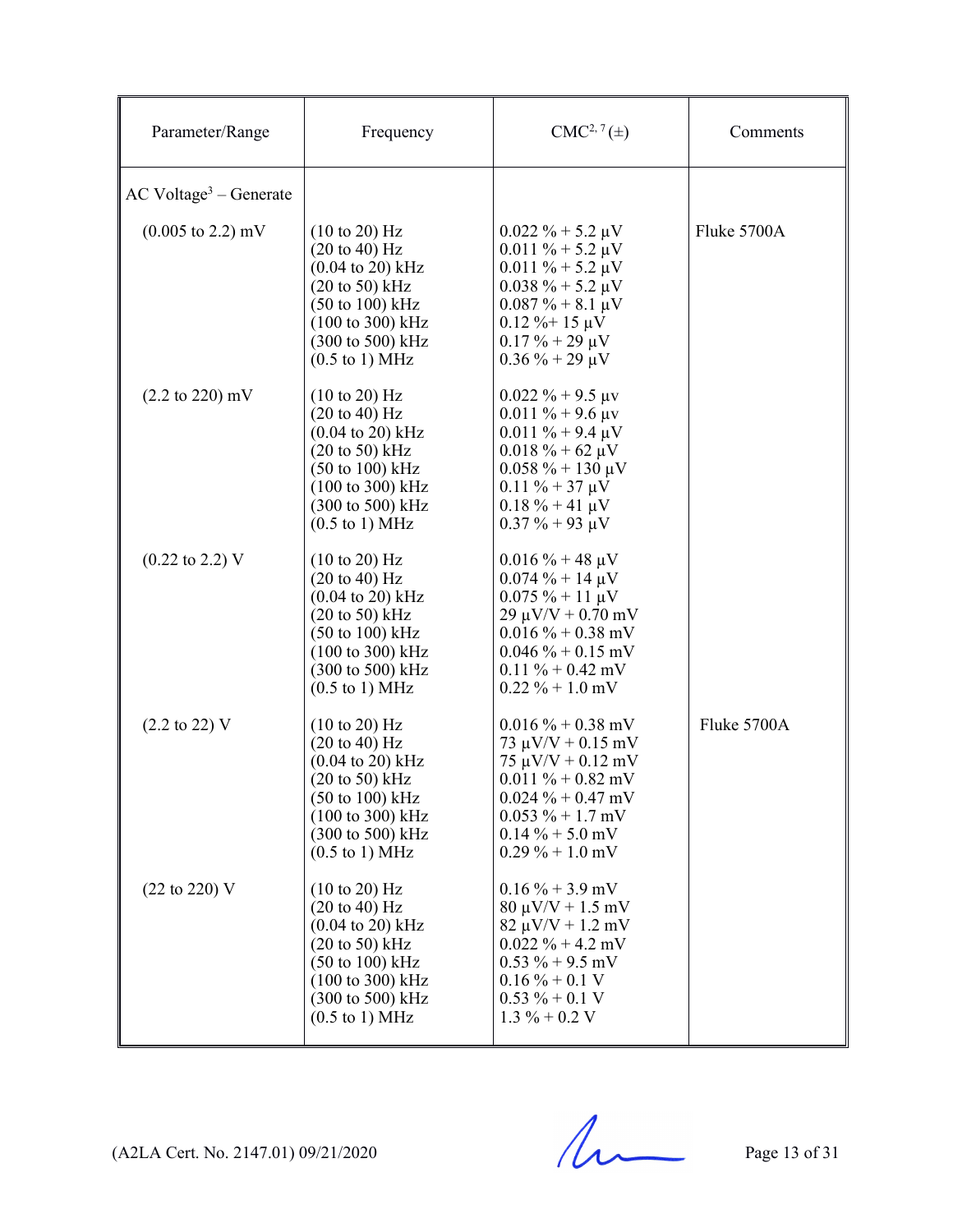| Parameter/Range                      | Frequency                                                                                                                                                                                                                       | $CMC2, 7(\pm)$                                                                                                                                                                       | Comments     |
|--------------------------------------|---------------------------------------------------------------------------------------------------------------------------------------------------------------------------------------------------------------------------------|--------------------------------------------------------------------------------------------------------------------------------------------------------------------------------------|--------------|
| $AC$ Voltage <sup>3</sup> – Generate |                                                                                                                                                                                                                                 |                                                                                                                                                                                      |              |
| $(220 \text{ to } 750) \text{ V}$    | $(15 \text{ to } 50) \text{ Hz}$<br>$(0.05 \text{ to } 1) \text{ kHz}$                                                                                                                                                          | $0.042 \% + 19$ mV<br>$78 \mu V/V + 9.2 \ mV$                                                                                                                                        | Wavetek 4808 |
| $(750 \text{ to } 1000) \text{ V}$   | $(10 \text{ to } 31)$ Hz<br>$(32 \text{ to } 330) \text{ Hz}$<br>$(0.3 \text{ to } 10) \text{ kHz}$<br>$(10 \text{ to } 33)$ kHz<br>(30 to 100) kHz<br>(100 to 330) kHz<br>$(0.3 \text{ to } 1000) \text{ MHz}$                 | $110 \mu V/V + 340 \mu V$<br>66 μV/V + 210 μV<br>$56 \mu V/V + 110 \mu V$<br>$65 \mu V/V + 210 \mu V$<br>$110 \mu V/V + 340 \mu V$<br>$620 \mu V/V + 3.5 \ mV$<br>$8.9$ mV/V + 14 mV |              |
| $(1000 \text{ to } 1100) \text{ V}$  | $(10 \text{ to } 330) \text{ Hz}$<br>$(0.3 \text{ to } 10)$ kHz<br>$(10 \text{ to } 33)$ kHz                                                                                                                                    | $160 \mu V/V + 2.3 \ mV$<br>$120 \mu V/V + 2.2 \ mV$<br>$160 \mu V/V + 2.3 \ mV$                                                                                                     | Fluke 5520A  |
| $(1 to 33)$ mV                       | $(10 \text{ to } 45) \text{ Hz}$<br>$(0.045 \text{ to } 10) \text{ kHz}$<br>$(10 to 20)$ kHz<br>$(20 \text{ to } 50) \text{ kHz}$<br>$(50 \text{ to } 100) \text{ kHz}$<br>$(100 \text{ to } 500) \text{ kHz}$                  | 99 μV/V + 19 μV<br>99 $\mu$ V/V + 19 $\mu$ V<br>9.3 $\mu$ V/V + 250 $\mu$ V<br>$48 \mu V/V + 140 \mu V$<br>$0.045 \% + 100 \mu V$<br>$0.22 \% + 87 \mu V$                            |              |
| $(33 \text{ to } 330) \text{ mV}$    | $(10 \text{ to } 45) \text{ Hz}$<br>$(0.045 \text{ to } 10) \text{ kHz}$<br>$(10 \text{ to } 20) \text{ kHz}$<br>$(20 \text{ to } 50) \text{ kHz}$<br>$(50 \text{ to } 100) \text{ kHz}$<br>$(100 \text{ to } 500) \text{ kHz}$ | $0.012 \% + 0.12$ mV<br>$0.012 \% + 0.12$ mV<br>$13 \mu V/V + 1.8 \ mV$<br>$35 \mu V/V + 1.1 \ mV$<br>$0.045 \% + 0.43$ mV<br>$0.26\% + 0.80$ mV                                     |              |
| $(0.33 \text{ to } 3.3) \text{ V}$   | (10 to 45) Hz<br>$(0.045 \text{ to } 10) \text{ kHz}$<br>$(10 \text{ to } 20)$ kHz<br>$(20 \text{ to } 50)$ kHz<br>(50 to 100) kHz<br>(100 to 500) kHz                                                                          | $0.017 \% + 0.71$ mV<br>$0.017 \% + 0.71$ mV<br>$0.027 \% + 0.72$ mV<br>$0.040 \% + 0.74$ mV<br>$0.10\% + 1.9$ mV<br>$0.28\% + 0.80$ mV                                              |              |
| $(3.3 \text{ to } 33) \text{ V}$     | $(10 \text{ to } 45) \text{ Hz}$<br>$(0.045 \text{ to } 10) \text{ kHz}$<br>$(10 \text{ to } 20)$ kHz<br>$(20 \text{ to } 50)$ kHz<br>$(50 \text{ to } 100) \text{ kHz}$                                                        | $0.021 \% + 3.0$ mV<br>$0.022 \% + 7.8$ mV<br>$0.024 \% + 10$ mV<br>$0.019\% + 20$ mV<br>$0.22 \% + 62$ mV                                                                           |              |
| (330 to 1020) V                      | $(0.045 \text{ to } 1) \text{ kHz}$<br>(1 to 5) kHz<br>$(5 \text{ to } 10) \text{ kHz}$                                                                                                                                         | $0.034 \% + 19$ mV<br>$0.028 \% + 20$ mV<br>$0.033 \% + 32$ mV                                                                                                                       |              |

 $(A2LA$  Cert. No. 2147.01) 09/21/2020 Page 14 of 31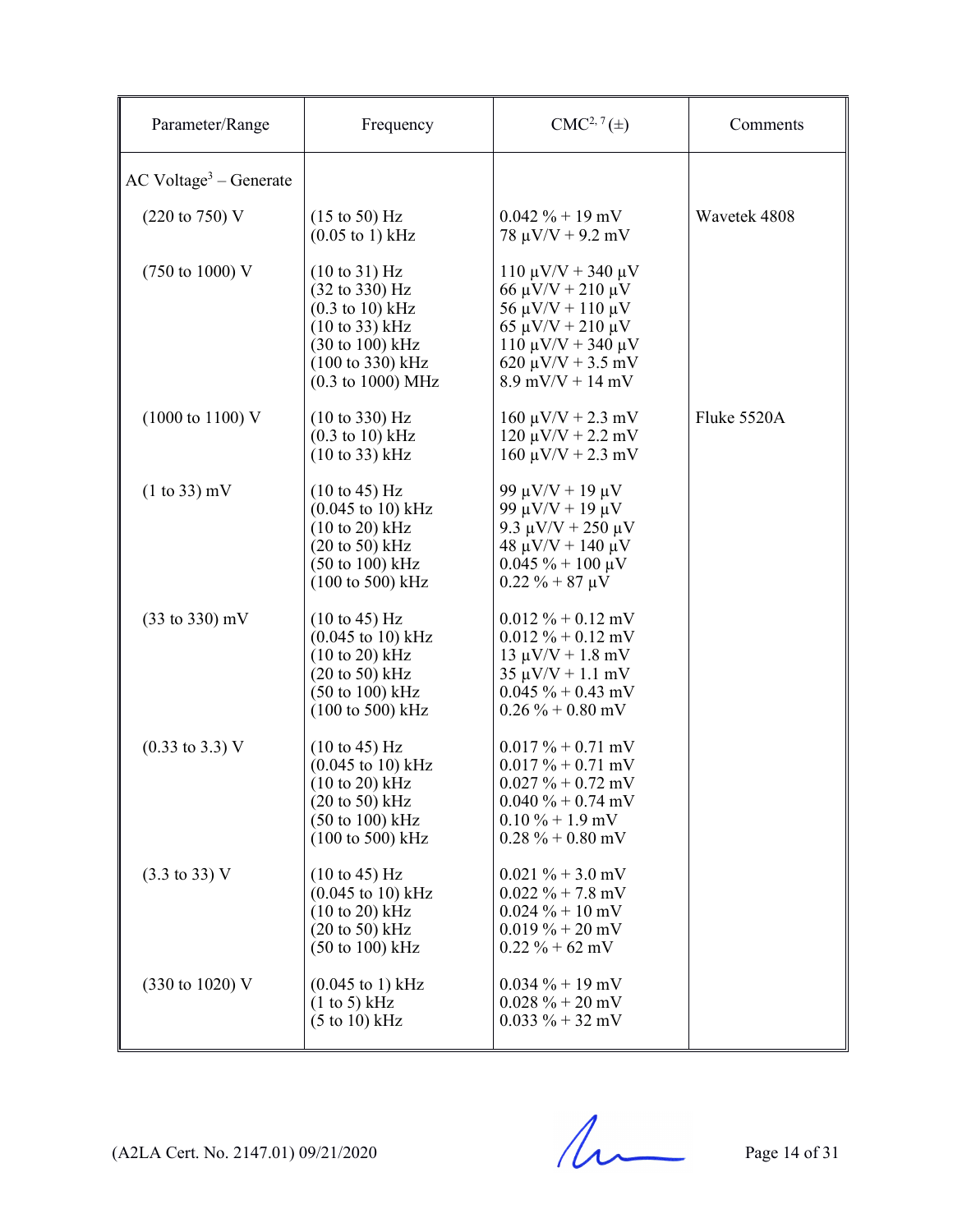| Parameter/Range                      | Frequency                                                                                                                                          | $CMC2, 7(\pm)$                                                                                  | Comments     |
|--------------------------------------|----------------------------------------------------------------------------------------------------------------------------------------------------|-------------------------------------------------------------------------------------------------|--------------|
| $AC$ Voltage <sup>3</sup> – Transfer |                                                                                                                                                    |                                                                                                 |              |
| $1 \text{ mV}$                       | 10 Hz to 30 kHz<br>$(30 \text{ to } 50)$ kHz<br>$(50 \text{ to } 100) \text{ kHz}$<br>300 kHz to 1 MHz                                             | $3.0 \mu V$<br>$3.0 \mu V$<br>$3.1 \mu V$<br>$5.0 \mu V$                                        | Wavetek 4950 |
| $10 \text{ mV}$                      | 10 Hz to 30 kHz<br>$(30 \text{ to } 50)$ kHz<br>$(50 \text{ to } 100) \text{ kHz}$<br>300 kHz to 1 MHz                                             | $3.4 \mu V$<br>$4.5 \mu V$<br>$5.9 \mu V$<br>$0.016$ mV                                         |              |
| $100 \text{ mV}$                     | 10 Hz to 30 kHz<br>$(30 \text{ to } 50)$ kHz<br>$(50 \text{ to } 100) \text{ kHz}$<br>(300 to 500) kHz<br>500 kHz to 1 MHz                         | $7.0 \mu V$<br>$0.014$ mV<br>$0.016$ mV<br>$0.074$ mV<br>$0.082$ mV                             |              |
| 1 <sub>V</sub>                       | (10 to 40) Hz<br>40 Hz to 30 kHz<br>$(30 \text{ to } 50)$ kHz<br>$(50 \text{ to } 100) \text{ kHz}$<br>300 kHz to 1 MHz                            | $0.021$ mV<br>$0.021$ mV<br>$0.050$ mV<br>$0.059$ mV<br>$0.43$ mV                               |              |
| 10 V                                 | $(10 \text{ to } 40) \text{ Hz}$<br>40 Hz to 30 kHz<br>$(30 \text{ to } 50)$ kHz<br>$(50 \text{ to } 100) \text{ kHz}$<br>300 kHz to 1 MHz         | $0.21$ mV<br>$0.21$ mV<br>$0.50$ mV<br>$0.59$ mV<br>$4.8$ mV                                    |              |
| 19 V                                 | $1$ kHz                                                                                                                                            | $0.51$ mV                                                                                       |              |
| 100 V                                | (10 to 40) Hz<br>40 Hz to 30 kHz<br>$(30 \text{ to } 50) \text{ kHz}$<br>$(50 \text{ to } 100) \text{ kHz}$<br>$(100 \text{ to } 200) \text{ kHz}$ | $2.4 \text{ mV}$<br>$2.4 \text{ mV}$<br>$5.5 \text{ mV}$<br>$5.5 \text{ mV}$<br>$16 \text{ mV}$ |              |
| 1000 V                               | $(55 \text{ to } 300) \text{ Hz}$<br>300 Hz to 1 kHz                                                                                               | 0.035 V<br>$0.032$ V                                                                            |              |

 $(A2LA$  Cert. No. 2147.01) 09/21/2020 Page 15 of 31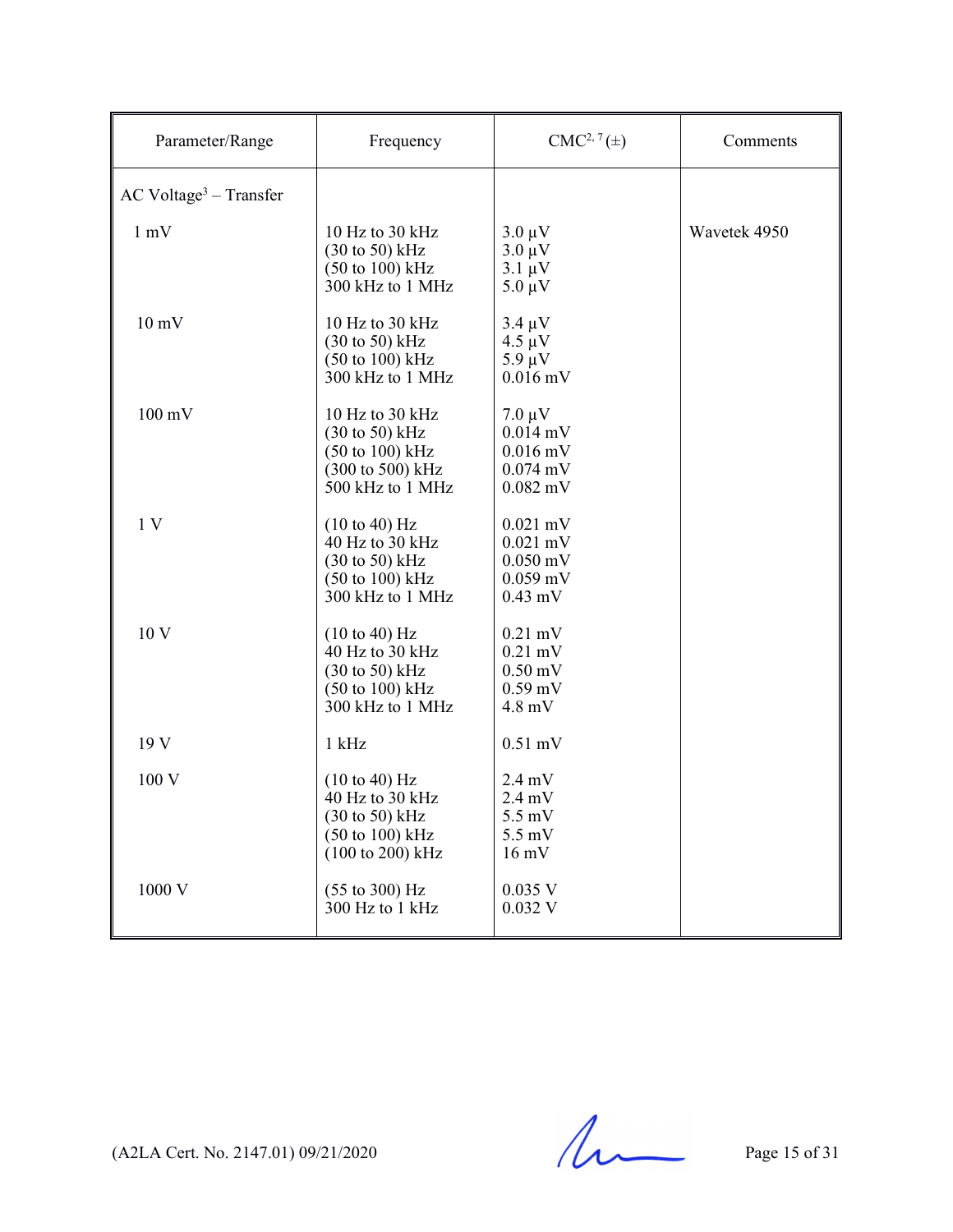| Parameter/Range                               | Frequency                                                                                                                                                                                                                  | $CMC2, 7(\pm)$                                                                                                                                                                                                                                  | Comments                                                                |
|-----------------------------------------------|----------------------------------------------------------------------------------------------------------------------------------------------------------------------------------------------------------------------------|-------------------------------------------------------------------------------------------------------------------------------------------------------------------------------------------------------------------------------------------------|-------------------------------------------------------------------------|
| $AC$ Current <sup>3</sup> – Measure           |                                                                                                                                                                                                                            |                                                                                                                                                                                                                                                 |                                                                         |
| Up to $100 \mu A$                             | (10 to 20) Hz<br>$(20 \text{ to } 45) \text{ Hz}$<br>$(45 \text{ to } 100) \text{ Hz}$<br>$(0.1 \text{ to } 1) \text{ kHz}$                                                                                                | $1.9 \text{ mA/A} + 0.56 \mu\text{A}$<br>$0.37$ mA/A + $0.58$ µA<br>91 $\mu$ A/A + 0.58 $\mu$ A<br>$84 \mu A/A + 0.57 \mu A$                                                                                                                    | HP 3458 opt. 002<br>digital multimeter                                  |
| $(1 to 100)$ mA                               | $(10 \text{ to } 20)$ Hz<br>$(20 \text{ to } 45) \text{ Hz}$<br>$(45 \text{ to } 100) \text{ Hz}$<br>$(0.1 \text{ to } 5) \text{ kHz}$<br>$(5 \text{ to } 20) \text{ kHz}$<br>$(20 \text{ to } 50)$ kHz<br>(50 to 100) kHz | $4.7 \text{ mA/A} + 24 \mu\text{A}$<br>$1.8 \text{ mA/A} + 24 \mu\text{A}$<br>$0.70$ mA/A + 24 $\mu$ A<br>$0.35$ mA/A + 24 $\mu$ A<br>$0.70$ mA/A + 24 $\mu$ A<br>$4.7 \text{ mA}/A + 47 \mu A$<br>$6.4 \text{ mA/A} + 174 \text{ }\mu\text{A}$ |                                                                         |
| $(0.1 \text{ to } 1)$ A                       | (10 to 20) Hz<br>$(20 \text{ to } 45)$ Hz<br>$(45 \text{ to } 100) \text{ Hz}$<br>$(0.1 \text{ to } 5) \text{ kHz}$<br>$(5 \text{ to } 20) \text{ kHz}$<br>$(20 \text{ to } 50) \text{ kHz}$                               | $4.7 \text{ mA/A} + 0.24 \text{ mA}$<br>$1.9 \text{ mA/A} + 0.24 \text{ mA}$<br>$0.92$ mA/A + 0.25 mA<br>$1.2$ mA/A + 0.25 mA<br>$3.5 \text{ mA/A} + 0.24 \text{ mA}$<br>$12 \text{ mA/A} + 0.47 \text{ mA}$                                    |                                                                         |
| $(1 \text{ to } 3)$ A                         | 10 Hz to 3 kHz<br>$(3 \text{ to } 5)$ kHz                                                                                                                                                                                  | $1.7 \text{ mA/A} + 5.8 \text{ mA}$<br>$32 \text{ mA}/A + 13 \text{ mA}$                                                                                                                                                                        | Keithley 2015                                                           |
| $(3 \text{ to } 10)$ A                        | 3 Hz to 10 kHz                                                                                                                                                                                                             | $33 \text{ mA/A} + 13 \text{ mA}$                                                                                                                                                                                                               | Agilent 34461A                                                          |
| $(10 \text{ to } 2800)$ A                     | 1 Hz to 10 kHz                                                                                                                                                                                                             | $0.22$ mA/A + 1.3 A                                                                                                                                                                                                                             | LEM PR2000 current<br>clamp, HP 3458A<br>opt. 002 digital<br>multimeter |
| $AC$ Current <sup>3</sup> – Measure<br>(cont) |                                                                                                                                                                                                                            |                                                                                                                                                                                                                                                 |                                                                         |
| $1$ kHz                                       | $10 \mu A$<br>$100 \mu A$<br>$1 \text{ mA}$<br>$10 \text{ mA}$<br>$20 \text{ mA}$<br>$100 \text{ mA}$<br>200 mA<br>1A<br>1.9 <sub>A</sub>                                                                                  | $0.78$ nA<br>$4.4 \text{ nA}$<br>$0.053 \mu A$<br>$0.49 \mu A$<br>$0.43 \mu A$<br>$2.1 \mu A$<br>$2.4 \mu A$<br>$0.032$ mA<br>$0.047$ mA                                                                                                        | Fluke A40B series<br>shunts, HP 3458A<br>opt. 002 digital<br>multimeter |

 $(A2LA$  Cert. No. 2147.01) 09/21/2020 Page 16 of 31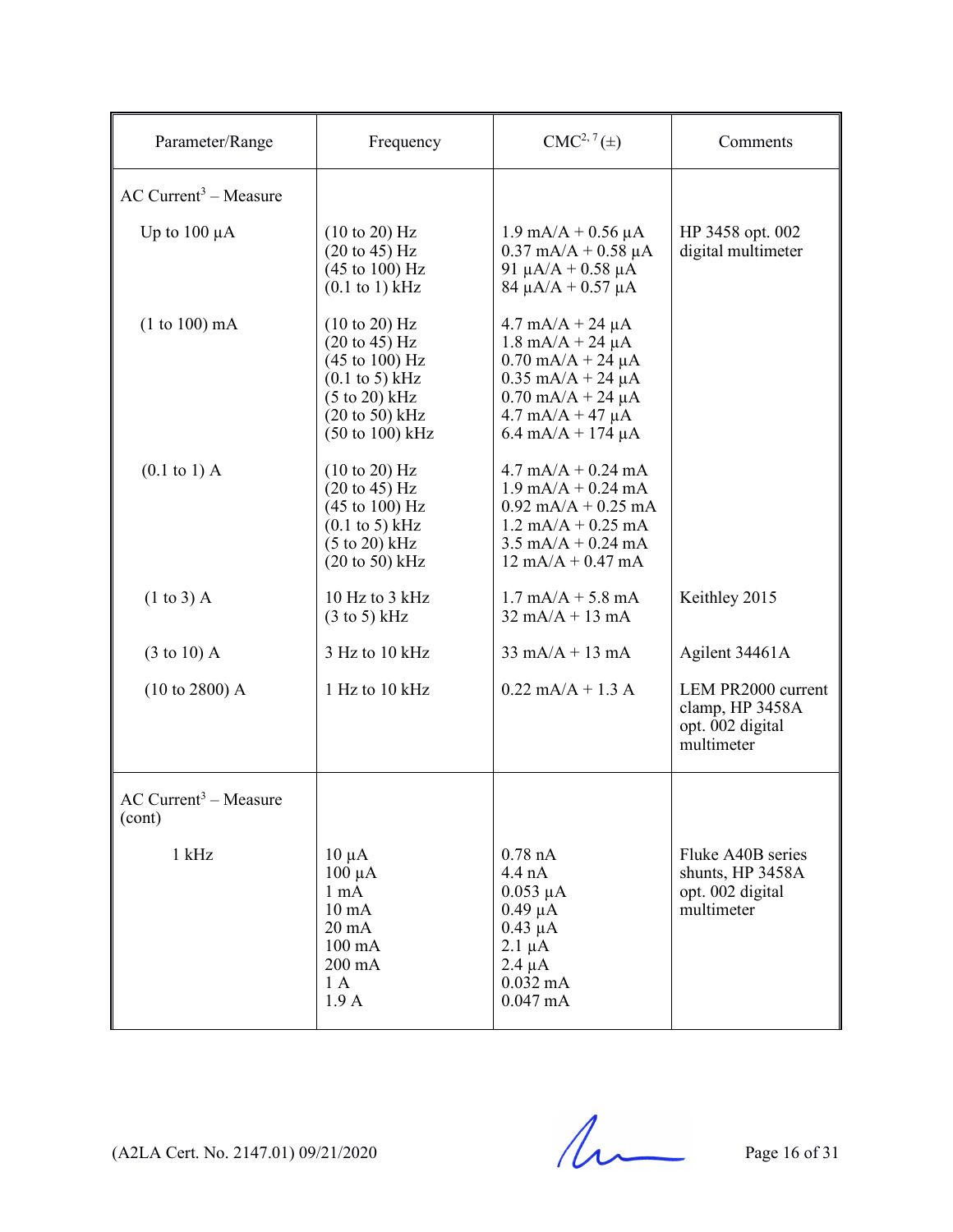| Parameter/Range                      | Frequency                                                                                                                                                         | $CMC2, 7(\pm)$                                                                                                                         | Comments                   |
|--------------------------------------|-------------------------------------------------------------------------------------------------------------------------------------------------------------------|----------------------------------------------------------------------------------------------------------------------------------------|----------------------------|
| $AC$ Current <sup>3</sup> – Generate |                                                                                                                                                                   |                                                                                                                                        |                            |
| $(0.02 \text{ to } 220) \mu\text{A}$ | $(10 \text{ to } 20)$ Hz<br>$(20 \text{ to } 40) \text{ Hz}$<br>$(0.04 \text{ to } 1) \text{ kHz}$<br>(1 to 5) kHz<br>$(5 \text{ to } 10) \text{ kHz}$            | $35 \mu A/A + 0.50 \mu A$<br>170 μA/A + 0.048 μA<br>170 μA/A + 0.048 μA<br>$220 \mu A/A + 0.22 \mu A$<br>$0.14\% + 1.0 \mu A$          | Fluke 5700A                |
| $(0.22 \text{ to } 2.2) \text{ mA}$  | $(10 \text{ to } 20)$ Hz<br>$(20 \text{ to } 40) \text{ Hz}$<br>$(0.04 \text{ to } 1) \text{ kHz}$<br>(1 to 5) kHz<br>$(5 \text{ to } 10) \text{ kHz}$            | $210 \mu A/A + 0.63 \mu A$<br>$170$ μA/A + 0.48 μA<br>170 μA/A + 0.48 μA<br>$130 \mu A/A + 2.4 \mu A$<br>$0.15 \% + 7.2 \mu A$         |                            |
| $(2.2 \text{ to } 22) \text{ mA}$    | (10 to 20) Hz<br>(20 to 40) Hz<br>$(0.04 \text{ to } 1) \text{ kHz}$<br>(1 to 5) kHz<br>$(5 \text{ to } 10) \text{ kHz}$                                          | $94 \mu A/A + 17 \mu A$<br>$170 \mu A/A + 3.6 \mu A$<br>$170 \mu A/A + 3.6 \mu A$<br>$130 \mu A/A + 16 \mu A$<br>$0.057 \% + 77 \mu A$ |                            |
| $(22 \text{ to } 220) \text{ mA}$    | $(10 \text{ to } 20)$ Hz<br>$(20 \text{ to } 40) \text{ Hz}$<br>$(0.04 \text{ to } 1) \text{ kHz}$<br>$(1 \text{ to } 5)$ kHz<br>$(5 \text{ to } 10) \text{ kHz}$ | $0.016 \% + 0.20$ mA<br>$0.037 \% + 0.12$ mA<br>$0.037 \% + 0.12$ mA<br>$0.044 \% + 0.32 mA$<br>$0.77\% + 0.73 \text{ mA}$             | Fluke 5520A                |
| $(0.22 \text{ to } 2.2)$ A           | $(0.02 \text{ to } 1) \text{ kHz}$<br>(1 to 5) kHz<br>$(5 \text{ to } 10) \text{ kHz}$                                                                            | $110 \mu A/A + 3.9 \text{ mA}$<br>$0.034 \% + 5.1 mA$<br>$0.17 \% + 12 mA$                                                             |                            |
| $(1.1 \text{ to } 3)$ A              | $(10 \text{ to } 45) \text{ Hz}$<br>$(0.045 \text{ to } 1) \text{ kHz}$<br>(1 to 5) kHz<br>$(5 \text{ to } 10) \text{ kHz}$                                       | $0.045 \% + 4.5 \text{ mA}$<br>$0.038 \% + 5.6 \text{ mA}$<br>$0.69\% + 1.2 \text{ mA}$<br>$2.9\% + 5.8 \text{ mA}$                    |                            |
| $(3 \text{ to } 11)$ A               | (45 to 100) Hz<br>$(0.1 \text{ to } 1) \text{ kHz}$<br>(1 to 5) kHz                                                                                               | $0.16 \% + 7.7$ mA<br>$0.16\% + 7.7 \text{ mA}$<br>$3.4\% + 14 \text{ mA}$                                                             | Fluke 5520A,<br>5500A/coil |
| $(11 \text{ to } 20.5)$ A            | $(45 \text{ to } 100) \text{ Hz}$<br>$(0.1$ to 1) kHz<br>(1 to 5) kHz                                                                                             | $0.17 \% + 7.7 mA$<br>$0.17 \% + 7.7 mA$<br>$3.4\% + 14 \text{ mA}$                                                                    |                            |

 $(A2LA$  Cert. No. 2147.01) 09/21/2020 Page 17 of 31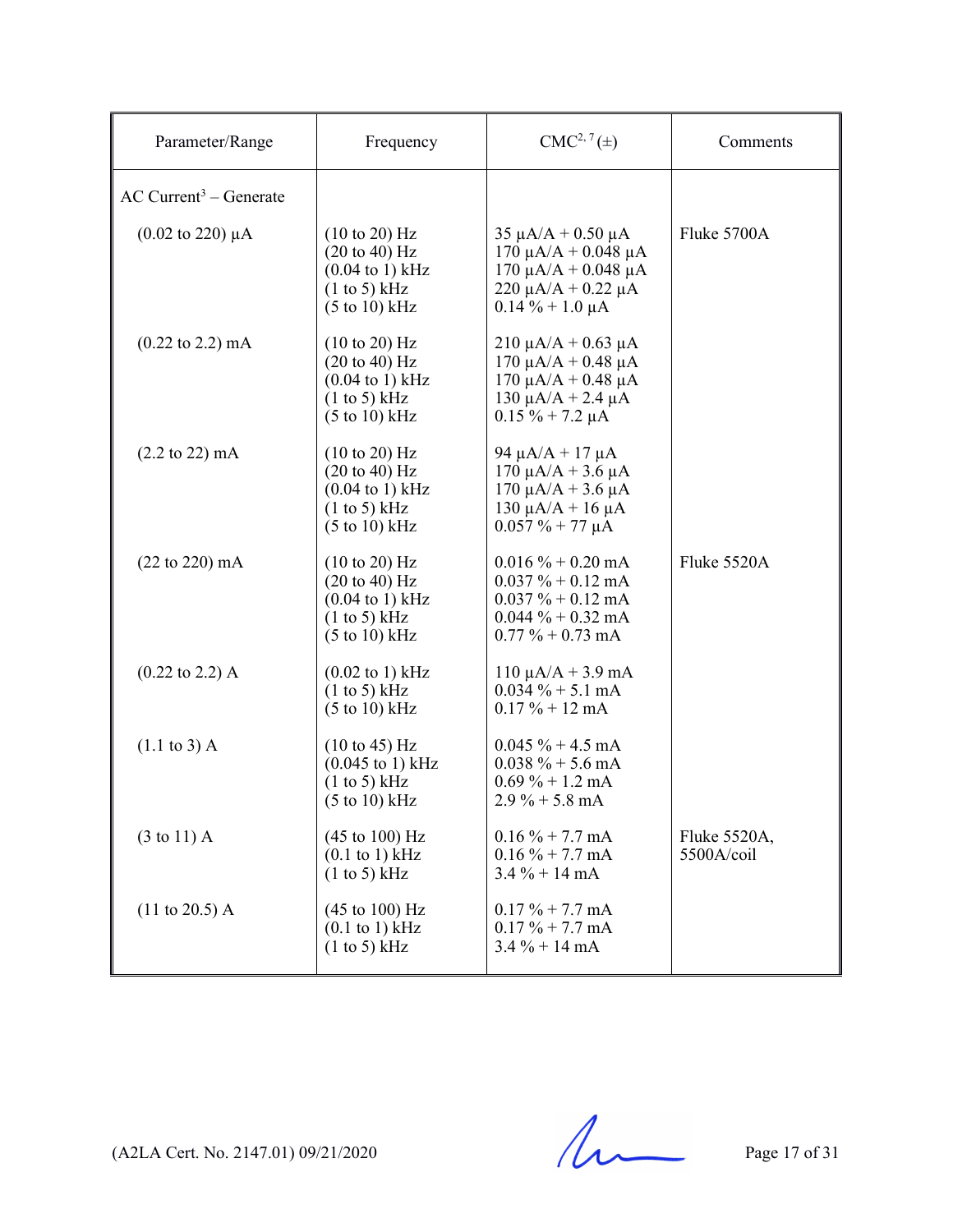| Parameter/Range                                | Frequency                                                                                | $CMC2, 7(\pm)$                                                            | Comments                   |
|------------------------------------------------|------------------------------------------------------------------------------------------|---------------------------------------------------------------------------|----------------------------|
| $AC$ Current <sup>3</sup> – Generate<br>(cont) |                                                                                          |                                                                           |                            |
| $(20.5 \text{ to } 150) \text{ A}$<br>Toroidal | $(45 \text{ to } 65) \text{ Hz}$<br>$(65 \text{ to } 440) \text{ Hz}$                    | 5.8 mA/A + 0.53 A<br>$11 \text{ mA/A} + 0.47 \text{ A}$                   | Fluke 5520A,<br>5500A/coil |
| Non-Toroidal                                   | $(45 \text{ to } 65) \text{ Hz}$<br>$(65 \text{ to } 440) \text{ Hz}$                    | $7.8 \text{ mA/A} + 0.56 \text{ A}$<br>$12 \text{ mA/A} + 0.51 \text{ A}$ |                            |
| $(150 \text{ to } 1000)$ A                     |                                                                                          |                                                                           |                            |
| Toroidal                                       | $(45 \text{ to } 65) \text{ Hz}$<br>$(65 \text{ to } 440) \text{ Hz}$                    | $7.0$ mA/A + 0.59 A<br>$12 \text{ mA/A} + 0.59 \text{ A}$                 |                            |
| Non-Toroidal                                   | $(45 \text{ to } 65) \text{ Hz}$<br>$(65 \text{ to } 440) \text{ Hz}$                    | $8.6$ mA/A + 0.59 A<br>$13 \text{ mA/A} + 0.59 \text{ A}$                 |                            |
| $AC$ Current <sup>3</sup> – Transfer           |                                                                                          |                                                                           |                            |
| Up to $100 \mu A$                              | 10 Hz to 1 kHz<br>(1 to 5) kHz<br>$(5 \text{ to } 10) \text{ kHz}$                       | $0.017 \mu A$<br>$0.026 \mu A$<br>$0.049 \mu A$                           | Wavetek 4950               |
| $100 \mu A$ to $1 \text{ mA}$                  | 10 Hz to 1 kHz<br>(1 to 5) kHz<br>$(5 \text{ to } 10) \text{ kHz}$                       | $0.16 \mu A$<br>$0.21 \mu A$<br>$0.53 \mu A$                              |                            |
| $(1 to 10)$ mA                                 | 10 Hz to 1 kHz<br>(1 to 5) kHz<br>$(5 \text{ to } 10) \text{ kHz}$                       | $1.6 \mu A$<br>$2.4 \mu A$<br>$6.8 \mu A$                                 |                            |
| $(10 to 100)$ mA                               | $(10 \text{ to } 55) \text{ Hz}$<br>$(55 \text{ to } 300) \text{ Hz}$<br>300 Hz to 1 kHz | $0.016$ mA<br>$0.018 \text{ mA}$<br>$0.017 \text{ mA}$                    |                            |
|                                                | (1 to 5) kHz<br>$(5 \text{ to } 10) \text{ kHz}$                                         | $0.024$ mA<br>$0.068 \text{ mA}$                                          |                            |
| $100 \text{ mA}$ to $1 \text{ A}$              | 10 Hz to 1 kHz<br>(1 to 5) kHz<br>$(5 \text{ to } 10) \text{ kHz}$                       | $0.19 \text{ mA}$<br>$0.30 \text{ mA}$<br>$1.1 \text{ mA}$                |                            |

 $(A2LA$  Cert. No. 2147.01) 09/21/2020 Page 18 of 31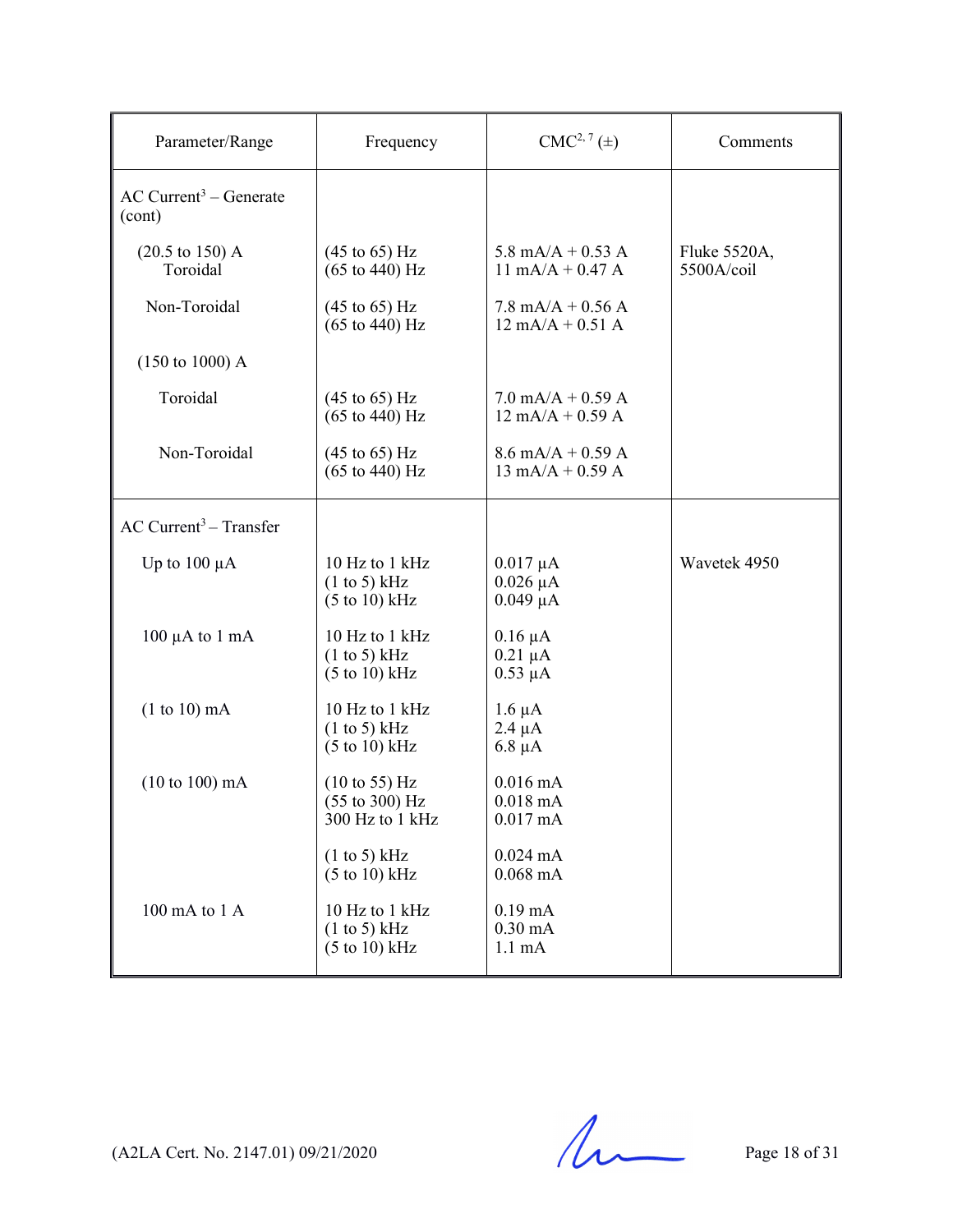| Parameter/Equipment                   | Range                                                                                                                                                | $CMC2, 7(\pm)$                                                      | Comments                                            |
|---------------------------------------|------------------------------------------------------------------------------------------------------------------------------------------------------|---------------------------------------------------------------------|-----------------------------------------------------|
| Phase Angle <sup>3</sup> –            |                                                                                                                                                      |                                                                     |                                                     |
| Measure<br>(0 to 359.9999) $^{\circ}$ | 10 Hz to 1 kHz<br>$(1 to 20)$ kHz<br>$(20 \text{ to } 50)$ kHz<br>$(50 \text{ to } 200) \text{ kHz}$                                                 | $0.012^{\circ}$<br>$0.017$ °<br>$0.051^\circ$<br>$0.11^\circ$       | North Atlantic PAV<br>2250A                         |
| Generate<br>(0 to 999.999) $^{\circ}$ | 1 Hz to 1 kHz<br>$(1 to 50)$ kHz<br>$(50 \text{ to } 200) \text{ kHz}$                                                                               | $0.028^\circ$<br>$0.056^\circ$<br>$0.068^\circ$                     | Clarke Hess 5000                                    |
| Inductance <sup>3</sup> $-$           |                                                                                                                                                      |                                                                     |                                                     |
| Fixed                                 | $20 \text{ mH}$<br>$100 \text{ mH}$<br>$200$ mH<br>2 H                                                                                               | $0.012$ mH<br>$0.054$ mH<br>$0.12 \text{ mH}$<br>$1.3 \text{ mH}$   | General radio 1482<br>series inductors              |
| Measure                               | $(0.1 \text{ to } 10) \mu H$<br>$(0.01 \text{ to } 10) \text{ mH}$<br>$0.01$ to $100$ ) mH<br>$(0.1 \text{ to } 10) \text{ kHz}$<br>$(10 to 100)$ kH | $0.022 \mu H$<br>$0.21 \mu H$<br>$0.02$ H<br>6.4H<br>$0.61$ kH      | <b>HP 4284A</b>                                     |
| Generate                              | (1 to 10) mH<br>(10 to 100) mH<br>$(0.1 \text{ to } 1) \text{ H}$<br>$(1 to 10)$ H                                                                   | $9.5 \mu H$<br>$0.81$ mH<br>$0.011$ H<br>0.2 <sub>H</sub>           | General radio 1490D                                 |
| Capacitance <sup>3</sup> – Fixed      | 1 nF<br>2 nF<br>$10$ nF<br>$100$ nF<br>$200$ nF<br>$1 \mu F$                                                                                         | $0.50$ pF<br>$1.1$ pF<br>5.4 pF<br>7.4 pF<br>$0.10$ nF<br>$0.19$ nF | General radio 1409<br>series standard<br>capacitors |

 $(A2LA$  Cert. No. 2147.01) 09/21/2020 Page 19 of 31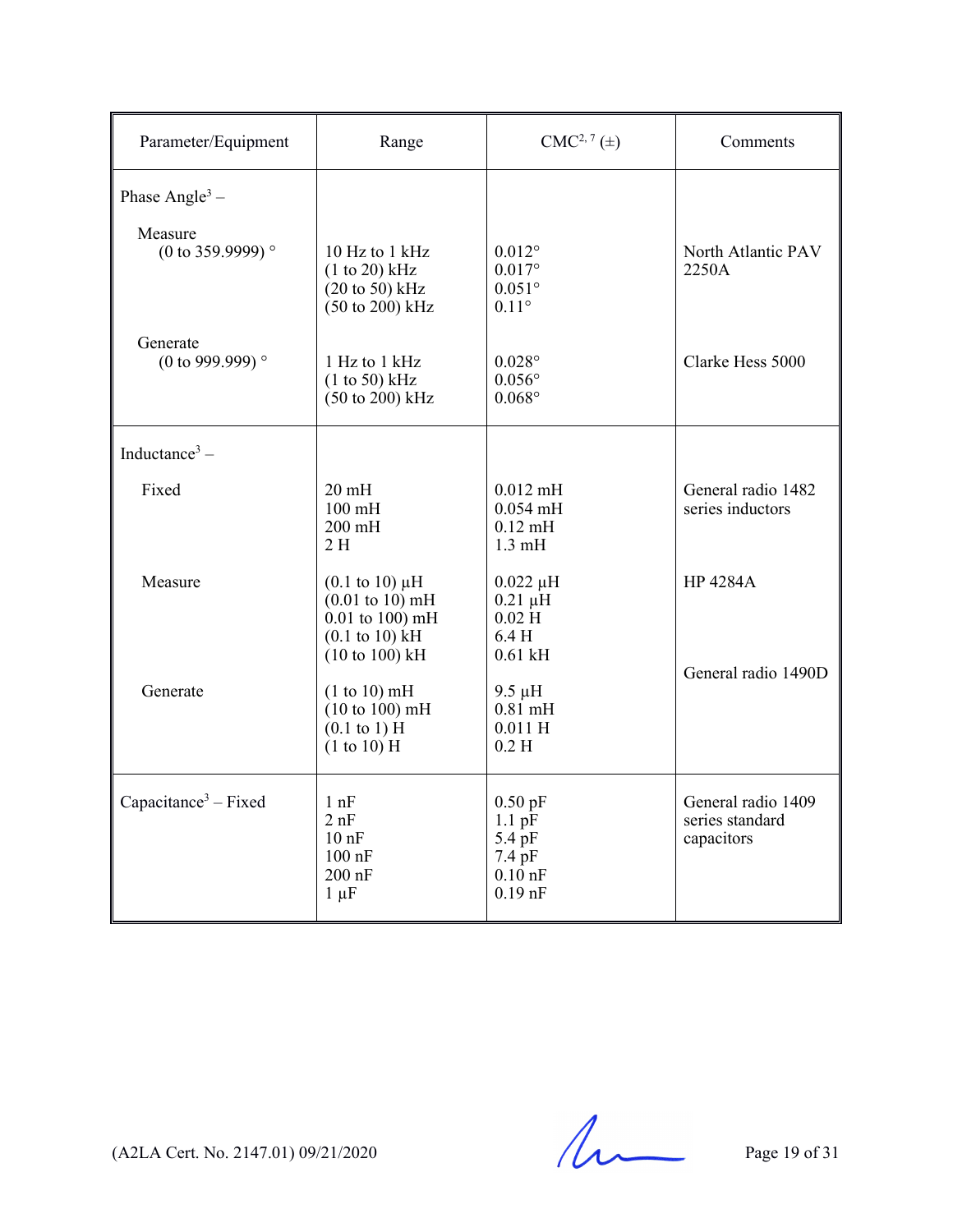| Parameter/Equipment                    | Range                                                                                                                                                                                                                                                                                                                                                                                                                                                                                                                                                                                                                                                                   | $CMC2, 7(\pm)$                                                                                                                                                                                                                                                                                                                                                                                                   | Comments        |
|----------------------------------------|-------------------------------------------------------------------------------------------------------------------------------------------------------------------------------------------------------------------------------------------------------------------------------------------------------------------------------------------------------------------------------------------------------------------------------------------------------------------------------------------------------------------------------------------------------------------------------------------------------------------------------------------------------------------------|------------------------------------------------------------------------------------------------------------------------------------------------------------------------------------------------------------------------------------------------------------------------------------------------------------------------------------------------------------------------------------------------------------------|-----------------|
| Capacitance <sup>3</sup> –             |                                                                                                                                                                                                                                                                                                                                                                                                                                                                                                                                                                                                                                                                         |                                                                                                                                                                                                                                                                                                                                                                                                                  |                 |
| Measure                                | $(0 to 1)$ nF<br>$(0.001 \text{ to } 10) \mu\text{F}$<br>$(0.001 \text{ to } 10) \text{ mF}$<br>$(0.01 \text{ to } 110) \text{ mF}$                                                                                                                                                                                                                                                                                                                                                                                                                                                                                                                                     | $1.1$ pF<br>$5.4$ nF<br>$0.011$ mF<br>$0.28$ mF                                                                                                                                                                                                                                                                                                                                                                  | <b>HP 4284A</b> |
| Generate                               | $(0.19 \text{ to } 0.4) \text{ nF}$<br>$(0.4 \text{ to } 1.1) \text{ nF}$<br>$(1.1 \text{ to } 3.3) \text{ nF}$<br>$(3.3 \text{ to } 11) \text{ nF}$<br>$(11 \text{ to } 33)$ nF<br>$(33 \text{ to } 110) \text{ nF}$<br>$(110 \text{ to } 330) \text{ nF}$<br>$(0.33 \text{ to } 1.1) \mu\text{F}$<br>$(1.1 \text{ to } 3.3) \mu F$<br>$(3.3 \text{ to } 11) \mu F$<br>$(11 \text{ to } 33) \mu F$<br>$(33 \text{ to } 110) \,\mu\text{F}$<br>$(110 \text{ to } 330) \mu F$<br>$(0.33 \text{ to } 1.1) \text{ mF}$<br>$(1.1 \text{ to } 3.3) \text{ mF}$<br>$(3.3 \text{ to } 11) \text{ mF}$<br>$(11 \text{ to } 33) \text{ mF}$<br>$(33 \text{ to } 100) \text{ mF}$ | $0.26 \% + 13 pF$<br>$0.56 \% + 12$ pF<br>$0.27 \% + 13 pF$<br>$0.29 \% + 120 pF$<br>$0.27 \% + 140$ pF<br>$0.27 \% + 390$ pF<br>$0.27 \% + 1.3 nF$<br>$0.27 \% + 3.9$ nF<br>$0.25 \% + 15 nF$<br>$0.26 \% + 42 nF$<br>$0.38 \% + 170 nF$<br>$0.45 \% + 480$ nF<br>$0.50 \%$ + 1.4 µF<br>$0.44 \% + 4.9 \mu F$<br>$0.26\% + 36 \,\mu F$<br>$0.78 \% + 49 \mu F$<br>$0.83 \% + 360 \mu F$<br>$1.1 \% + 360 \mu F$ | Fluke 5520A     |
| Thermocouple Simulation <sup>3</sup> – |                                                                                                                                                                                                                                                                                                                                                                                                                                                                                                                                                                                                                                                                         |                                                                                                                                                                                                                                                                                                                                                                                                                  |                 |
| Type E                                 | $(-250 \text{ to } -100)$ °C<br>$(-100 \text{ to } -25)$ °C<br>$(-25 \text{ to } 350)$ °C<br>$(350 \text{ to } 650)$ °C<br>$(650 \text{ to } 1000)$ °C                                                                                                                                                                                                                                                                                                                                                                                                                                                                                                                  | 0.58 °C<br>0.20 °C<br>0.18 °C<br>0.20 °C<br>$0.26$ °C                                                                                                                                                                                                                                                                                                                                                            | Fluke 5520A     |
| Type J                                 | $(-210 \text{ to } -30)$ °C<br>$(-30 \text{ to } 50)$ °C<br>$(50 \text{ to } 500)$ °C<br>$(500 \text{ to } 1200)$ °C                                                                                                                                                                                                                                                                                                                                                                                                                                                                                                                                                    | 0.30 °C<br>$0.29$ °C<br>0.16 °C<br>$0.23$ °C                                                                                                                                                                                                                                                                                                                                                                     |                 |
| Type K                                 | $(-200 \text{ to } -100) \text{ °C}$<br>$(-100 \text{ to } -30)$ °C<br>$(-30 \text{ to } 120)$ °C<br>$(120 \text{ to } 1050)$ °C<br>$(1050 \text{ to } 1371.1) \text{ °C}$                                                                                                                                                                                                                                                                                                                                                                                                                                                                                              | $0.35$ °C<br>$0.19 \text{ °C}$<br>0.17 °C<br>$0.15\text{ °C}$<br>$0.23$ °C                                                                                                                                                                                                                                                                                                                                       |                 |

 $(A2LA$  Cert. No. 2147.01) 09/21/2020 Page 20 of 31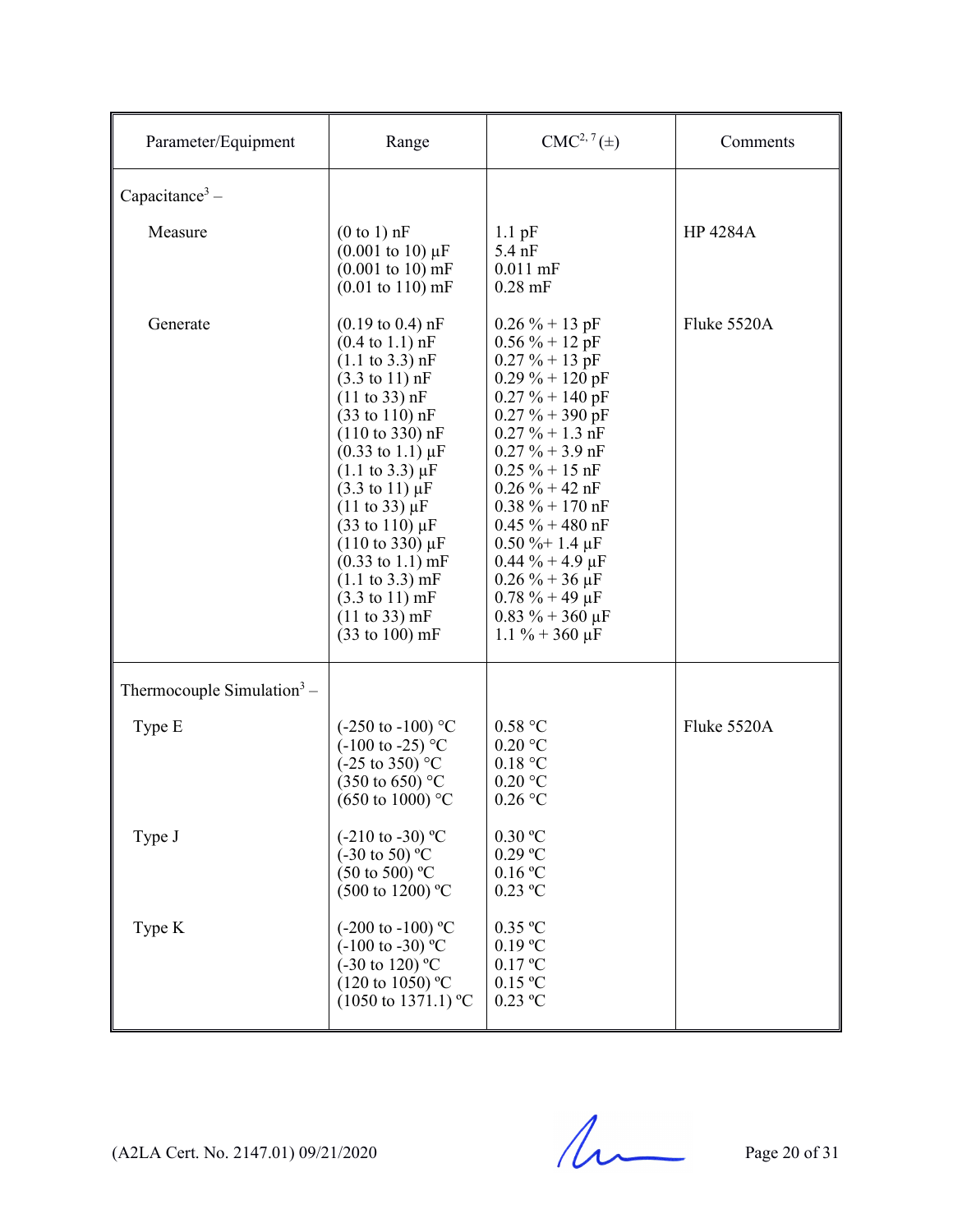| Parameter/Equipment                    | Range                                                                                                                                                                                                             | $CMC2(\pm)$                                                                                                                                       | Comments    |
|----------------------------------------|-------------------------------------------------------------------------------------------------------------------------------------------------------------------------------------------------------------------|---------------------------------------------------------------------------------------------------------------------------------------------------|-------------|
| Thermocouple Simulation <sup>3</sup> – |                                                                                                                                                                                                                   |                                                                                                                                                   |             |
| Type N                                 | $(-200 \text{ to } -100) \text{ °C}$<br>$(-100 \text{ to } -25)$ °C<br>$(-25 \text{ to } 120)^{\circ}$ C<br>$(120 \text{ to } 410)$ °C<br>$(410 \text{ to } 1300)$ °C                                             | $0.42$ °C<br>$0.24$ °C<br>$0.21$ °C<br>$0.20\,^{\rm o}\mathrm{C}$<br>0.28 °C                                                                      | Fluke 5520A |
| Type R                                 | (0 to 250) $^{\circ}$ C<br>$(250 \text{ to } 400)$ °C<br>(400 to 1000) $^{\circ}$ C<br>$(1000 \text{ to } 1767)$ °C                                                                                               | $0.62$ °C<br>$0.41$ °C<br>$0.37$ °C<br>$0.43$ °C                                                                                                  |             |
| Type S                                 | (0 to 250) $^{\circ}$ C<br>(250 to 1000) °C<br>$(1000 \text{ to } 1400)$ °C<br>$(1400 \text{ to } 1767)$ °C                                                                                                       | $0.53$ °C<br>$0.41$ °C<br>$0.41$ °C<br>0.49 °C                                                                                                    |             |
| Type T                                 | $(-250 \text{ to } -150) \text{ °C}$<br>$(-250 \text{ to } -100) \text{ °C}$<br>$(-100 \text{ to } 0)$ °C                                                                                                         | $0.64$ °C<br>$0.26$ °C<br>0.18 °C                                                                                                                 |             |
|                                        | (0 to 400) $^{\circ}$ C                                                                                                                                                                                           | 0.15 °C                                                                                                                                           |             |
| RTD Simulation $3 -$                   |                                                                                                                                                                                                                   |                                                                                                                                                   |             |
| Cu427                                  | 100 to 260°C                                                                                                                                                                                                      | $0.34$ °C                                                                                                                                         | Fluke 5520A |
| Ni120                                  | $(-80 \text{ to } 0)$ °C<br>(0 to 100) $^{\circ}$ C<br>$(100 \text{ to } 260)$ °C                                                                                                                                 | $0.085$ °C<br>$0.084$ °C<br>$0.15$ °C                                                                                                             |             |
| Pt 385, 100 $\Omega$                   | (-200 to -80) $^{\circ}$ C<br>$(-80 \text{ to } 0) \text{ °C}$<br>(0 to 100) $^{\circ}$ C<br>$(100 \text{ to } 300)$ °C<br>$(300 \text{ to } 400)$ °C<br>$(400 \text{ to } 630)$ °C<br>$(630 \text{ to } 800)$ °C | 0.090 °C<br>$0.093$ °C<br>$0.11$ °C<br>$0.13\ ^{\mathrm{o}}\mathrm{C}$<br>$0.14\text{ °C}$<br>$0.15\,^{\rm o}\mathrm{C}$<br>$0.25\,\mathrm{^o C}$ |             |

 $(A2LA$  Cert. No. 2147.01) 09/21/2020 Page 21 of 31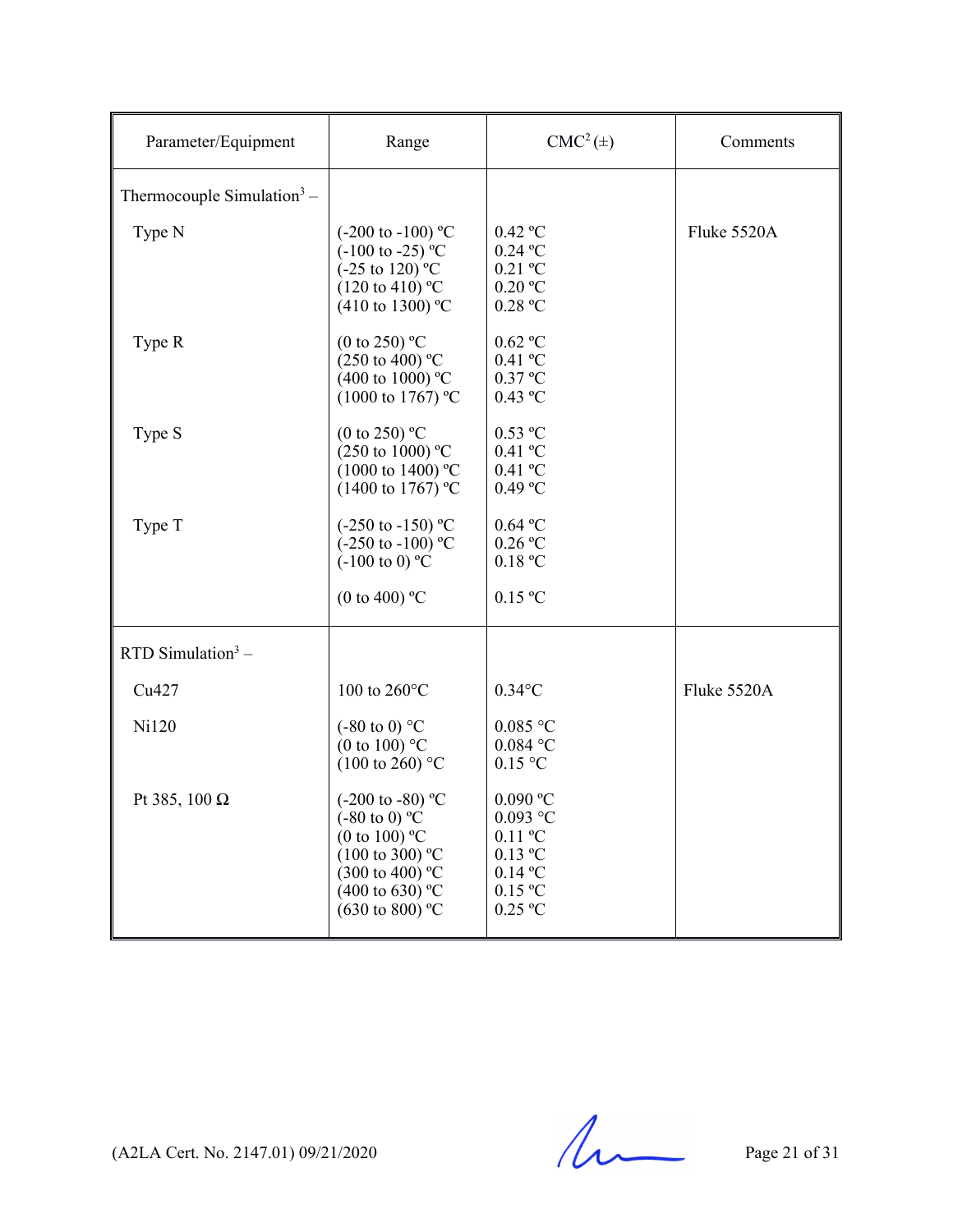| Parameter/Equipment   | Range                                                                                                                                                                                                                                                                            | $CMC2(\pm)$                                                                                                                          | Comments    |
|-----------------------|----------------------------------------------------------------------------------------------------------------------------------------------------------------------------------------------------------------------------------------------------------------------------------|--------------------------------------------------------------------------------------------------------------------------------------|-------------|
| RTD Simulation $3 -$  |                                                                                                                                                                                                                                                                                  |                                                                                                                                      |             |
| Pt 385, 200 $\Omega$  | $(-200 \text{ to } 100)$ °C<br>$(100 \text{ to } 260)$ °C<br>$(260 \text{ to } 300)$ °C<br>$(300 \text{ to } 400)$ °C<br>(400 to 600) $^{\circ}$ C<br>$(600 \text{ to } 630)$ °C                                                                                                 | $0.046\,^{\rm o}\mathrm{C}$<br>$0.055$ °C<br>$0.13$ °C<br>$0.14\text{ °C}$<br>0.15 °C<br>$0.17$ °C                                   | Fluke 5520A |
| Pt 385, 500 $\Omega$  | $(-200 \text{ to } -80)$ °C<br>$(-80 \text{ to } 100)$ °C<br>$(100 \text{ to } 300)$ °C<br>$(300 \text{ to } 400)$ °C<br>$(400 \text{ to } 600)$ °C<br>$(600 \text{ to } 630)$ °C                                                                                                | $0.042$ °C<br>$0.051\ ^{\mathrm{o}}\mathrm{C}$<br>$0.061$ °C<br>$0.081$ °C<br>$0.092\ ^{\mathrm{o}}\mathrm{C}$<br>$0.12$ °C          |             |
| Pt 385, 1000 $\Omega$ | $(-200 \text{ to } 0)$ °C<br>(0 to 100) $^{\circ}$ C<br>$(100 \text{ to } 260)$ °C<br>$(260 \text{ to } 300)$ °C<br>$(300 \text{ to } 600)$ °C<br>$(600 \text{ to } 630)$ °C                                                                                                     | $0.031$ °C<br>$0.041$ °C<br>$0.052$ °C<br>$0.062$ °C<br>$0.072$ °C<br>$0.23$ °C                                                      |             |
| Pt 3916, 100 Ω        | $(-200 \text{ to } -190)$ °C<br>$(-190 \text{ to } -80)$ °C<br>$(-80 \text{ to } 0) \text{ °C}$<br>(0 to 100) $^{\circ}$ C<br>$(100 \text{ to } 260)$ °C<br>$(260 \text{ to } 300)$ °C<br>$(300 \text{ to } 400)$ °C<br>$(400 \text{ to } 600)$ °C<br>$(600 \text{ to } 630)$ °C | 0.28 °C<br>$0.058$ °C<br>$0.067$ °C<br>$0.075$ $^{\rm o}\!{\rm C}$<br>$0.093$ °C<br>$0.11$ °C<br>$0.11$ °C<br>$0.12$ °C<br>$0.24$ °C |             |
| Pt 3926, 100 Ω        | $(-200 \text{ to } 0)$ °C<br>(0 to 100) $^{\circ}$ C<br>$(100 \text{ to } 300)$ °C<br>$(300 \text{ to } 400)$ °C<br>$(400 \text{ to } 630)$ °C                                                                                                                                   | $0.066\,^{\rm o}\mathrm{C}$<br>$0.083$ °C<br>$0.11$ °C<br>$0.12$ °C<br>$0.14$ °C                                                     |             |

 $(A2LA$  Cert. No. 2147.01) 09/21/2020 Page 22 of 31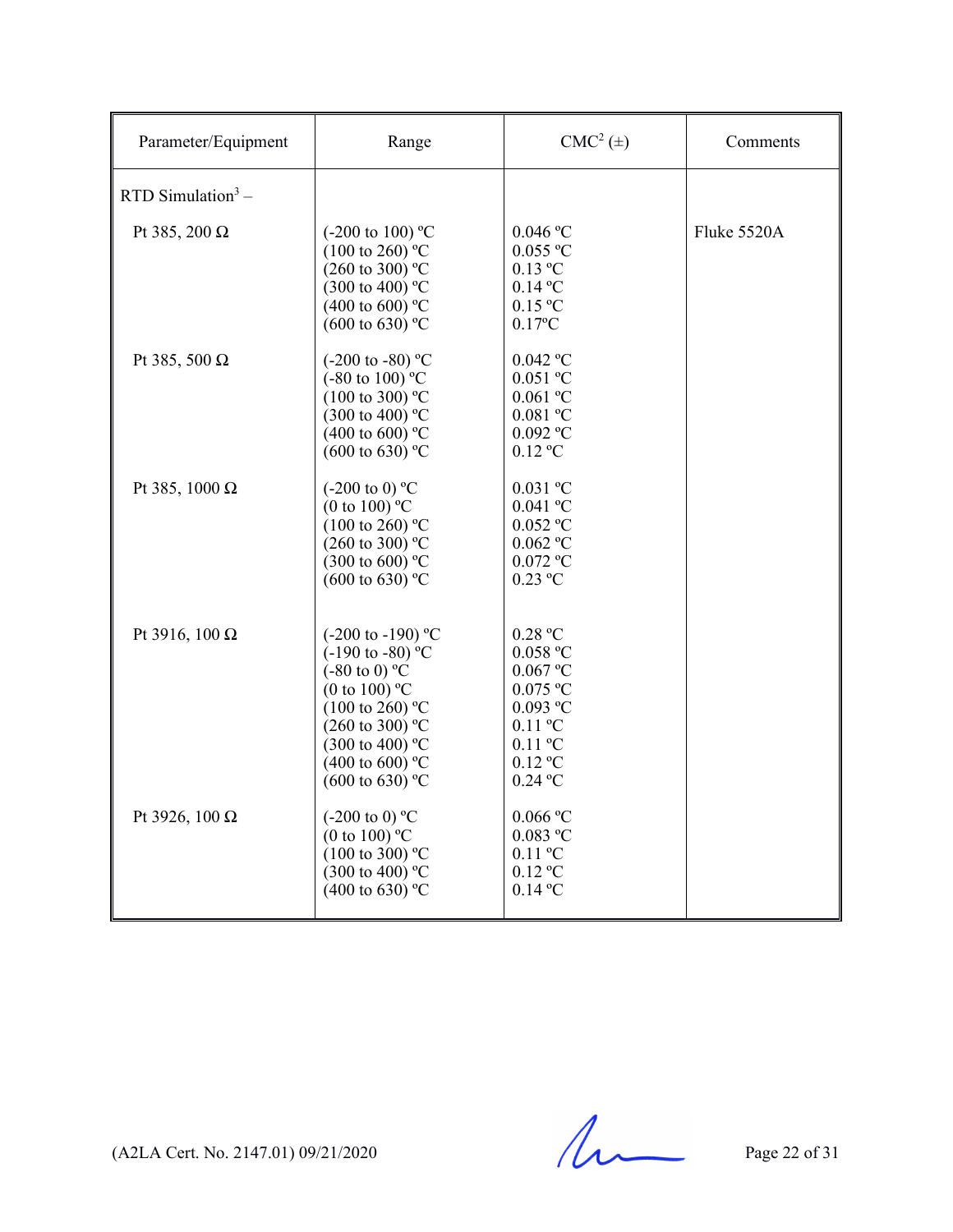| Parameter/Equipment                                                    | Range                                                                 | $CMC2(\pm)$                                                                                                                                                                                                                                                                         | Comments                                                          |
|------------------------------------------------------------------------|-----------------------------------------------------------------------|-------------------------------------------------------------------------------------------------------------------------------------------------------------------------------------------------------------------------------------------------------------------------------------|-------------------------------------------------------------------|
| Oscilloscopes-                                                         |                                                                       |                                                                                                                                                                                                                                                                                     |                                                                   |
| Amplitude – DC Signal <sup>3</sup><br>$50 \Omega$ Load<br>1 Μ $Ω$ Load | $(0 \text{ to } 6)$ V<br>(0 to 130) V                                 | $29$ mV/V + 0.58 mV<br>590 $\mu$ V/V + 75 $\mu$ V                                                                                                                                                                                                                                   | 5520A-SC100<br>multifunction<br>calibrator w/                     |
| Amplitude – Square Wave<br>$50 \Omega$ Load                            | 1 mV <sub>p-p</sub> to 6.6 V <sub>p-p</sub> ;<br>$10$ Hz to $10$ kHz  | $29 \text{ mV}_{p-p}/V_{p-p} + 75 \text{ }\mu\text{V}_{p-p}$                                                                                                                                                                                                                        | oscilloscope opt                                                  |
| $1$ MΩ Load                                                            | 1 mV <sub>p-p</sub> to 130 V <sub>p-p;</sub><br>$10$ Hz to $10$ kHz   | 280 μ $V_{p-p}/V_{p-p}$ + 75 μ $V_{p-p}$                                                                                                                                                                                                                                            |                                                                   |
| $Oscilloscopes - Edge$<br>Functions <sup>3</sup>                       | $(200 \text{ to } 300) \text{ ps}$                                    | $120 \text{ ps}$                                                                                                                                                                                                                                                                    | 5520A-SC100<br>multifunction<br>calibrator w/<br>oscilloscope opt |
| $Oscilloscopes -$<br>Bandwidth <sup>3</sup>                            |                                                                       |                                                                                                                                                                                                                                                                                     |                                                                   |
| 5 mV to 5.5 $V_{p-p}$                                                  | $50$ kHz<br>50 kHz to 100 MHz<br>(100 to 300) MHz<br>(300 to 600) MHz | 58 mV <sub>p-p</sub> /V <sub>p-p</sub> + 470 $\mu$ V <sub>p-p</sub><br>58 mV <sub>p-p</sub> /V <sub>p-p</sub> + 470 $\mu$ V <sub>p-p</sub><br>70 mV <sub>p-p</sub> /V <sub>p-p</sub> + 470 $\mu$ V <sub>p-p</sub><br>$120 \text{ mV}_{p-p}/V_{p-p} + 470 \text{ }\mu\text{V}_{p-p}$ | 5520A-SC100<br>multifunction<br>calibrator w/<br>oscilloscope opt |
| 4 mV to 3.5 $V_{p-p}$                                                  | (600 to 1100) MHz                                                     | $140 \text{ mV}_{p-p}/V_{p-p} + 470 \text{ }\mu\text{V}_{p-p}$                                                                                                                                                                                                                      |                                                                   |
| Leveled Sine Wave -<br>Frequency <sup>3</sup>                          | 50 kHz to 1.1 GHz                                                     | $0.58$ kHz                                                                                                                                                                                                                                                                          |                                                                   |
| <b>Time Marker</b>                                                     | $2$ ns to $20$ ms<br>$50 \text{ ms}$ to $5 \text{ s}$                 | $2.9 \text{ }\mu\text{s/s} + 0.15 \text{ }\text{ps}$<br>$1.2 \text{ ms/s} + 58 \text{ }\mu\text{s}$                                                                                                                                                                                 |                                                                   |

 $(A2LA$  Cert. No. 2147.01) 09/21/2020 Page 23 of 31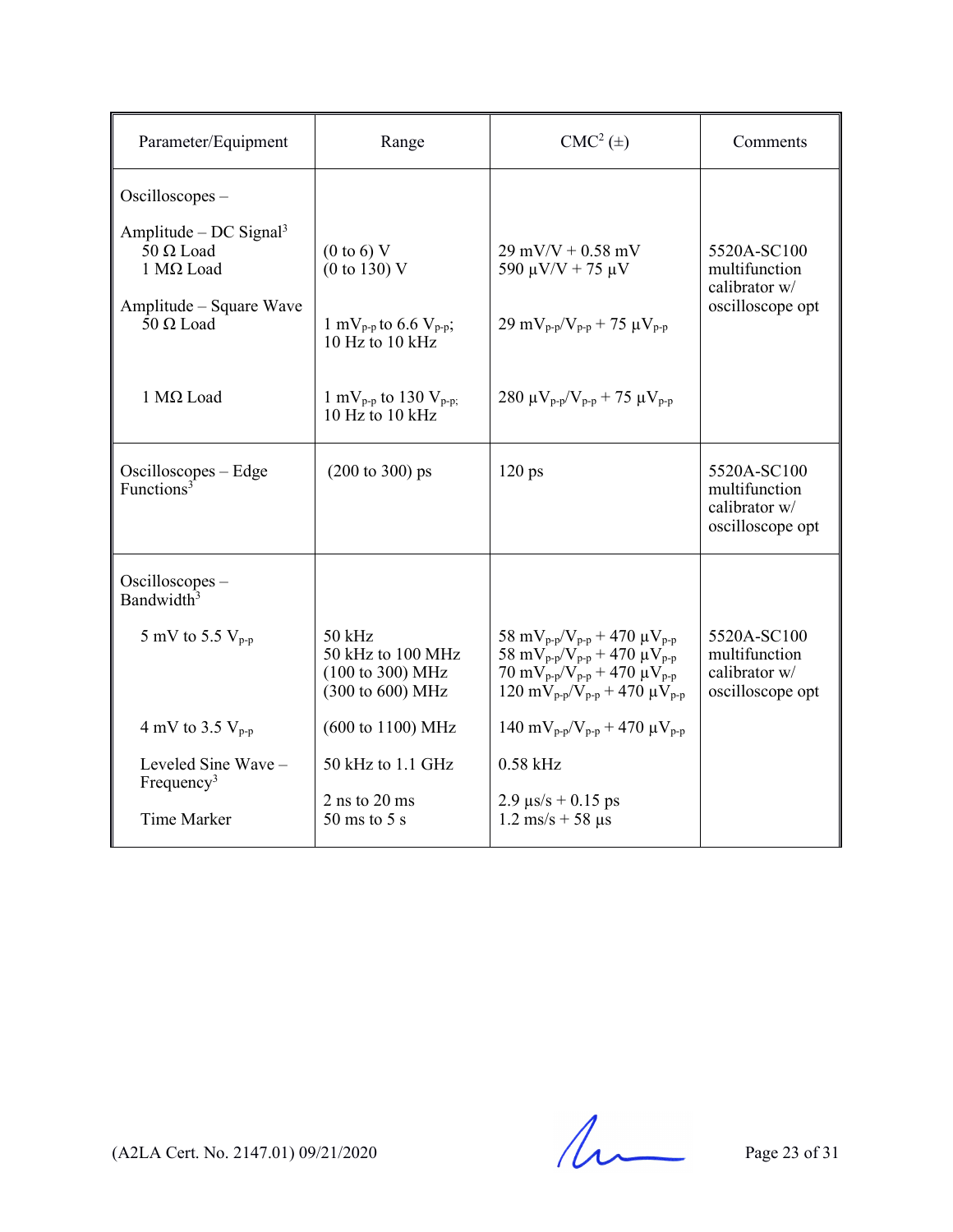| Parameter/Equipment                                                              | Range                                                                | $CMC2(\pm)$                                                         | Comments                             |
|----------------------------------------------------------------------------------|----------------------------------------------------------------------|---------------------------------------------------------------------|--------------------------------------|
| $Oscilloscopes -$<br>Wave Functions - Square,<br>Sine, $&$ Triangle <sup>3</sup> |                                                                      |                                                                     |                                      |
| $50 \Omega$ Load                                                                 | 1.8 mV <sub>p-p</sub> to 2.5 V <sub>p-p</sub> ;<br>10 Hz to 10 $kHz$ | $35 \text{ mV}_{p-p}/V_{p-p} + 120 \text{ }\mu\text{V}_{p-p}$       | 5520A-SC100<br>multifunction         |
| 1 Μ $Ω$ Load                                                                     | 1.8 mV <sub>p-p</sub> to 55 V <sub>p-p</sub> ;<br>10 Hz to 10 $kHz$  | 35 mV <sub>p-p</sub> /V <sub>p-p</sub> + 120 $\mu$ V <sub>p-p</sub> | calibrator w/<br>oscilloscope<br>opt |
| Pulse Characteristics <sup>3</sup> –                                             |                                                                      |                                                                     |                                      |
| Pulse Width                                                                      | $(4 to 500)$ ns                                                      | $2.6$ ns                                                            |                                      |
| Pulse Period                                                                     | $200$ ns to $20$ ms                                                  | $150 \text{ ps}$                                                    |                                      |
| Rise Time – Generate                                                             | 1 kHz to 2 MHz<br>$(200 \text{ to } 300) \text{ ps}$                 | $120 \text{ ps}$                                                    |                                      |
|                                                                                  | 2 to $10 \text{ MHz}$<br>$(200 \text{ to } 350) \text{ ps}$          | $120 \text{ ps}$                                                    |                                      |

## IV. Electrical – RF/Microwave

| Parameter/Range                    | Frequency                                                                                                                                                                                                                                                                                    | $CMC2, 7(\pm)$                                                                                                       | Comments                    |
|------------------------------------|----------------------------------------------------------------------------------------------------------------------------------------------------------------------------------------------------------------------------------------------------------------------------------------------|----------------------------------------------------------------------------------------------------------------------|-----------------------------|
| $RF Power3 - Measure$              |                                                                                                                                                                                                                                                                                              |                                                                                                                      |                             |
| $(-67 \text{ to } +20) \text{ dB}$ | 10 MHz to 40 GHz                                                                                                                                                                                                                                                                             | $0.82$ dB                                                                                                            | Anritsu MA2444D             |
| $(-35 \text{ to } +20) \text{ dB}$ | DC to 100 MHz<br>$100 \text{ MHz}$ to $4 \text{ GHz}$<br>$(4 to 8)$ GHz<br>$(8 \text{ to } 12.4) \text{ GHz}$<br>$(12.4 \text{ to } 18) \text{ GHz}$<br>$(18 \text{ to } 26.5) \text{ GHz}$<br>$(26.5 \text{ to } 30) \text{ GHz}$<br>$(30 \text{ to } 35)$ GHz<br>$(35 \text{ to } 40)$ GHz | $0.061$ dB<br>$0.077$ dB<br>$0.091$ dB<br>$0.11$ dB<br>$0.13$ dB<br>$0.11$ dB<br>$0.13$ dB<br>$0.14$ dB<br>$0.14$ dB | Rohde & Schwarz<br>NRP-Z55  |
| $(-30 \text{ to } +20) \text{ dB}$ | 50 MHz to 50 GHz                                                                                                                                                                                                                                                                             | $0.11$ dB                                                                                                            | HP 8487A, Agilent<br>E4418B |

 $(A2LA$  Cert. No. 2147.01) 09/21/2020 Page 24 of 31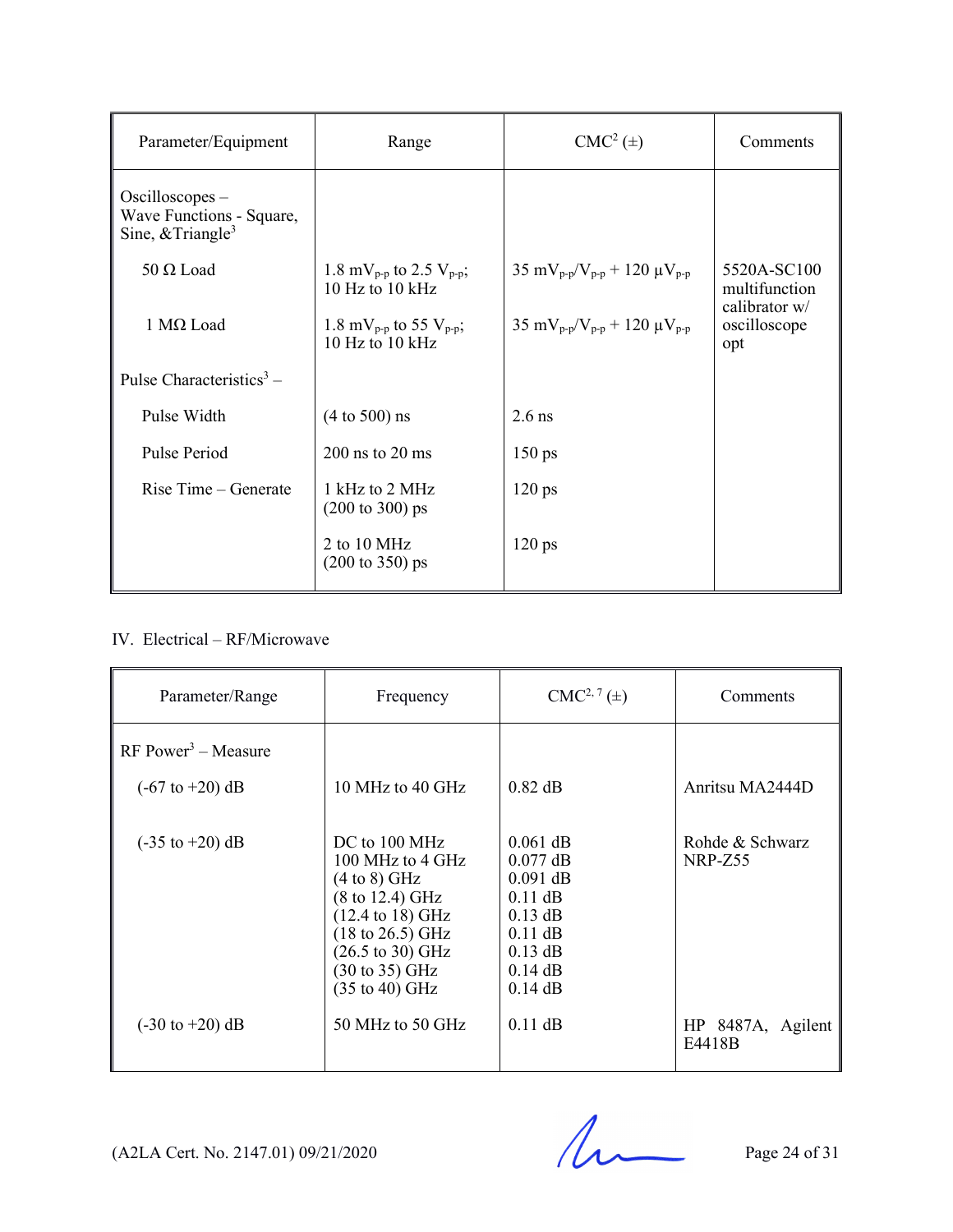| Parameter/Range                                                                                                   | Frequency                                                                                                                              | $CMC2, 7(\pm)$                                                   | Comments                                    |
|-------------------------------------------------------------------------------------------------------------------|----------------------------------------------------------------------------------------------------------------------------------------|------------------------------------------------------------------|---------------------------------------------|
| RF Power – Generate                                                                                               |                                                                                                                                        |                                                                  |                                             |
| $(-100 \text{ to } +24) \text{ dB}$<br>$(-100 \text{ to } +20) \text{ dB}$<br>$(-100 \text{ to } +18) \text{ dB}$ | 1 mHz to $4.024$ GHz<br>$(1.4 \text{ to } 20) \text{ GHz}$<br>$(20 \text{ to } 26.5) \text{ GHz}$                                      | $0.60$ dB<br>1.2 dB<br>1.2 dB                                    | Fluke 96270A<br>leveled microwave<br>output |
| Leveled Sine Wave-<br>Generate                                                                                    |                                                                                                                                        |                                                                  |                                             |
| $(-130 \text{ to } -94) \text{ dBm}$                                                                              | $(10 \text{ to } 128) \text{ MHz}$<br>128 MHz to 3 GHz                                                                                 | $0.74$ dB<br>1.6 dB                                              | Fluke 96270A                                |
| $(-94 \text{ to } -84) \text{ dBm}$                                                                               | 100 kHz to 10 MHz<br>(10 to 128) MHz<br>$(128 \text{ to } 300) \text{ MHz}$                                                            | $0.52$ dB<br>$0.35$ dB<br>$0.51$ dB                              |                                             |
|                                                                                                                   | 300 MHz to 3 GHz                                                                                                                       | 1.1 dB                                                           |                                             |
| $(-84 \text{ to } -74) \text{ dBm}$                                                                               | 100 kHz to 10 MHz<br>(10 to 128) MHz<br>(128 to 300) MHz<br>300 MHz to 1.4 GHz<br>$(1.4 \text{ to } 4) \text{ GHz}$                    | $0.51$ dB<br>$0.13$ dB<br>$0.33$ dB<br>$0.54$ dB<br>1.1 dB       |                                             |
| $(-74 \text{ to } -48) \text{ dBm}$                                                                               | 100 kHz to 10 MHz<br>(10 to 128) MHz<br>$(128 \text{ to } 300) \text{ MHz}$<br>300 MHz to 1.4 GHz<br>$(1.4 \text{ to } 4) \text{ GHz}$ | $0.21$ dB<br>$0.11$ dB<br>$0.11$ dB<br>$0.43$ dB<br>$0.58$ dB    |                                             |
| $(-48 \text{ to } -17) \text{ dBm}$                                                                               | (10 to 100) kHz<br>100 kHz to 128 MHz<br>$(128 \text{ to } 300) \text{ MHz}$<br>300 MHz to 1.4 GHz                                     | $0.032$ dB<br>$0.062$ dB<br>$0.079$ dB<br>$0.22$ dB              |                                             |
|                                                                                                                   | $(1.4 \text{ to } 3)$ GHz<br>$(3 \text{ to } 4)$ GHz                                                                                   | $0.38$ dB<br>$0.53$ dB                                           |                                             |
| $(-17 \text{ to } +14) \text{ dBm}$                                                                               | $(10 to 100)$ kHz<br>100 kHz to 128 MHz<br>(128 to 300) MHz<br>300 MHz to 1.4 GHz<br>$(1.4 \text{ to } 4) \text{ GHz}$                 | $0.031$ dB<br>$0.059$ dB<br>$0.079$ dB<br>$0.22$ dB<br>$0.33$ dB |                                             |

 $(A2LA$  Cert. No. 2147.01) 09/21/2020 Page 25 of 31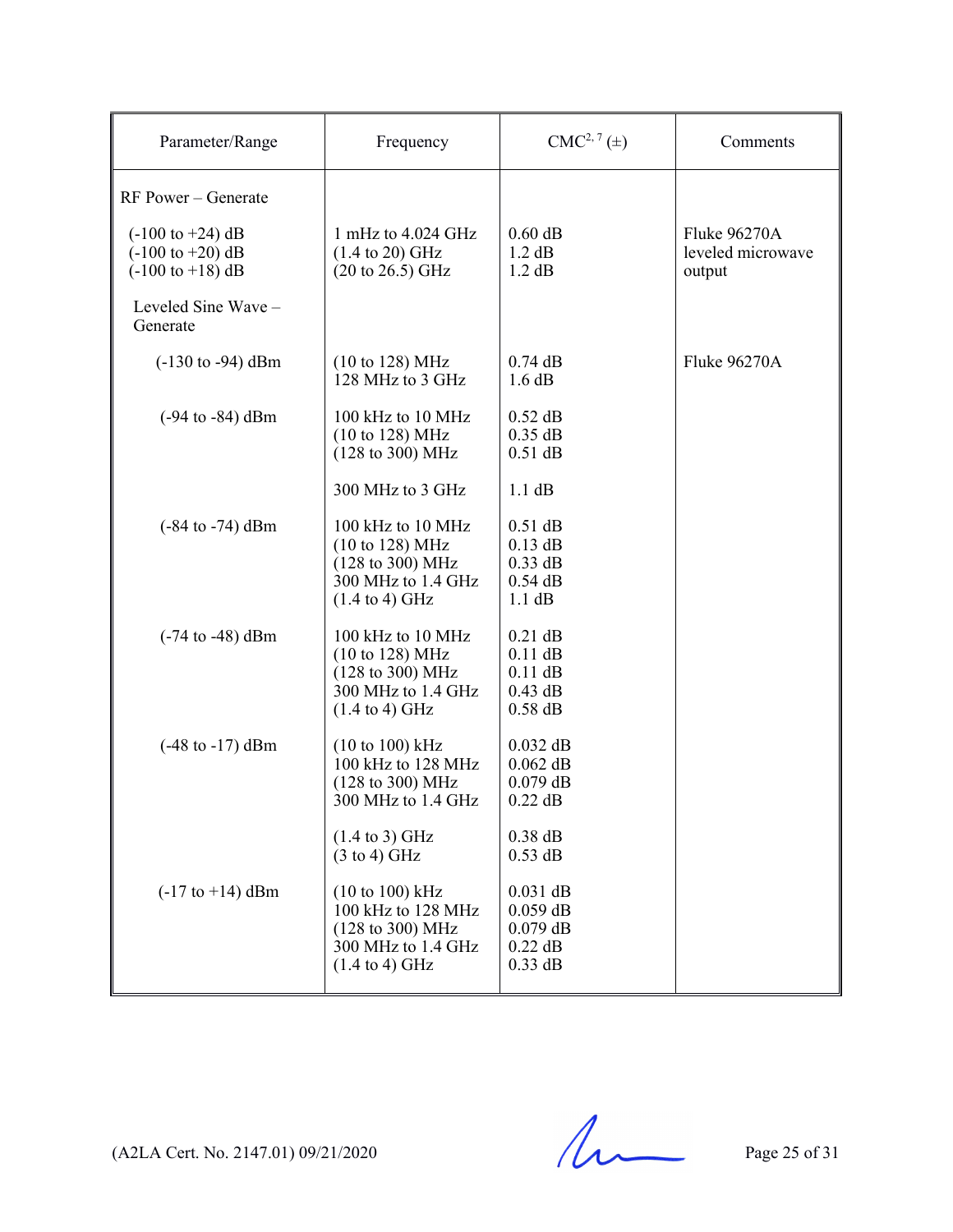| Parameter/Range                                                                                            | Frequency                                                                                                                   | $CMC2, 7(\pm)$                                     | Comments                                       |
|------------------------------------------------------------------------------------------------------------|-----------------------------------------------------------------------------------------------------------------------------|----------------------------------------------------|------------------------------------------------|
| $RF Power3 – Leveled Sine Wave –$<br>Generate (cont)                                                       |                                                                                                                             |                                                    |                                                |
| $(+14 \text{ to } +20) \text{ dBm}$                                                                        | $(10 to 100)$ kHz<br>100 kHz to 128 MHz<br>(128 to 300) MHz<br>300 MHz to 1.4 GHz                                           | $0.051$ dB<br>$0.058$ dB<br>$0.11$ dB<br>$0.26$ dB | <b>Fluke 96270A</b>                            |
| $(+20 \text{ to } +24)$ dBm                                                                                | $(10 to 100)$ kHz<br>100 kHz to 128 MHz                                                                                     | $0.031$ dB<br>$0.059$ dB                           |                                                |
| Attenuation <sup>3, 5</sup> – Measure                                                                      |                                                                                                                             |                                                    |                                                |
| 10 Hz to 128 MHz                                                                                           | (0 to 55) dB<br>$(55 \text{ to } 64) \text{ dB}$<br>$(64 \text{ to } 100) \text{ dB}$<br>$(100 \text{ to } 116) \text{ dB}$ | $0.044$ dB<br>$0.057$ dB<br>$0.17$ dB<br>$0.23$ dB | Fluke 96270A,<br>Rohde & Schwarz<br><b>FSP</b> |
| Amplitude Modulation $3 -$<br>Measure                                                                      |                                                                                                                             |                                                    |                                                |
| Carrier: 150 kHz to 10 MHz<br>Rate: 50 Hz to 10 kHz<br>Rate: 20 Hz to 10 kHz<br>Carrier: 10 MHz to 1.3 GHz | Depth: (5 to 99) %<br>Depth: (5 to 99) %                                                                                    | $2.7\%$<br>3.8%                                    | HP 8901B                                       |
| Rate: 50 Hz to 50 kHz<br>Rate: 20 Hz to 100 kHz                                                            | Depth: (5 to 99) %<br>Depth: (5 to 99) %                                                                                    | $1.9\%$<br>3.8%                                    |                                                |
| Amplitude Modulation <sup>3</sup> – Generate                                                               |                                                                                                                             |                                                    |                                                |
| Carrier: 50 kHz to 4 GHz<br>Rate: 1 Hz to 100 kHz                                                          | Depth: $(5 \text{ to } 10) \%$<br>Depth: (10 to 99) %                                                                       | $1.6\%$<br>3.9%                                    | <b>Fluke 96270A</b>                            |

 $(A2LA$  Cert. No. 2147.01) 09/21/2020 Page 26 of 31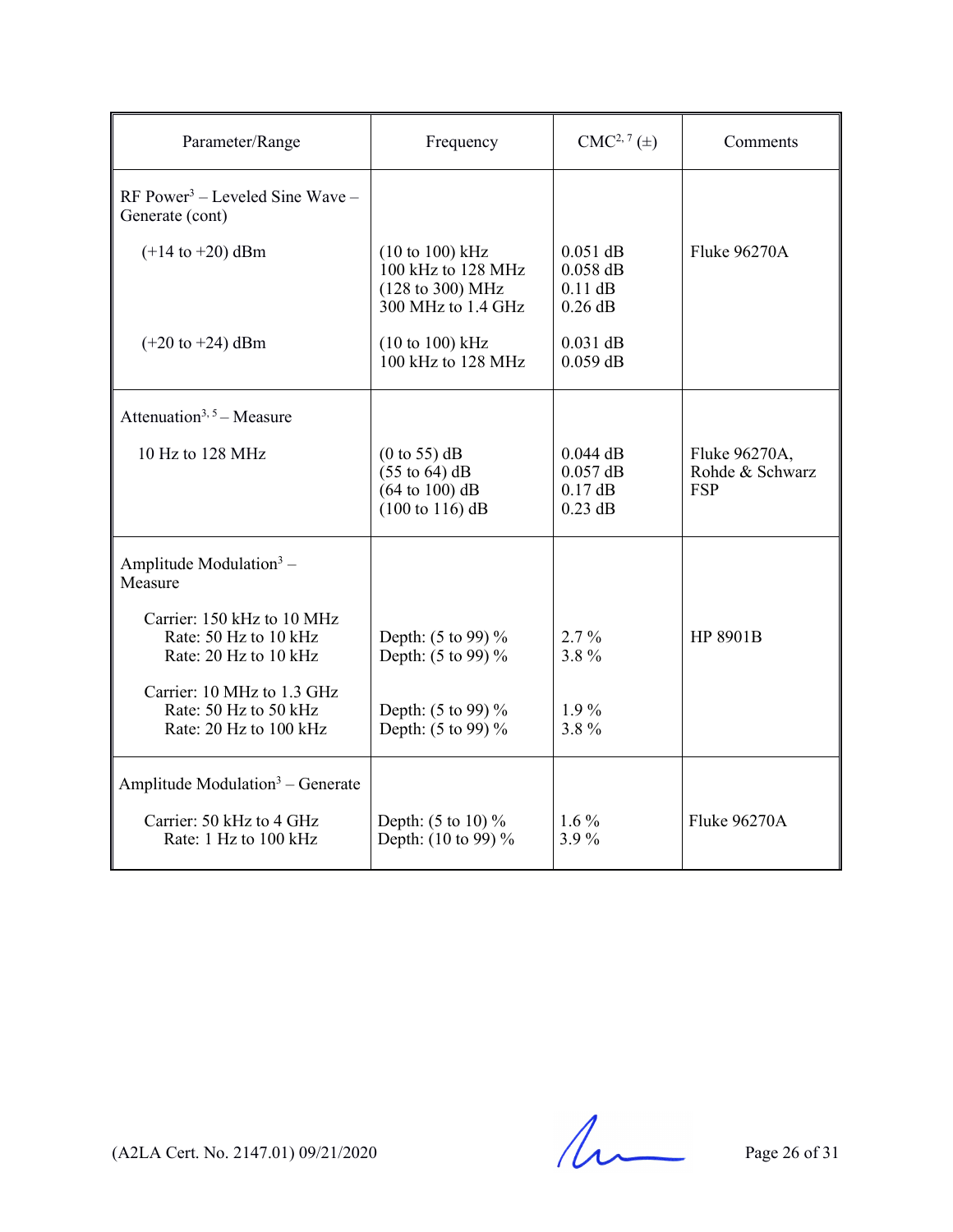| Parameter/Range                                                                 | Frequency                      | $CMC2, 7(\pm)$                             | Comments        |
|---------------------------------------------------------------------------------|--------------------------------|--------------------------------------------|-----------------|
| Frequency Modulation $3 -$<br>Measure                                           |                                |                                            |                 |
| Carrier: 150 kHz to 10 MHz<br>Rate: 20 Hz to 10 kHz                             | Deviation:<br>Up to 40 kHz     | $26 \text{ mHz/Hz} + 310 \text{ mHz}$      | HP 8901B        |
| Carrier: 10 MHz to 1.3 GHz<br>Rate: 50 Hz to 100 kHz                            | Deviation:<br>Up to 400 kHz    | $15 \text{ mHz/Hz} + 320 \text{ mHz}$      |                 |
| Carrier: 10 MHz to 1.3 GHz<br>Rate: 20 Hz to 200 kHz                            | Deviation:<br>Up to 400 kHz    | 59 mHz/Hz + 290 mHz                        |                 |
| Frequency Modulation $3 -$<br>Generate                                          |                                |                                            |                 |
| Carrier: 9 MHz to 31.25 MHz<br>Rate: 1 Hz to 50 kHz<br>Rate: 50 Hz to 300 kHz   | Deviation:<br>10 Hz to 300 kHz | $11 \text{ mHz/Hz}$<br>$60 \text{ mHz/Hz}$ | Fluke<br>96270A |
| Carrier: 31.25 MHz to 125 MHz<br>Rate: 1 Hz to 50 kHz<br>Rate: 50 Hz to 300 kHz | Deviation:<br>10 Hz to 750 kHz | $11 \text{ mHz/Hz}$<br>36 mHz/Hz           |                 |
| Carrier: 125 MHz to 4 GHz<br>Rate: 1 Hz to 50 kHz<br>Rate: 50 Hz to 300 kHz     | Deviation:<br>10 Hz to 4.8 MHz | $11 \text{ mHz/Hz}$<br>36 mHz/Hz           |                 |
| Phase Modulation $3-$<br>Measure                                                |                                |                                            |                 |
| Carrier: 150 kHz to 10 MHz<br>Rate: 200 Hz to 10 kHz                            | Deviation:<br>Up to 420 rad    | $0.050$ rad/rad + 0.067 rad                | HP 8901B        |
| Carrier: 10 MHz to 1.3 GHz<br>Rate: 200 Hz to 20 kHz                            | Deviation:<br>Up to 420 rad    | $0.040$ rad/rad + 0.067 rad                |                 |
| Amplitude Modulation <sup>3</sup> – Sine<br>Distortion                          |                                |                                            |                 |
| $(10.0 \text{ to } 89.0) \%$                                                    | 50 kHz to 125 MHz              | $-40$ dBc                                  | Fluke<br>9640A  |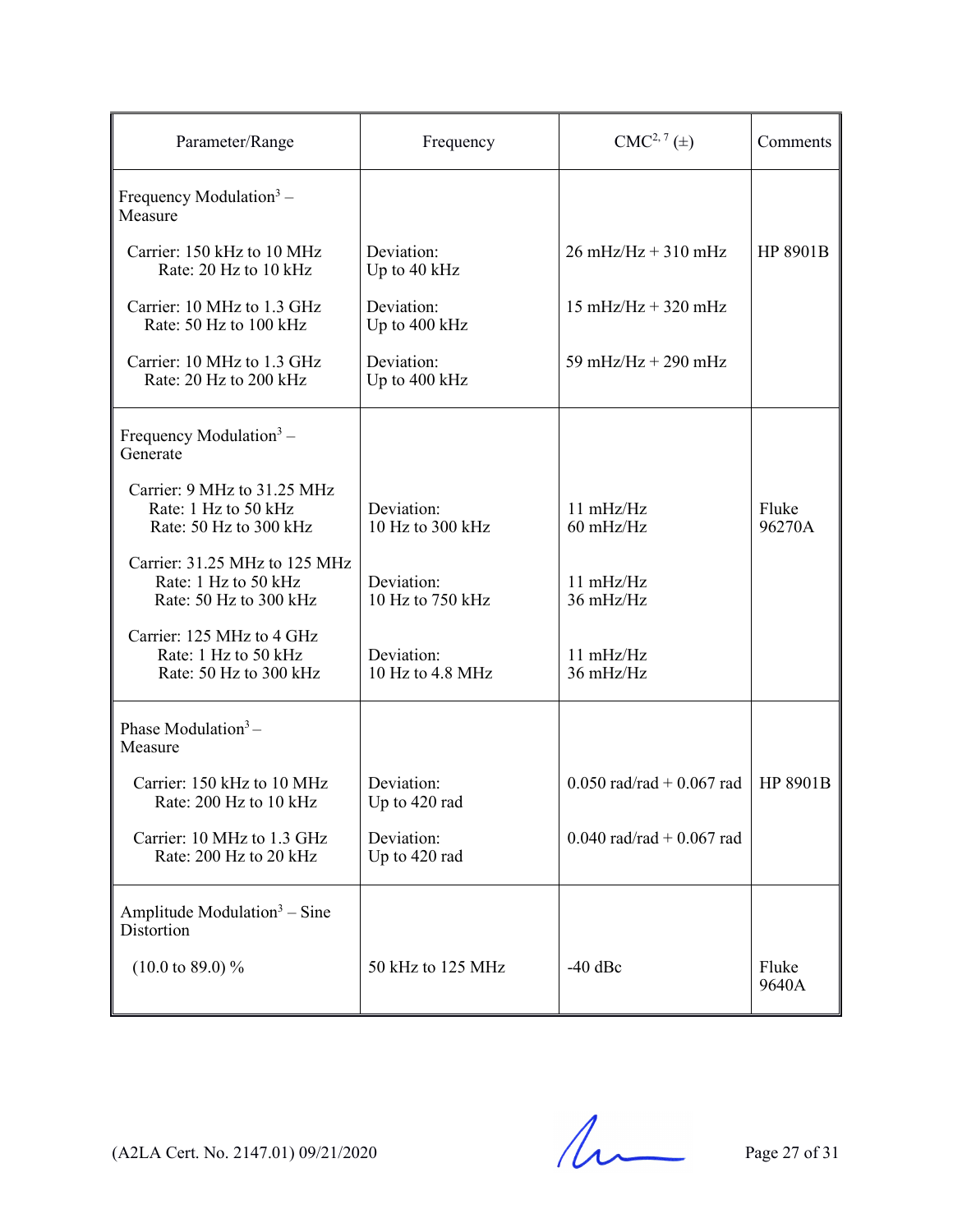| Parameter/Range                                                              | Frequency                    | $CMC2, 6, 7(\pm)$                  | Comments                    |
|------------------------------------------------------------------------------|------------------------------|------------------------------------|-----------------------------|
| Phase Modulation <sup>3</sup> –<br>Generate                                  |                              |                                    |                             |
| Carrier: 9 MHz to 4 GHz<br>Rate: $1$ Hz to 50 kHz<br>Rate: 50 kHz to 300 kHz | Deviation:<br>Up to 1000 rad | $0.011$ rad/rad<br>$0.036$ rad/rad | <b>Fluke 96270A</b>         |
| <b>Total Harmonic Distortion</b>                                             | $47$ Hz to $100$ kHz         | $1.7\%$                            | North Atlantic PAV<br>2250A |

# VI. Mechanical

| Parameter/Equipment            | Range                                                                                                                                                                                                                                                           | $CMC2, 6(\pm)$                                                                                                      | Comments                                                                                                      |
|--------------------------------|-----------------------------------------------------------------------------------------------------------------------------------------------------------------------------------------------------------------------------------------------------------------|---------------------------------------------------------------------------------------------------------------------|---------------------------------------------------------------------------------------------------------------|
| Acceptrometers <sup>3</sup>    | 50 Hz to 2 kHz<br>$(2 \text{ to } 10) \text{ kHz}$                                                                                                                                                                                                              | $3.4\%$<br>5.0 $%$                                                                                                  | Modal shop 9100D<br>shaker, HP 3458A<br>opt. 002 digital<br>multimeter, Endevco<br>BF11 signal<br>conditioner |
| Scales & Balances <sup>3</sup> | $(1 to 50)$ mg<br>$(50 \text{ to } 500)$ mg<br>$(0.5 \text{ to } 1) \text{ g}$<br>$(1 \text{ to } 5)$ g<br>$(5 \text{ to } 50)$ g<br>$(50 \text{ to } 100) \text{ g}$<br>$(100 \text{ to } 200)$ g<br>$(200 \text{ to } 2000)$ g<br>$(2000 \text{ to } 6000)$ g | $0.017$ mg<br>$0.027$ mg<br>$0.055$ mg<br>$0.055$ mg<br>$0.16$ mg<br>$0.64$ mg<br>$0.77$ mg<br>$6.9$ mg<br>$0.14$ g | Class 1 weights                                                                                               |

 $(A2LA$  Cert. No. 2147.01) 09/21/2020 Page 28 of 31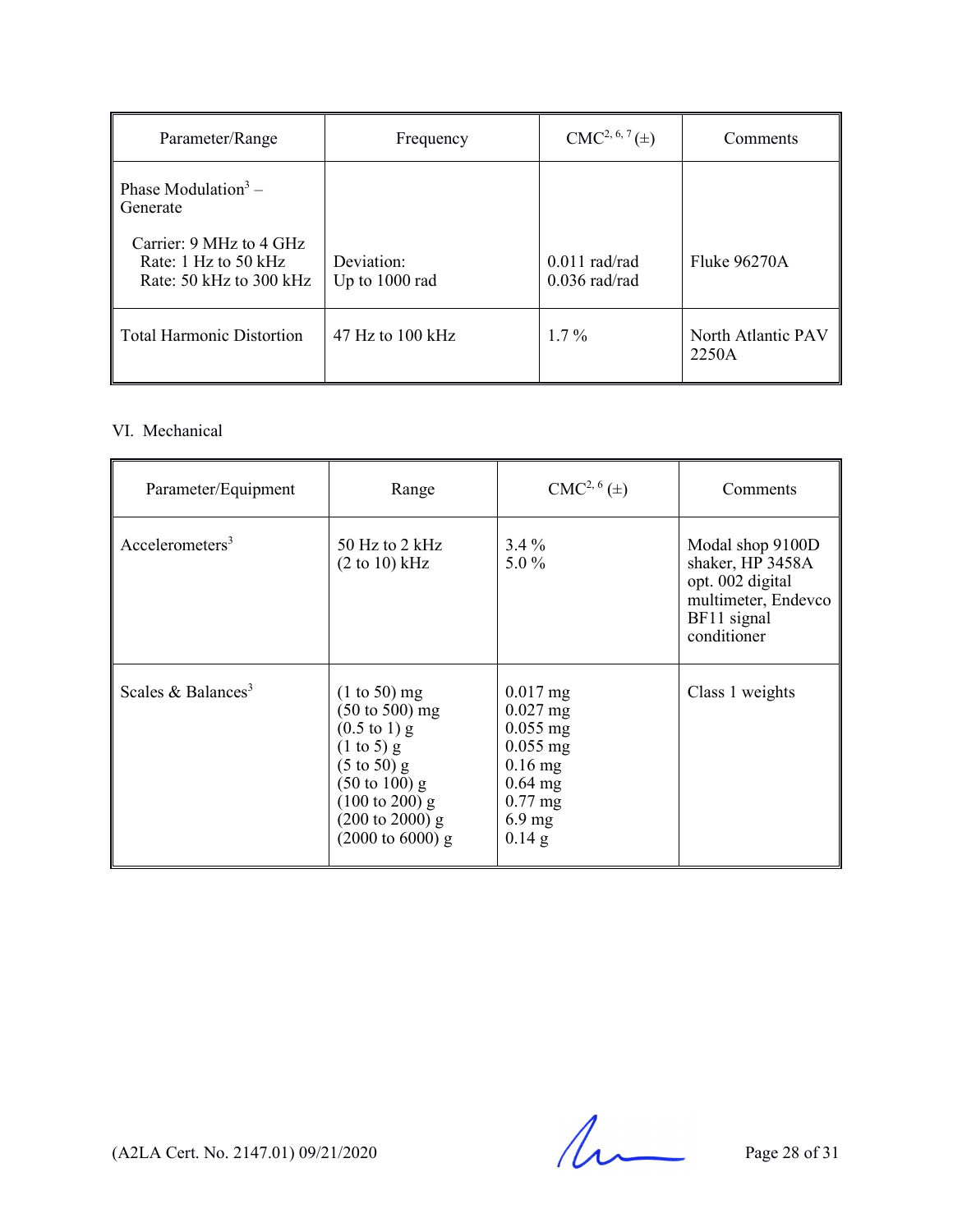| Parameter/Equipment                                      | Range                                                                                                                                                                                       | $CMC2, 6, 8(\pm)$                                                                                                 | Comments                                                                                    |
|----------------------------------------------------------|---------------------------------------------------------------------------------------------------------------------------------------------------------------------------------------------|-------------------------------------------------------------------------------------------------------------------|---------------------------------------------------------------------------------------------|
| Force – Measuring<br>Equipment <sup>3</sup>              | Up to $100$ lb<br>$(50 \text{ to } 500)$ lb                                                                                                                                                 | $0.052\%$<br>0.090%                                                                                               | Rice Lake RL20000I-100<br>Rice Lake RL2000I-T10-<br>500                                     |
|                                                          | $(0.5 \text{ to } 5)$ klb                                                                                                                                                                   | $0.16\%$                                                                                                          | Interface RL9000TWM-<br>5K                                                                  |
|                                                          | $(10 to 100)$ klb                                                                                                                                                                           | 0.049%                                                                                                            | Omega LCW-100K                                                                              |
| Pneumatic Pressure –<br>Measuring Equipment <sup>3</sup> | $(-15 \text{ to } 0)$ psig<br>Up to 25 psig<br>$(25 \text{ to } 100)$ psig<br>Up to 625 psig<br>$(625 \text{ to } 2500)$ psig<br>Up to 3000 psig<br>$(3000 \text{ to } 10000) \text{ psig}$ | 0.0019 PSI<br>$0.004 \% + 0.0017$ PSI<br>$0.0057 \% + 0.0041$ PSI<br>0.057 PSI<br>0.70 PSI<br>0.33 PSI<br>1.1 PSI | Fluke 700PD7, Fluke 744<br>Fluke 7252i dual channel<br>pressure controller<br>Wika CPG 2500 |
| Tachometers <sup>3</sup> –<br>Optical                    | $(5 \text{ to } 250\,000)$ rpm                                                                                                                                                              | 12 $\mu$ RPM/RPM + 0.6R                                                                                           | Starrett 7793                                                                               |
| Torque – Measure <sup>3</sup>                            | $(1 to 9)$ in lbf<br>$(5 \text{ to } 50)$ in lbf<br>$(50 \text{ to } 300)$ in lbf<br>$(10 \text{ to } 150)$ ft lbf<br>$(150 \text{ to } 600) \text{ ft·lbf}$                                | $2.1\%$<br>0.64%<br>$0.38 \%$<br>$0.35\%$<br>$0.31\%$                                                             | Delta Regis DRBT-10<br><b>Sturtevant Richmont</b><br>system 8 w/ transducers                |

 $(A2LA$  Cert. No. 2147.01) 09/21/2020 Page 29 of 31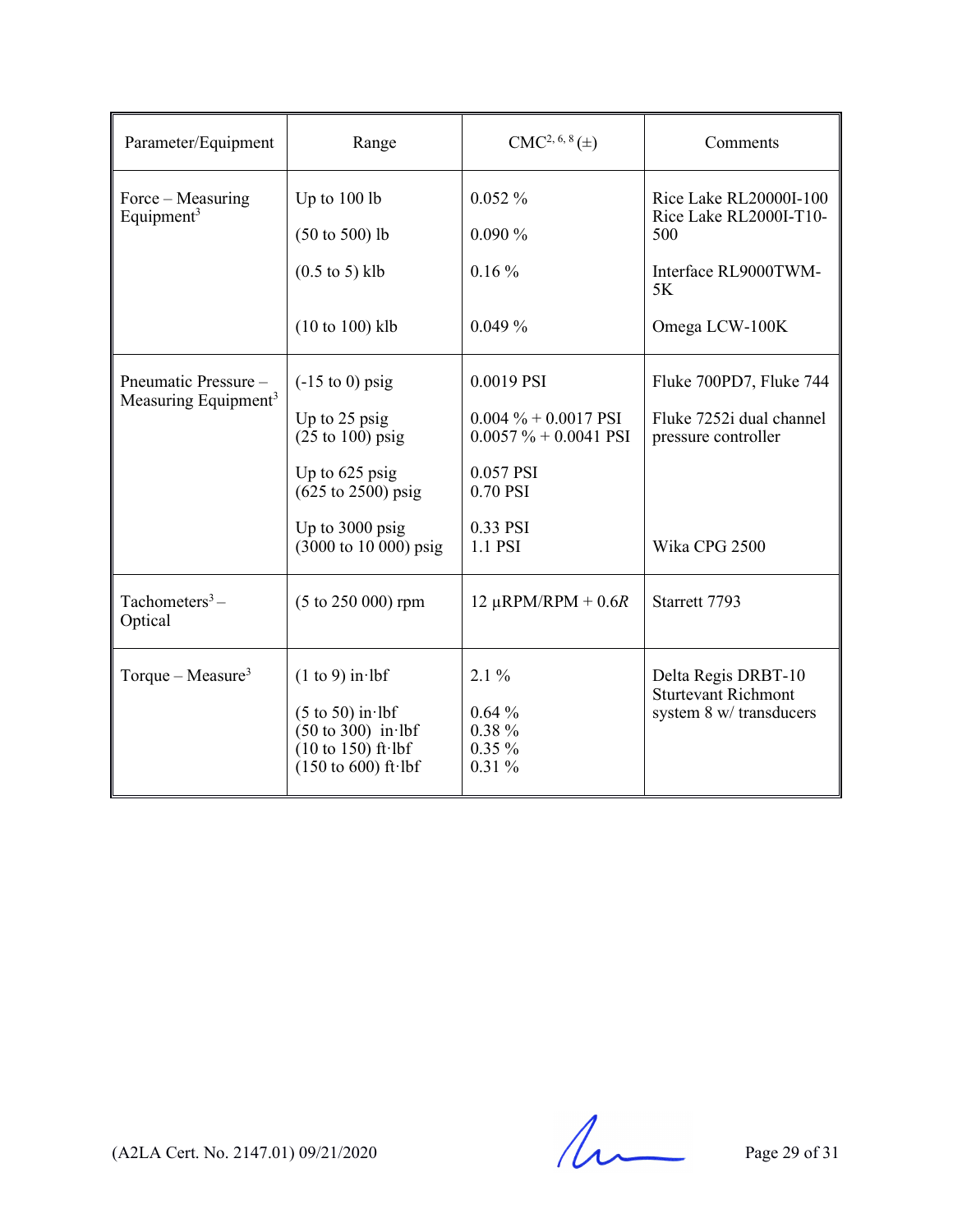# V. Thermodynamics

| Parameter/Equipment                               | Range                                                                                                                 | $CMC2, 8(\pm)$                                           | Comments                                                               |
|---------------------------------------------------|-----------------------------------------------------------------------------------------------------------------------|----------------------------------------------------------|------------------------------------------------------------------------|
| Humidity <sup>3</sup> – Measuring<br>Equipment    | $(5 \text{ to } 95)$ % RH                                                                                             | $0.84\%$ RH                                              | Rotronic HF53W-ID,<br>Rotronic HC2A probe                              |
| Temperature <sup>3</sup> – Measuring<br>Equipment |                                                                                                                       |                                                          |                                                                        |
| Thermometers                                      | $(-20 \text{ to } 375)$ °C<br>$(375 \text{ to } 600)$ °C                                                              | $0.088$ °C<br>$0.32$ °C                                  | WIKA CTP5000-450 probe                                                 |
| Infrared                                          | $(-15 \text{ to } 0)$ °C<br>$(0 \text{ to } 50)^{\circ}$ C<br>$(50 \text{ to } 100)$ °C<br>$(100 \text{ to } 120)$ °C | $0.96$ °C<br>$0.99$ °C<br>1.0 °C<br>$1.2 \text{ °C}$     | Fluke 4180 wavelength<br>$(8 \text{ to } 14)$ µm emissivity<br>0.95    |
|                                                   | $(35 \text{ to } 100)$ °C<br>$(100 \text{ to } 200)$ °C<br>$(200 \text{ to } 350)$ °C<br>(350 to 500) °C              | $0.82$ °C<br>$1.4 \text{ }^{\circ}C$<br>2.0 °C<br>3.0 °C | Fluke 4181 wavelength<br>$(8 \text{ to } 14) \mu m$ emissivity<br>0.95 |
| Temperature – Measure                             | $(-200 \text{ to } 0)$ °C<br>(0 to 100) $^{\circ}$ C<br>$(100 \text{ to } 300)$ °C<br>$(300 \text{ to } 420)$ °C      | $0.084$ °C<br>$0.034$ °C<br>$0.037$ °C<br>$0.085$ °C     | Fluke 5616-12 probe, Fluke<br>1524 reference thermometer               |

# VI. Time & Frequency

| Parameter/Equipment             | Range                                                        | $CMC2, 8(\pm)$                                              | Comments              |
|---------------------------------|--------------------------------------------------------------|-------------------------------------------------------------|-----------------------|
| Frequency <sup>3</sup> –        |                                                              |                                                             |                       |
| Measure                         | Up to 20 GHz                                                 | $0.085 \mu$ Hz/Hz                                           | Agilent 53140         |
| Generate                        | Up to $10 \text{ kHz}$<br>10 kHz to 4 GHz<br>$(4 to 26)$ GHz | $0.091 \mu$ Hz/Hz<br>$0.060 \mu$ Hz/Hz<br>$0.058 \mu$ Hz/Hz | Fluke 96270A          |
| <b>GPS</b> Clock                | $10 \text{ MHz}$                                             | $0.12 \text{ mHz}$                                          | Trimble Thunderbolt E |
| Timers/Stopwatches <sup>3</sup> | Up to $24$ hr                                                | $0.065$ s/day                                               | Timometer 4500        |

(A2LA Cert. No. 2147.01) 09/21/2020 Page 30 of 31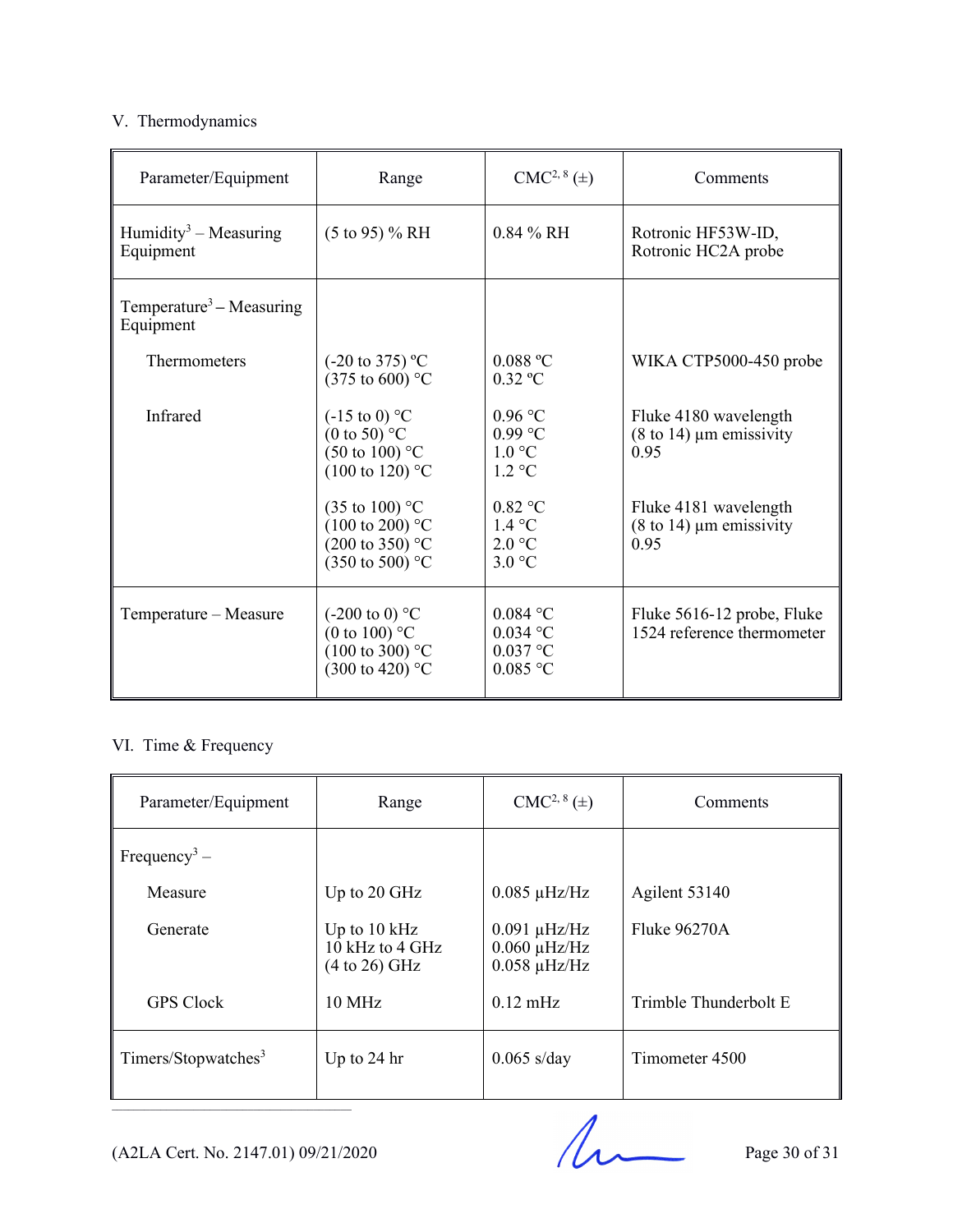- <sup>1</sup> This laboratory offers commercial calibration service and field calibration service.
- <sup>2</sup> Calibration and Measurement Capability Uncertainty (CMC) is the smallest uncertainty of measurement that a laboratory can achieve within its scope of accreditation when performing more or less routine calibrations of nearly ideal measurement standards or nearly ideal measuring equipment. CMCs represent expanded uncertainties expressed at approximately the 95 % level of confidence, usually using a coverage factor of  $k = 2$ . The actual measurement uncertainty of a specific calibration performed by the laboratory may be greater than the CMC due to the behavior of the customer's device and to influences from the circumstances of the specific calibration.
- <sup>3</sup> Field calibration service is available for this calibration and this laboratory meets A2LA *R104 – General Requirements: Accreditation of Field Testing and Field Calibration Laboratories* for these calibrations. Please note the actual measurement uncertainties achievable on a customer's site can normally be expected to be larger than the CMC found on the A2LA Scope. Allowance must be made for aspects such as the environment at the place of calibration and for other possible adverse effects such as those caused by transportation of the calibration equipment. The usual allowance for the actual uncertainty introduced by the item being calibrated, (e.g. resolution) must also be considered and this, on its own, could result in the actual measurement uncertainty achievable on a customer's site being larger than the CMC.
- <sup>4</sup> Specifications are typical below 10 MHz.
- $5$  Relative to  $+16$  dBm output.
- <sup>6</sup> In the statement of CMC, *L* is the numerical value of the nominal length of the device measured in inches; *R* is instrument resolution; *D* is diagonal length; percentages are percentage of reading, unless otherwise indicated.
- $<sup>7</sup>$  The measurands stated are generated using the indicated instrument (see Comments). This capability is</sup> suitable for the calibration of the devices intended to measure the measurand in the ranges indicated. CMC are expressed as either a specific value that covers the full range or as a fraction of the reading plus a fixed floor specification.
- <sup>8</sup> The type of instrument or material being calibrated is defined by the parameter. This indicates the laboratory is capable of calibrating instruments that measure or generate the values in the ranges indicated for the listed measurement parameter.
- <sup>9</sup> Adjustable thread rings are set to applicable specifications using calibrated master set plug gages.
- $10$  This laboratory meets R205 Specific Requirements: Calibration Laboratory Accreditation Program for the types of dimensional tests listed above and is considered equivalent to that of a calibration.
- <sup>11</sup> This scope meets A2LA's *P112 Flexible Scope Policy.*